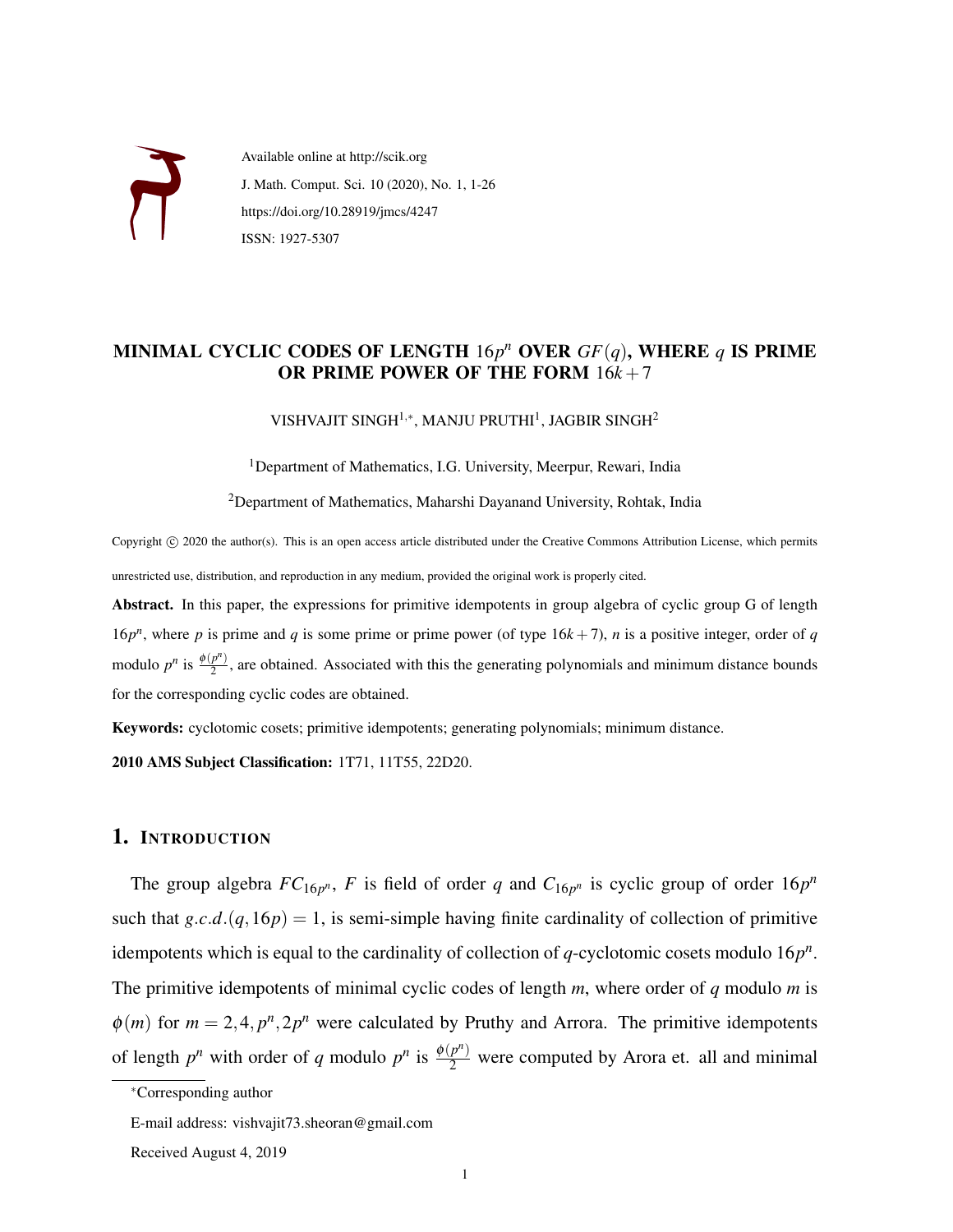quadratic residue codes of length  $p^n$  by Batra and Arrora. Cyclic codes of length  $2p^n$  over *F*, where order of *q* modulo  $2p^n$  is  $\frac{\phi(2p^n)}{2}$  were calculated by Batra and Arrora. Minimal cyclic codes of length  $p^n q$ , where  $p$  and  $q$  are distinct odd primes were computed by Sahni and Bakshi. Further, when order of *q* modulo  $p^n$  is  $\phi(p^n)$ , the minimal cyclic codes of length  $8p^n$  were obtained by J. Singh and Arrora. Irreducible cyclic codes of length  $4p^n$  and  $8p^n$ , where  $q \equiv$ 3(*mod* 8) and *p*/(*q*−1) were obtained in [2].

In this paper, we computed cyclic codes of length  $16p^n$  over *F* where *q* is some prime or prime power of the form  $16k + 7$  and order of *q* modulo  $p^n$  is  $\frac{\phi(p^n)}{2}$  $\frac{p}{2}$ . For every odd prime *p*, there exist an integer *g* such that  $1 < g < 16p$  which is primitive root modulo *p*. For *p* of the type  $4k+1$ , the order of *g* modulo 4, modulo 8 is 2 and modulo 16 is 4 and for *p* of the form  $4k+3$ then order of g modulo 4, modulo 8 and modulo 16 is 2. For *q* any prime or prime power with  $(q, p) = 1$ , there exist  $g \notin \{1, q, q^2, ..., q^{\frac{\phi(p)}{2} - 1}\}$ . For  $S = \{1, 2, ..., 16p^n\}$  and for all  $a, b \in S$ , the equivalence relation defined by  $a \equiv bq^i (mod 16p^n)$  for some integer  $i \ge 0$ , partition the set *S* into 32*n* + 9 equivalent classes namely *q* − cyclotomic cosets modulo 16*p<sup>n</sup>* given by  $\Omega_{ap^n} =$  ${ap^n}$  for  $a \in \{0,8\}$ ,  $\Omega_{bp^n} = {bp^n, bp^nq}$  for  $b \in B = {1,2,3,4,6,9,11}$  and for  $0 \le i \le n-1$ ,  $\Omega_{tp^i}=\{tp^i, tp^iq, ..., tp^iq^{\frac{\phi(p^{n-i})}{2}-1}\}, \Omega_{typ^i}=\{tgp^i, tgp^iq, tgp^iq^2, ..., tgp^iq^{\frac{\phi(p^{n-i})}{2}-1}\},$  such that  $t\in$  $A = \{1, 2, 4, 8, 16, \lambda, 2\lambda, 4\lambda, \mu, 2\mu, \nu, 2\nu, \eta, \xi, \rho, \chi\}, A' = B \cup \{0, 8\}.$  We are taking the case for  $p$  is a prime of the form  $8k+1$ . However in the other cases whenever p is prime or prime power of the type  $8k+3$ ,  $8k+5$  and  $8k+7$  the expression for primitive idempotents can be computed by using permutation on the set *A*. Idempotents corresponding to  $\Omega_{tp^n}$  for  $t \in B$  are computed in the section 2. In section 3, we compute expression for primitive idempotents corresponding to  $\Omega_{tp^i}$  fot  $t = 8, 16, 8g, 16g$  and for  $t = 2, 4, 2\lambda, 4\lambda, 2\mu, 2v, 2g, 4g, 2\lambda g, 4\lambda g, 2\mu g, 2vg$  in section 4. And rest of all expressions are obtained in section 5. In section 6, we derived the generating polynomials and dimensions for the corresponding cyclic codes of length  $16p^n$ . Section 7 consist of minimum distance or the bounds for minimum distance of these codes. At the end, an example is obtained to illustrate the various parameters for these codes in section 8.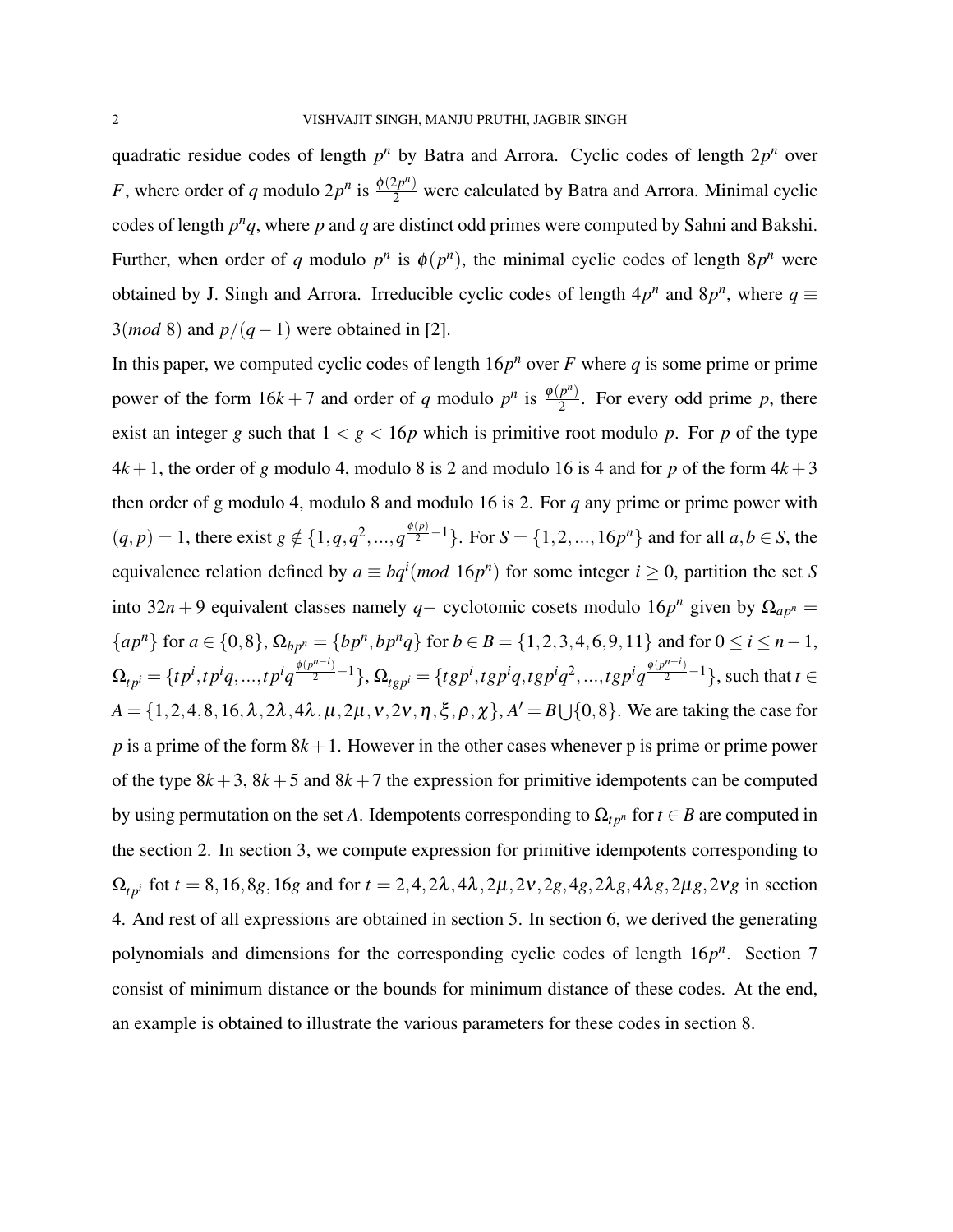## 2. Primitive Idempotents Corresponding to  $\Omega_{tp^n},$   $t\in A'$

Throughout this paper, we consider  $\alpha$  to be 16*p*<sup>n</sup>th root of unity in some extension field of *F*. Let  $M_s$  be the minimal ideal in  $R_{16p^n} = \frac{F[x]}{F^{16p^n}}$  $\frac{F[x]}{< x^{16p^n} - 1>} \cong FC_{16p^n}$ , generated by  $\frac{(x^{16p^n} - 1)}{m_s(x)}$  $\frac{m_r(x)-1}{m_s(x)}$ , where  $m_s(x)$ is the minimal polynomial for  $\alpha^s$ ,  $s \in \Omega_s$ . We take  $P_s(x)$ , the primitive idempotent in  $R_{16p^n}$ , corresponding to the minimal ideal  $M_s$ , given by  $P_s(x) = \frac{1}{16p^n}$  $16p^{n}-1$  $\sum_{t=0}$  $\varepsilon_i^s x^s$  where  $\varepsilon_i^s = \sum_{s \in \Omega_s}$  $\alpha$ <sup>-is</sup> and  $C_s = \sum_{s \in \Omega_s}$ *x s* .

Then,

(1) 
$$
P_s(x) = \frac{1}{16p^n} \left[ \sum_{a \in A'} \varepsilon_{ap^n}^s \overline{C}_{ap^n} + \sum_{i=0}^{n-1} \left\{ \sum_{a \in A} \varepsilon_{ap}^s \overline{C}_{ap^i} + \sum_{a \in A} \varepsilon_{agp}^s \overline{C}_{agp^i} \right\} \right]
$$

**Lemma 2.1.** For cyclotomic cosets  $\Omega_{ap^n}$ ,  $a \in A'$ ,  $\Omega_{ap^n} = -\Omega_{(8+a)p^n}$  if  $a \in \{1,3\}$  and  $\Omega_{ap^n} = -\Omega_{ap^n}$  *if*  $a \in \{2, 4, 6, 8\}.$ 

**Proof.** Since  $\Omega_{ap^n} = \{ap^n\}$ , so  $\{(8+a)p^nq + ap^n\} = p^n\{(8+a)q + a\} = p^n\{(8+a)(16k + a)\}$  $(7) + a$   $\equiv$  0(*mod* 16*p<sup>n</sup>*). Similarly other result holds.

**Theorem 2.2.** The explicit expression for the primitive idempotents  $P_{ap^n}$ ,  $a, w \in A'$  in  $R_{16p^n}$  are *given by*

$$
P_{wp^n}(x) = \frac{1}{16p^n} \left\{ \sum_{a \in A'} (-1)^{wa} \alpha^{wa} p^{2n} \overline{C}_{p^n} \right\} + \sum_{i=0}^{n-1} \left\{ \sum_{a \in A} (-1)^{wa} \alpha^{wa} p^{n+i} \overline{C}_{ap^i} + \sum_{a \in A} (-1)^{wa} \alpha^{wa} p^{n+i} \overline{C}_{ap^i} \right\}
$$

**Proof.** By definition,  $\varepsilon_i^s = \sum_{s \in \Omega_s}$  $\alpha^{-is}$  and  $\overline{C}_s = \sum_{s \in \Omega_s}$  $x^s$  *where*  $\alpha$  *is* 16*p*<sup>*n*</sup>**th root of unity. For**  $s = 0$ **,** *since*  $\varepsilon_k^0 = 1$  *for every*  $0 \le k \le 16p^n - 1$ *, therefore*  $P_0(x) = \frac{1}{16p^n} \left[ \sum_{a \in A'} \right]$  $\overline{C}_{ap^n}$  + *n*−1 ∑ { ∑<br>*i*=0 a∈A  $\overline{C}_{ap^i}$  + ∑ *a*∈A  $\overline{C}_{agp^i}\}.$ *From lemma* 2.1,  $\Omega_{p^n} = -\Omega_{9p^n}$ , therefore  $\varepsilon_k^{p^n} = \sum_k$ *s*εΩ*<sup>p</sup> n*  $\alpha^{-ks} = \alpha^{-p^nk} = \alpha^{9p^nk}$  $\varepsilon_0^{p^n} = -\varepsilon_{8p}^{p^n}$  $g_{p^n}^{p^n} = 1, \varepsilon_{p^n}^{p^n}$  $p^n_p = -\varepsilon^{p^n}_{9p}$  $g_{p^n}^{p^n} = -\alpha^{p^{2n}}, \quad \varepsilon_{2p}^{p^n}$  $a_{2p^n}^{p^n} = \alpha^{2p^{2n}},$  $\varepsilon_{3n}^{p^n}$  $\sigma_{3p^n}^{p^n} = -\varepsilon_{11}^{p^n}$  $\epsilon_{11}^{p^n} = -\alpha^{3p^{2n}}, \epsilon_{4p}^{p^n}$  $\epsilon_{4p^n}^{p^n} = \alpha^{4p^{2n}}, \qquad \epsilon_{6p}^{p^n}$  $\alpha_{6p^n}^{p^n} = \alpha^{6p^{2n}},$  $\varepsilon_{n}^{p^n}$  $p^n \over p^n = -\varepsilon \frac{p^n}{n}$  $\frac{p^n}{np^i} = -\alpha^{p^{n+i}}, \quad \varepsilon_{2p}^{p^n}$  $\lambda_{2p^i}^{p^n} = -\varepsilon_{2\mu}^{p^n}$  $z_{\mu p}^{p^n} = \alpha^2 p^{n+i}, \quad \varepsilon_{4p}^{p^n}$  $\frac{p^n}{4p^i} = -\epsilon_{4\lambda}^{p^n}$  $a_{4\lambda p^{i}}^{p^{n}} = \alpha^{4} p^{n+i}$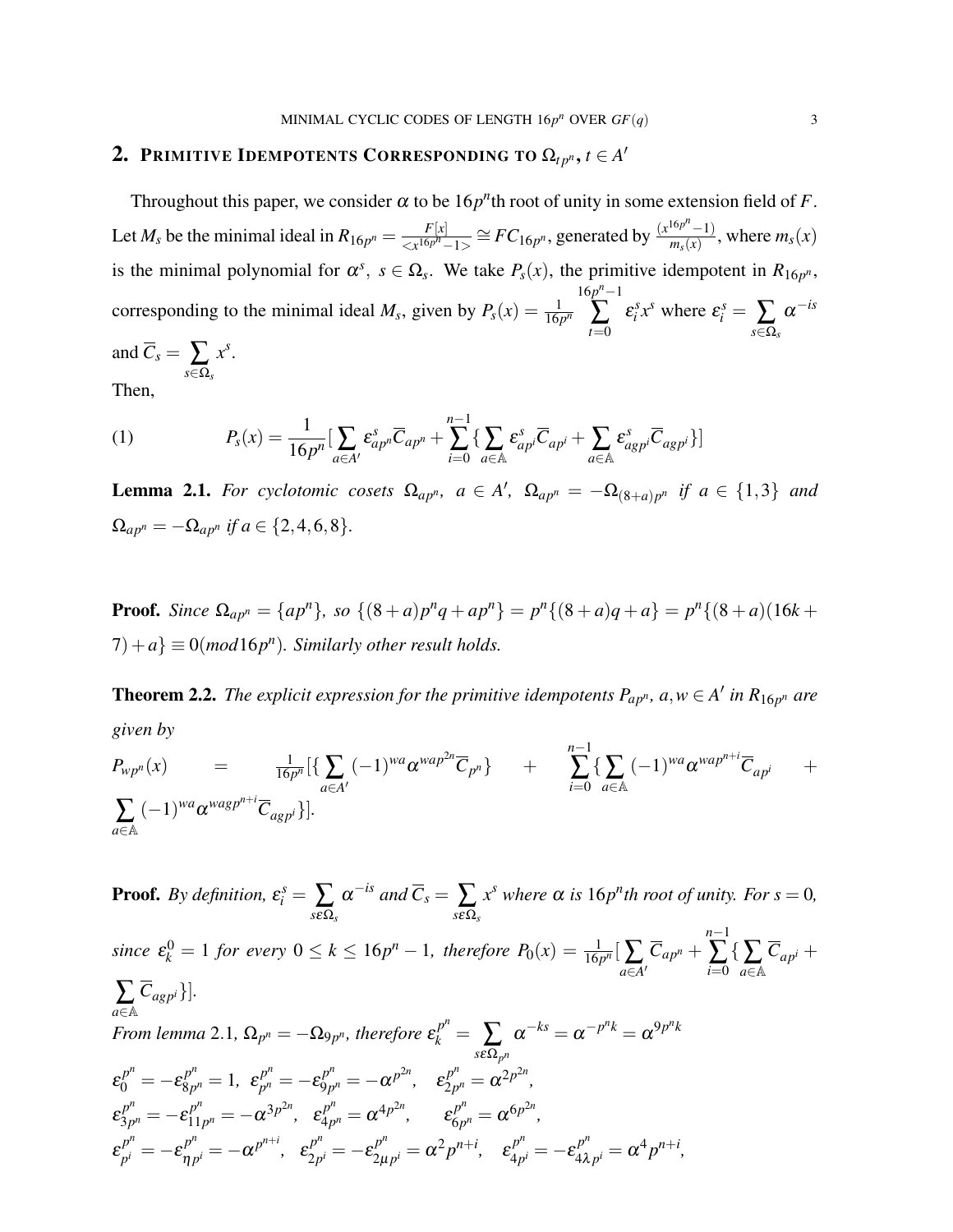$$
\begin{split}\n\epsilon_{g_{p^i}}^{p^n} = -\epsilon_{16p^i}^{p^n} = -1, & \epsilon_{\lambda p^i}^{p^n} = -\epsilon_{\xi p^i}^{p^n} = -\alpha^{\lambda p^{n+i}}, & \epsilon_{2\lambda p^i}^{p^n} = -\epsilon_{2\nu p^i}^{p^n} = \alpha^{2\lambda p^{n+i}}, \\
\epsilon_{\mu p^i}^{p^n} = -\epsilon_{\rho p^i}^{p^n} = -\alpha^{\mu p^{n+i}}, & \epsilon_{\nu p^i}^{p^n} = -\epsilon_{\chi p^i}^{p^n} = -\alpha^{\nu p^{n+i}}, & \epsilon_{g_{p^i}}^{p^n} = -\epsilon_{\eta g p^i}^{p^n} = -\alpha^{g p^{n+i}}, \\
\epsilon_{2g_{p^i}}^{p^n} = -\epsilon_{2\mu g_{p^i}}^{p^n} = \alpha^{2g_{p^{n+i}}}, & \epsilon_{4g_{p^i}}^{p^n} = -\epsilon_{4\lambda g_{p^i}}^{p^n} = \alpha^{4g_{p^{n+i}}}, & \epsilon_{8g_{p^i}}^{p^n} = -\epsilon_{16g_{p^i}}^{p^n} = -1, \\
\epsilon_{\lambda g_{p^i}}^{p^n} = -\epsilon_{\xi g_{p^i}}^{p^n} = -\alpha^{\lambda g_{p^{n+i}}}, & \epsilon_{2\lambda g_{p^i}}^{p^n} = -\epsilon_{2\nu g_{p^i}}^{p^n} = \alpha^{2\lambda g_{p^{n+i}}}, & \epsilon_{\mu g_{p^i}}^{p^n} = -\epsilon_{\rho g_{p^i}}^{p^n} = -\alpha^{\mu g_{p^{n+i}}}, \\
\epsilon_{\nu g_{p^i}}^{p^n} = -\epsilon_{\chi g_{p^i}}^{p^n} = -\alpha^{\nu g_{p^{n+i}}},\n\end{split}
$$

*Using all these in* (2.1) *the expression for*  $P_{p^n}(x)$  *can be computed. Similarly, by lemma* 2.1,  $P_{wp^n}(x)$ ,  $w \in A' - \{0,1\}$  *can be computed.* 

# 3. PRIMITIVE IDEMPOTENTS CORRESPONDING TO  $P_{tpi}$ ,  $t = 8, 16, 8g, 16g$

We define 
$$
H_j = p^j \sum_{s \in \Omega_{ggp} j} \alpha^s
$$
;  $I_j = p^j \sum_{s \in \Omega_{16gp} j} \alpha^s$ ;  $Q_j = p^j \sum_{s \in \Omega_{gpj}} \alpha^s$ ;  $R_j = p^j \sum_{s \in \Omega_{16p} j} \alpha^s$ , for  $0 \le j \le n-1$ . Since  $Q_j^q = (p^j \sum_{s \in \Omega_{gpj}} \alpha^s)^q = (p^j)^q (\sum_{s \in \Omega_{gpj}} \alpha^s)^q = (p^j)^q \sum_{s \in \Omega_{gpj}} \alpha^{qs} = (p^j)^q \sum_{s \in q\Omega_{gpj}} \alpha^s$ .  
However,  $(p^j)^q = p^j$ , so  $Q_j^q = p^j \sum_{s \in q\Omega_{gpj}} \alpha^s$ . Moreover,  $\Omega_{gpj}$  is a cyclotomic coset, so  $q\Omega_{gpj} = \Omega_{gpj}$ . Hence  $Q_j^q = p^j \sum_{s \in \Omega_{gpj}} \alpha^s = Q_j$  and  $Q_j \in GF(q)$ . Similarly  $H_j, I_j, R_j \in GF(q)$ .

**Lemma 3.1.** 
$$
I_j + R_j = \begin{cases} -p^{n-1} & \text{if } j = n-1 \\ 0 & \text{otherwise.} \end{cases}
$$
 for  $0 \le j \le n-1$ .

**Proof.** By definition  $I_j + R_j = p^j$  $\frac{\phi(p^{n-j})}{2} - 1$  $\sum_{\alpha}$   $(\delta^{gq^t} + \delta^{q^t})$  where  $\delta = \alpha^{16p^j}$ . *t*=0 The set  $\{1,q,q^2,...,q^{\frac{\phi(p^{n-j})}{2}-1},g, gq, gq^2,...,gq^{\frac{\phi(p^{n-j})}{2}-1}\}$  is a reduced residue system mod $(p^{n-j})$  $so I_j + R_j = p^j$ *p n*−*j*  $\sum_{t=0}$  $\delta^t$   $$ *p n*−*j*  $\sum_{t=1,p/t}$  $\delta^t] = p^j$ *p n*−*j*  $\sum_{t=0}$  $\delta^t$   $$ *p n*−*j*−1  $\sum_{t=1}$  $\delta^{pt}]=$  $\sqrt{ }$  $\int$  $\mathcal{L}$  $-p^{n-1}$  *if*  $j = n-1$ 0 *otherwise*. **Lemma 3.2.** *For* 0 ≤ *j* ≤ *n* − 1*, H<sub>j</sub>* +  $Q_j$  =  $\sqrt{ }$  $\int$  $\mathcal{L}$  $p^{n-1}$  *if*  $j = n-1$ 0 *otherwise*.

Proof. *This result can be computed on similar lines as that of lemma* 3.1 *and using that*  $\{1,q,q^2,...,q^{\frac{\phi(p^{n-j})}{2}-1},g,gq,gq^2,...,gq^{\frac{\phi(p^{n-j})}{2}-1}\}$  is a reduced residue system mod $(2p^{n-j}).$ 

**Lemma 3.3.** *For cyclotomic cosets*  $\Omega_{p^i}$ ,  $0 \le i \le n-1$  $\delta(\vec{r})$   $\eta^2 \Omega_{p^i} = \eta \Omega_{\eta p^i} = \Omega_{p^i} = \nu^2 \Omega_{p^i} = \chi^2 \Omega_{p^i}$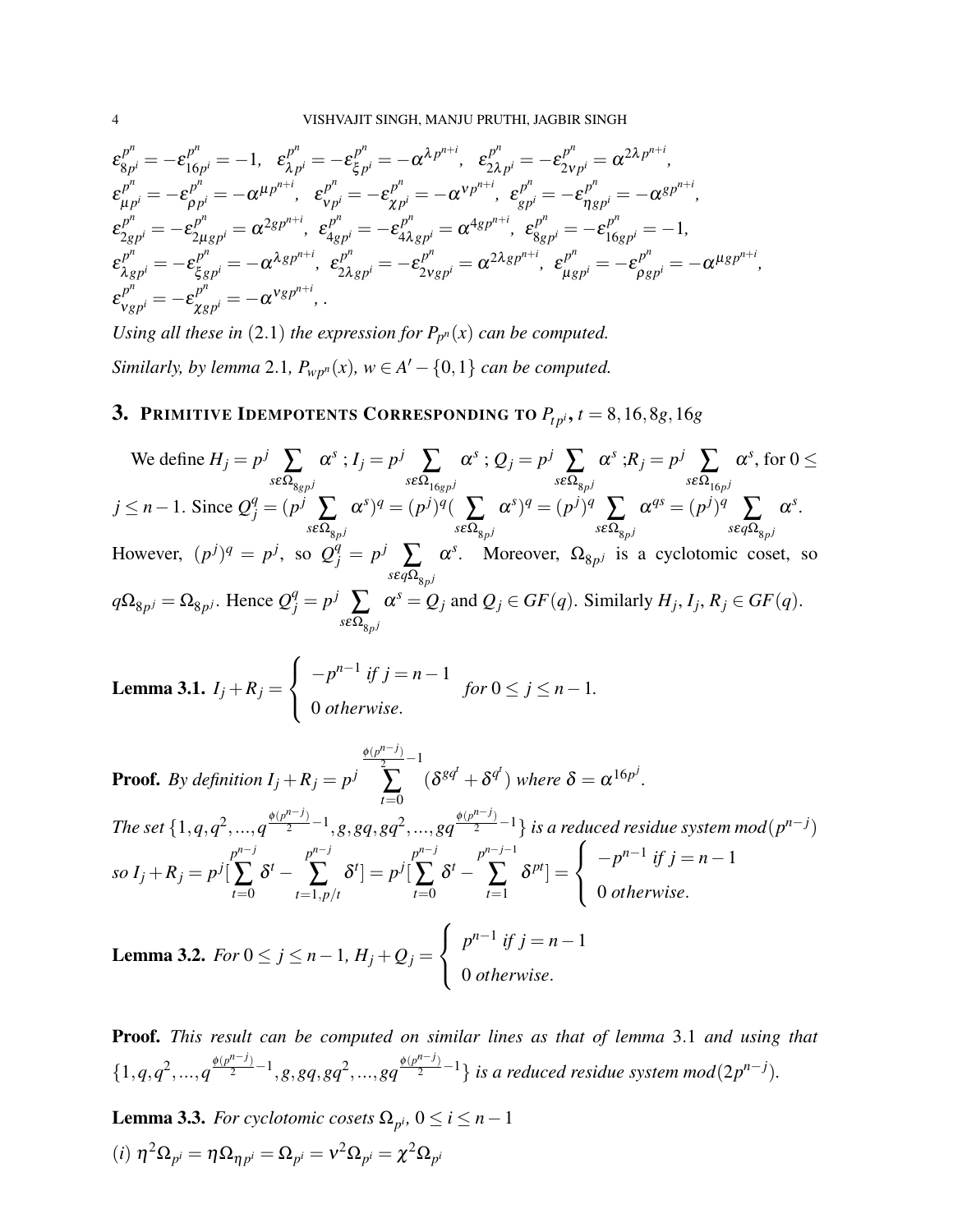$$
(ii) \ \mu^2 \Omega_{p^i} = \Omega_{\eta p^i} = \eta \Omega_{p^i} = \rho^2 \Omega_{p^i} = \lambda^2 \Omega_{p^i} = \xi^2 \Omega_{p^i}
$$
\n
$$
(iii) \ (2\lambda)^2 \Omega_{p^i} = 2\Omega_{2p^i} = 4\Omega_{p^i} = \Omega_{4p^i} = (2\mu)^2 \Omega_{p^i} = (2\nu)^2 \Omega_{p^i}
$$
\n
$$
(iv) \ (4\lambda)^2 \Omega_{p^i} = \Omega_{16p^i} = 2\Omega_{8p^i} = 4\Omega_{4p^i} = 16\Omega_{p^i}.
$$

**Proof.** (i) Since 
$$
\eta = 1 + 8p^n
$$
. Therefore  $\eta^2 = (1 + 8p^n)^2 = 1 + 64p^{2n} + 16p^n \equiv 1(mod16p^n)$ . This implies  $\eta^2 \equiv 1(mod16p^n) \Rightarrow \eta^2 \Omega_p i = \Omega p^i$ . Now  $\eta^2 \Omega_p i = \{\eta^2 p^i, \eta^2 p^i q, \eta^2 p^i q^2, ..., \eta^2 p^i q^{\frac{\phi(p^{n-i})}{2}-1}\} = \eta \{\eta p^i, \eta p^i q, \eta p^i q^2, ..., \eta p^i q^{\frac{\phi(p^{n-i})}{2}-1}\}$   
=  $\eta \Omega_{\eta p^i}$ . Now  $v^2 = (1 + 6p^n)^2 = 1 + 36p^{2n} + 12p^n \equiv 1(mod16p^n)$  and  $\chi^2 = (1 + 14p^n)^2 = 1 + 196p^{2n} + 28p^n = 1(mod16p^n)$ . Hence  $v^2 \Omega_{p^i} = \chi^2 \Omega_{p^i} = \Omega_{p^i}$ . Similarly other result holds.

**Lemma 3.4.** (i) 
$$
\Omega_{(1+tp^n)p^i} = -\Omega_{\{1+(14-t)p^n\}p^i}
$$
 and hence  $\Omega_{(1+tp^n)gp^i} = -\Omega_{\{1+(14-t)p^n\}gp^i}$ , for  
\n $t = 0, 2, 4, 6$   
\n(ii)  $\Omega_{2(1+tp^n)p^i} = -\Omega_{2\{1+(6-t)p^n\}p^i}$  and hence  $\Omega_{2(1+tp^n)gp^i} = -\Omega_{2\{1+(6-t)p^n\}gp^i}$ , for  $t = 0, 2$   
\n(iii)  $\Omega_{4p^i} = -\Omega_{4\lambda p^i}$  and hence  $\Omega_{4gp^i} = -\Omega_{4\lambda gp^i}$ ,  
\n(iv)  $\Omega_{tp^i} = -\Omega_{tp^i}$  and hence  $\Omega_{tgp^i} = -\Omega_{tgp^i}$ , for  $t = 8, 16$ . Where  $1 \le i \le n - 1$ .

**Proof.** Since  $\chi = 1 + 14p^n \equiv -1(mod16)$  and  $q^{\frac{\phi(p^n)}{2}} \equiv 1(mod16)$ *. Further,*  $q^{\frac{\phi(p^n)}{4}} \equiv 1(mod16)$ *,*  $as \, q \equiv 1 \pmod{16}$ , therefore  $\chi q^{\frac{\phi(p^n)}{4}} \equiv -1 \pmod{16}$ . Also  $q^{\frac{\phi(p^n)}{2}} \equiv 1 \pmod{p^n}$  so  $q^{\frac{\phi(p^n)}{4}} \equiv 1$  $-1(mod p^n)$  and  $\chi \equiv 1(mod p^n)$ , thus  $\chi q^{\frac{\phi(p^n)}{4}} \equiv -1(mod p^n)$ . However  $(16, p^n) = 1$  thus  $\chi q^{\frac{\phi(p^n)}{4}} \equiv -1 (mod 16p^n)$  and so  $-\Omega_{\chi p^i} = \Omega_{p^i}$ . Hence  $-\Omega_{\chi gp^i} = \Omega_{gp^i}$ .

Proof of remaining parts can be computed using relations of congruences and similar reasons as for the relation obtained.

**Lemma 3.5.** *For*  $0 \le i \le n$ ;  $0 \le j \le n-1$ ,

$$
\begin{array}{ccc} \sum\limits_{s\in\Omega_{pj}}\alpha^{8gp^{i_g}}&=&\sum\limits_{s\in\Omega_{2pj}}\alpha^{4gp^{i_g}}&=&\sum\limits_{s\in\Omega_{2pj}}\alpha^{4\lambda gp^{i_g}}&=&\sum\limits_{s\in\Omega_{4pj}}\alpha^{2\lambda gp^{i_g}}&=&\sum\limits_{s\in\Omega_{4pj}}\alpha^{2\mu gp^{i_g}}\\ \sum\limits_{s\in\Omega_{4pj}}\alpha^{2vgp^{j_g}}&=&\sum\limits_{s\in\Omega_{8pj}}\alpha^{kgp^{i_g}}&=&\sum\limits_{s\in\Omega_{8pj}}\alpha^{ugp^{i_g}}=\sum\limits_{s\in\Omega_{8pj}}\alpha^{vgp^{i_g}}=\sum\limits_{s\in\Omega_{8pj}}\alpha^{ngp^{i_g}}=\sum\limits_{s\in\Omega_{4\lambda pi}}\alpha^{2\mu gp^{i_g}}&=&\sum\limits_{s\in\Omega_{4\lambda pi}}\alpha^{2vgp^{i_g}}&=&\sum\limits_{s\in\Omega_{4\lambda pi}}\alpha^{2vgp^{i_g}}&=&\sum\limits_{s\in\Omega_{4\lambda pi}}\alpha^{2vgp^{i_g}}&=&\\ \end{array}
$$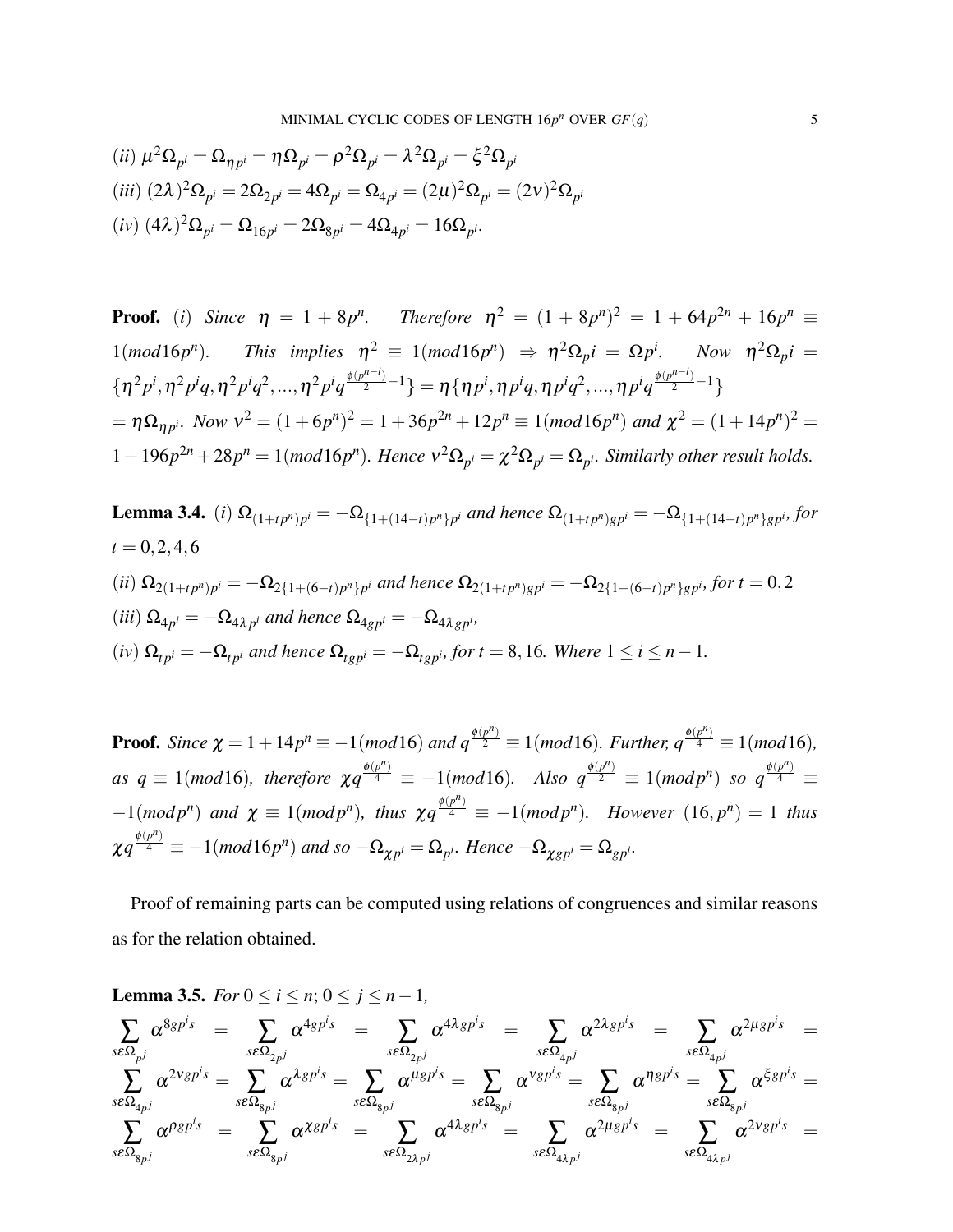$$
\begin{cases}\n-\frac{\phi(p^{n-j})}{2}, & \text{if } i+j \ge n, \\
\frac{1}{p^j}H_{i+j}, & \text{if } i+j \le n-1, \ g \neq 1, \\
\frac{1}{p^j}Q_{i+j}, & \text{if } i+j \le n-1, \ g = 1.\n\end{cases}
$$

**Proof.** As  $\alpha$  is  $16p^n$ th root of unity in some extension field of  $GF(q)$ , so

$$
\sum_{s\in\Omega_{4\lambda p^{j}}} \alpha^{2vgp^{i_{S}}} = \sum_{t=0}^{\frac{\phi(p^{n-j})}{2}-1} \alpha^{8(1+2p^{n})(1+6p^{n})gp^{i+j}q^{t}} = \sum_{t=0}^{\frac{\phi(p^{n-j})}{2}-1} \alpha^{8gp^{i+j}q^{t}} = \sum_{s\in\Omega_{p^{j}}} \alpha^{8gp^{i_{S}}}.
$$
\nIf  $\beta = \alpha^{8gp^{i+j}}$  then  $\sum_{s\in\Omega_{p^{j}}}\alpha^{8gp^{i_{S}}} = \sum_{t=0}^{\frac{\phi(p^{n-j})}{2}-1} (\alpha^{8gp^{i+j}q^{t}}) = \sum_{t=0}^{\frac{\phi(p^{n-j})}{2}-1} (\beta^{q^{t}}).$   
\nFor  $i+j\geq n$ ,  $\beta$  is 16th root of unity, and therefore  $\sum_{s\in\Omega_{p^{j}}}\alpha^{8gp^{i_{S}}} = \sum_{t=0}^{\frac{\phi(p^{n-j})}{2}-1} \alpha^{8gp^{i+j}q^{t}} = -\frac{\phi(p^{n-j})}{2}.$   
\nIf  $i+j\leq n-1$ ,  $\beta$  is 16p<sup>n-i-j</sup>th root of unity. Then  $\beta^{q^{j}} = \beta^{q^{r}}$  which is possible when  $l \equiv$   
\n $r(mod \frac{\phi(p^{n-i-j})}{2})$ . So  $\sum_{s\in\Omega_{p^{j}}}\alpha^{8gp^{i_{S}}} = \frac{\phi(p^{n-j})}{\phi(p^{n-i-j})} \sum_{t=0}^{\frac{\phi(p^{n-i-j})}{2}-1} \beta^{q^{t}} = \frac{p^{i+j}}{p^{j}} \sum_{s\in\Omega_{8gp^{i+j}}}\alpha^{s} = \frac{1}{p^{j}}H_{i+j}.$   
\nSimilar result hold for  $Q_{i+j}$ .

Proof of lemma 3.6, similarly can be obtained using definition of *I<sup>j</sup>* and *R<sup>j</sup>* .

**Lemma 3.6.** For 
$$
0 \le i \le n
$$
;  $0 \le j \le n-1$   
\n
$$
\sum_{s \in \Omega_{pj}} \alpha^{16gp^{i_s}} = \sum_{s \in \Omega_{2pj}} \alpha^{8gp^{i_s}} = \sum_{s \in \Omega_{2pj}} \alpha^{16gp^{i_s}} = \sum_{s \in \Omega_{4pj}} \alpha^{4gp^{i_s}} = \sum_{s \in \Omega_{4pj}} \alpha^{4g p^{i_s}} = \sum_{s \in \Omega_{4pj}} \alpha^{4g p^{i_s}} = \sum_{s \in \Omega_{4pj}} \alpha^{4g p^{i_s}} = \sum_{s \in \Omega_{4pj}} \alpha^{4g p^{i_s}} = \sum_{s \in \Omega_{4pj}} \alpha^{4g p^{i_s}} = \sum_{s \in \Omega_{4pj}} \alpha^{2g p^{i_s}} = \sum_{s \in \Omega_{4pj}} \alpha^{2g p^{i_s}} = \sum_{s \in \Omega_{4pj}} \alpha^{2g p^{i_s}} = \sum_{s \in \Omega_{4pj}} \alpha^{2g p^{i_s}} = \sum_{s \in \Omega_{4pj}} \alpha^{2g p^{i_s}} = \sum_{s \in \Omega_{4pj}} \alpha^{2g p^{i_s}} = \sum_{s \in \Omega_{16pj}} \alpha^{4g p^{i_s}} = \sum_{s \in \Omega_{16pj}} \alpha^{4g p^{i_s}} = \sum_{s \in \Omega_{16pj}} \alpha^{2g p^{i_s}} = \sum_{s \in \Omega_{16pj}} \alpha^{2g p^{i_s}} = \sum_{s \in \Omega_{16pj}} \alpha^{2g p^{i_s}} = \sum_{s \in \Omega_{16pj}} \alpha^{2g p^{i_s}} = \sum_{s \in \Omega_{16pj}} \alpha^{2g p^{i_s}} = \sum_{s \in \Omega_{4\lambda pj}} \alpha^{4g p^{i_s}} = \sum_{s \in \Omega_{16pj}} \alpha^{4g p^{i_s}} = \sum_{s \in \Omega_{16pj}} \alpha^{4g p^{i_s}} = \sum_{s \in \Omega_{16pj}} \alpha^{4g p^{i_s}} = \sum_{s \in \Omega_{16pj}} \alpha^{4g p^{i_s}} = \sum_{s \in \Omega_{16pj}} \alpha^{4g p^{i_s}} = \sum_{s \in \Omega_{16pj}} \alpha^{4g p^{i_s}} = \sum_{s \in \Omega_{1
$$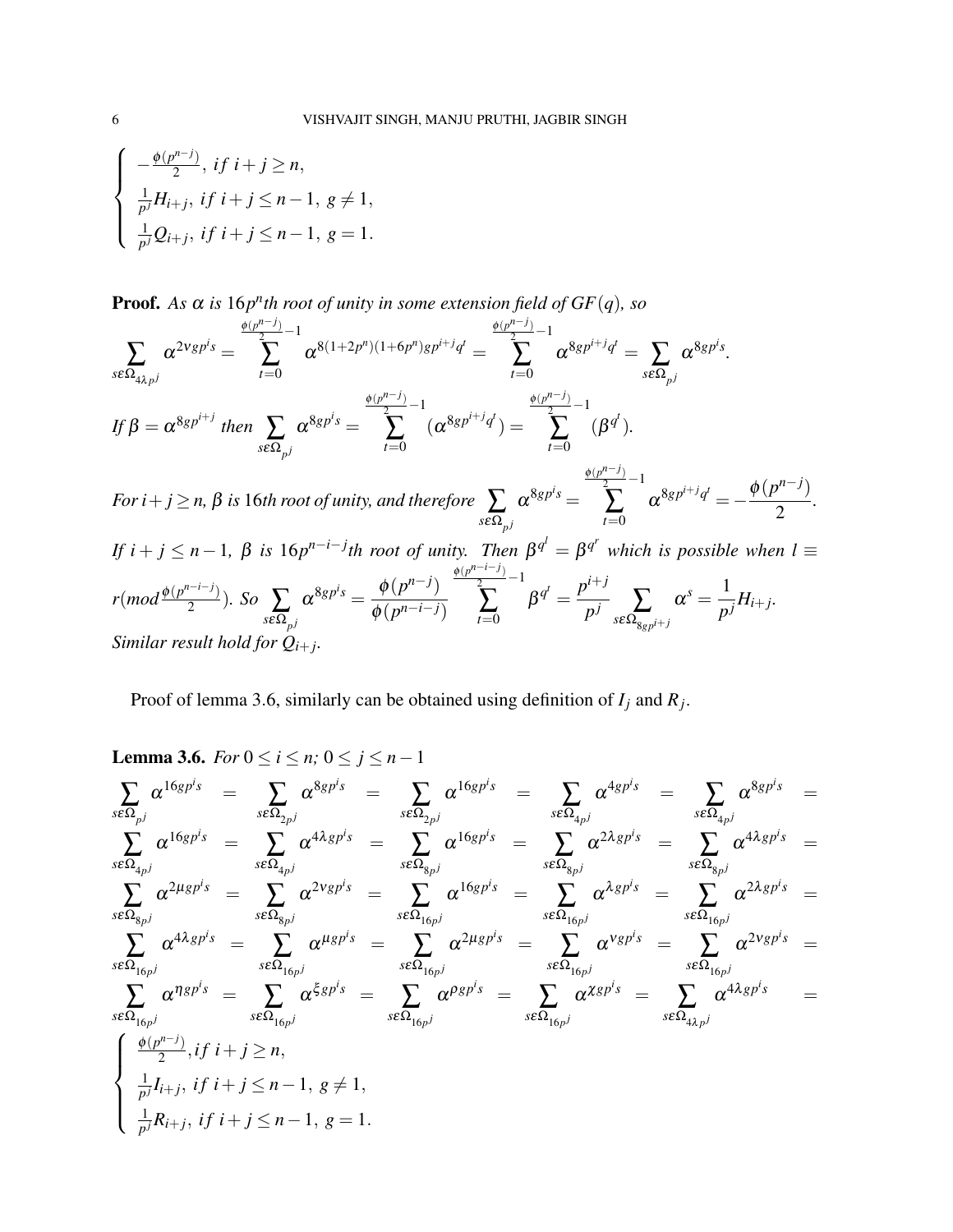**Theorem 3.7.** When  $p \equiv 1 \pmod{8}$ , the expressions for primitive idempotents corresponding to  $P_{8p^i}$ *, P*<sub>8gp</sub><sup>*i*</sup>,  $P_{16p^i}$  and  $P_{16gp^i}$  in  $R_{16p^n}$  are given by

$$
P_{8p^j}(x) = \frac{1}{16p^n} \left[ \frac{\phi(p^{n-j})}{2} \{ \sum_{t \in A'} (-1)^t \overline{C}_{tp^n} \} + \frac{\phi(p^{n-j})}{2} \sum_{i=n-j}^{n-1} \{ \sum_{a \in A} (-1)^a \{ \overline{C}_{ap^i} + \overline{C}_{agp^i} \} \} + \cdots \right]
$$

1 *p j* ∑ *i*=0  $\{\mathcal{Q}_{i+j}(\overline{C}_{p^i}+\overline{C}_{\lambda p^i}+\overline{C}_{\mu p^i}+\overline{C}_{\nu p^i}+\overline{C}_{\eta p^i}+\overline{C}_{\xi p^i}+\overline{C}_{\rho p^i}+\overline{C}_{\chi p^i})+R_{i+j}(\overline{C}_{2p^i}+\overline{C}_{4p^i}+\overline{C}_{\eta p^i})\}$  $C_{8p^i}+C_{16p^i}+C_{2\lambda p^i}+C_{4\lambda p^i}+C_{2\mu p^i}+C_{2\nu p^i})+H_{i+j}(C_{gp^i}+C_{\lambda gp^i}+C_{\mu gp^i}+C_{\nu gp^i}+C_{\eta gp^i}+C_{\eta gp^i})$  $\overline{C}_{\xi gp^i} + \overline{C}_{\rho gp^i} + \overline{C}_{\chi gp^i}) + I_{i+j}(\overline{C}_{2gp^i} + \overline{C}_{4gp^i} + \overline{C}_{8gp^i} + \overline{C}_{16gp^i} + \overline{C}_{2\lambda gp^i} + \overline{C}_{4\lambda gp^i} + \overline{C}_{2\mu gp^i} +$  $\overline{C}_{2Vgp^i}$ }]

$$
P_{16p^j}(x) = \frac{1}{16p^n} \left[ \frac{\phi(p^{n-j})}{2} \{ \sum_{t \in A'} \overline{C}_{tp^n} \} + \frac{\phi(p^{n-j})}{2} \sum_{i=n-j}^{n-1} \{ \sum_{a \in A} \{ \overline{C}_{ap^i} + \overline{C}_{agp^i} \} \} + \frac{1}{p^j} \sum_{i=0}^{n-j-1} \{ \sum_{a \in A} \{ R_{i+j} \overline{C}_{ap^i} + I_{i+j} \overline{C}_{agp^i} \} \} \right]
$$

where 
$$
Q_{n-1} = \frac{1}{2} [p^{n-1} + \frac{\sqrt{p^{n-1}(16p^n + 7p - 7)}}{4}]
$$
,  $H_{n-1} = \frac{1}{2} [p^{n-1} - \frac{\sqrt{p^{n-1}(16p^n + 7p - 7)}}{4}]$ ,  $I_{n-1} = \frac{1}{2} [-p^{n-1} + \frac{\sqrt{p^{n-1}(16p^n + 7p - 7)}}{4}]$  and  $R_{n-1} = -\frac{1}{2} [p^{n-1} + \frac{\sqrt{p^{n-1}(16p^n + 7p - 7)}}{4}]$  and for every  $j \le n - 2$   
 $Q_j = H_j = I_j = R_j = 0$ .

**Proof.** Since  $\Omega_{8p^j} = -\Omega_{8p^j}$ , as obtained in lemma 3.4, so  $\epsilon_k^{8p^j} = \sum_{s \in \Omega_{p^j}}$  $\alpha^{-ks} = \sum_{s\epsilon\Omega_{p^j}}$  $\alpha^{8ks}$ . *Thus*  $\varepsilon_{tp^n}^{8p^j} = (-1)^t \frac{\phi(p^{n-j})}{2}$  $\frac{2}{2}$  *for t* ∈ *A'* and using Lemma 3.3, 3.5 – 3.6, wherever is required we *obtain*

$$
\varepsilon_{p}^{8p^{j}} = \varepsilon_{\lambda p^{i}}^{8p^{j}} = \varepsilon_{\mu p^{i}}^{8p^{j}} = \varepsilon_{\nu p^{i}}^{8p^{j}} = \varepsilon_{\eta p^{i}}^{8p^{j}} = \varepsilon_{\beta p^{i}}^{8p^{j}} = \varepsilon_{\beta p^{i}}^{8p^{j}} = \varepsilon_{\lambda p^{i}}^{8p^{j}} = \varepsilon_{\lambda p^{i}}^{8p^{j}} = \varepsilon_{\lambda p^{i}}^{8p^{j}} = \varepsilon_{\lambda p^{i}}^{8p^{j}} = \varepsilon_{\lambda p^{i}}^{8p^{j}} = \varepsilon_{\lambda p^{i}}^{8p^{j}} = \varepsilon_{\lambda p^{i}}^{8p^{j}} = \varepsilon_{\lambda p^{i}}^{8p^{j}} = \varepsilon_{\lambda p^{i}}^{8p^{j}} = \varepsilon_{\lambda p^{i}}^{8p^{j}} = \varepsilon_{\lambda p^{i}}^{8p^{j}} = \varepsilon_{\lambda p^{i}}^{8p^{j}} = \varepsilon_{\lambda p^{i}}^{8p^{j}} = \varepsilon_{\lambda p^{i}}^{8p^{j}} = \varepsilon_{\lambda p^{i}}^{8p^{j}} = \varepsilon_{\lambda p^{i}}^{8p^{j}} = \varepsilon_{\lambda p^{i}}^{8p^{j}} = \varepsilon_{\lambda p^{i}}^{8p^{j}} = \varepsilon_{\lambda p^{i}}^{8p^{j}} = \varepsilon_{\lambda p^{i}}^{8p^{j}} = \varepsilon_{\lambda p^{i}}^{8p^{j}} = \varepsilon_{\lambda p^{i}}^{8p^{j}} = \varepsilon_{\lambda p^{i}}^{8p^{j}} = \varepsilon_{\lambda p^{i}}^{8p^{j}} = \varepsilon_{\lambda p^{i}}^{8p^{j}} = \varepsilon_{\lambda p^{i}}^{8p^{j}} = \varepsilon_{\lambda p^{i}}^{8p^{j}} = \varepsilon_{\lambda p^{i}}^{8p^{j}} = \varepsilon_{\lambda p^{i}}^{8p^{j}} = \varepsilon_{\lambda p^{i}}^{8p^{j}} = \varepsilon_{\lambda p^{i}}^{8p^{j}} = \varepsilon_{\lambda p^{i}}^{8p^{j}} = \varepsilon_{\lambda p^{i}}^{8p^{j}} = \varepsilon_{\lambda p^{i}}^{8p^{j}} = \varepsilon_{\lambda p^{i}}^{8p^{j}} = \varepsilon_{\lambda p
$$

Using all these in  $(2.1)$ , expression for  $P_{8p^j}$  is obtained.

*Using Lemma* 3.3 – 3.6, the expression for  $P_{16p}$ *j*,  $P_{8gp}$ *j* and  $P_{16gp}$ *j can be computed. However,*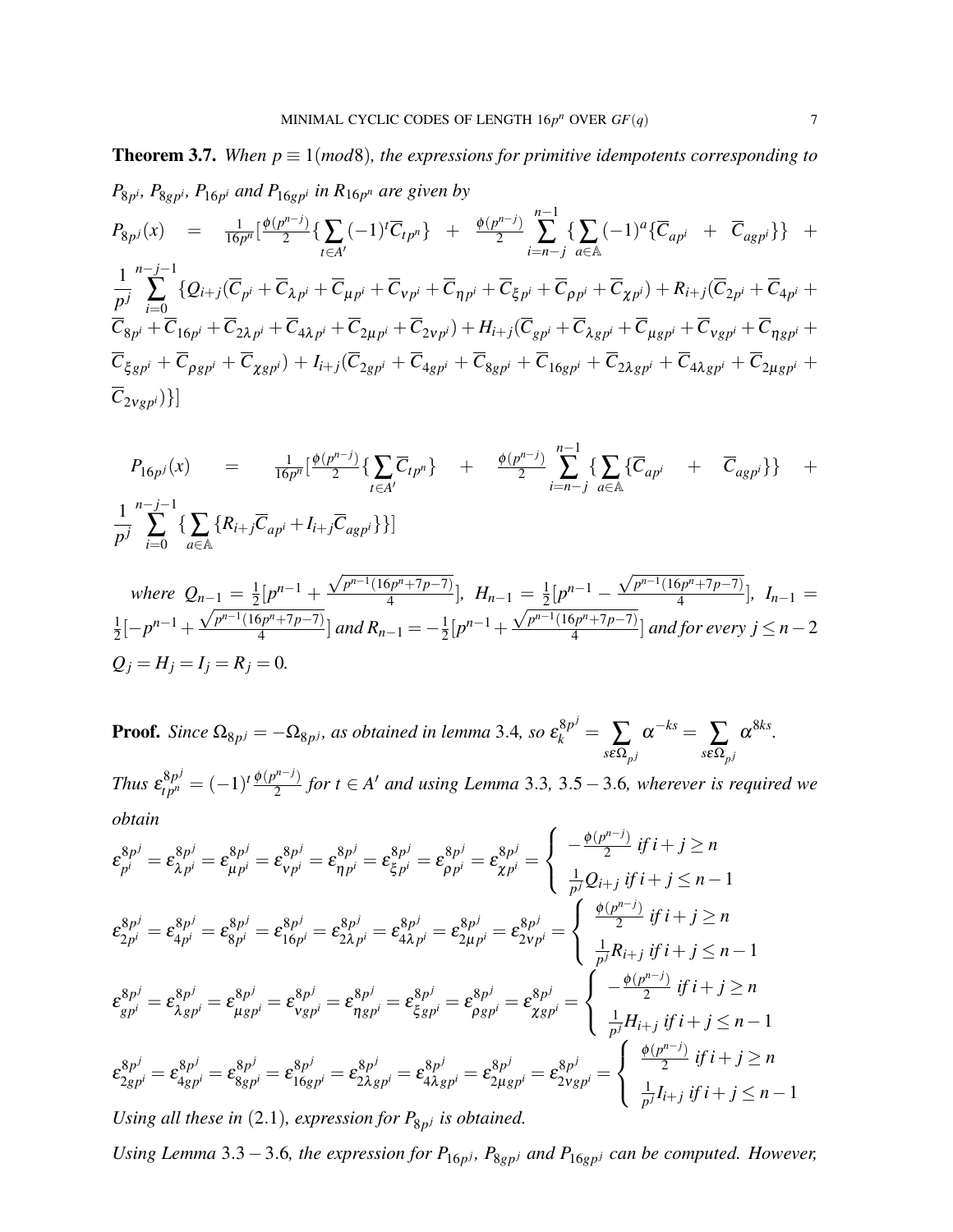*the expression for*  $P_{8gp}$ *j*(*x*)*,*  $P_{16gp}$ *j*(*x*) *can be written by interchanging Q and R by H and I in the expressions of*  $P_{8p}$ *j*,  $P_{16p}$ *j*.  $Since \ C_k = \sum_{s \in \Omega_k}$  $x^s$  and  $(\overline{C}_k)_{\alpha^{16p^j}} = \overline{C}_k(\alpha^{16p^j}) = \sum_{s \in \Omega_k}$  $(\alpha^{16p^j})^s$ . Therefore  $\overline{C}_{tp^n}(\alpha^{16p^j}) = 1$  for  $t \in A'$ .  $\overline{C}_{ap^i}(\alpha^{16p^j}) =$  $\sqrt{ }$  $\int$  $\mathcal{L}$  $\phi(p^{n-j})$  $\frac{a^{n-j}}{2}$ , if  $i+j \geq n$ 1  $\frac{1}{p^j} R_{i+j}$ , *i*  $f$  *i* + *j* ≤ *n* − 1. and  $\overline{C}_{a g p^i}(\alpha^{16 p^j}) =$  $\sqrt{ }$  $\int$  $\mathcal{L}$  $\phi(p^{n-j})$  $\frac{a^{n-j}}{2}$ , if  $i+j \geq n$ 1  $\frac{1}{p^j} I_{i+j}$ , *if*  $i + j \leq n - 1$ . *Using all these in*  $P_{16p^j}(\alpha^{16p^j}) = 1$ *, to obtain*  $16p^n = \frac{\phi(p^{n-j})}{2}$  $\frac{1}{2}$ [9 + *n*−1 ∑ *i*=*n*−*j*  $\phi(p^{n-j})$ 2  $32] + \frac{1}{p^j}$ *n*−*j*−1 ∑ *i*=0 1  $\frac{1}{p^i}(16R^2_{i+j} + 16I^2_{i+j})$ which in turn implies  $\frac{1}{p^j}$ *n*−*j*−1 ∑ *i*=0 1  $\frac{1}{p^i}(R^2_{i+j} + I^2_{i+j}) = \frac{p^{n-1}}{2}$ 2  $(p+1) + \frac{7p^{n-j-1}}{22}$ 32 (*p*−1)*. In particular for*  $j = n - 1$ ,  $\frac{1}{n^{n-1}}$  $\frac{1}{p^{n-1}}(R_{n-1}^2 + I_{n-1}^2) = \frac{p^{n-1}}{2}$  $\frac{p^{n-1}}{2}(p+1) + \frac{7p^{n-1}}{32}(p-1).$ *Using lemma* 3.1 *to obtain*  $I_{n-1} = \frac{1}{2}$  $\frac{1}{2}[-p^{n-1} + \frac{\sqrt{p^{n-1}(16p^n+7p-7)}}{4}]$  $\left[\frac{2p^{n+1}p-7}{4}\right]$  and  $R_{n-1}=-\frac{1}{2}$ Using lemma 3.1 to obtain  $I_{n-1} = \frac{1}{2}[-p^{n-1} + \frac{\sqrt{p^{n-1}(16p^n + p-7)}}{4}]$  and  $R_{n-1} = -\frac{1}{2}[p^{n-1} + \frac{p^{n-1}}{2}]$ *p <sup>n</sup>*−1(16*p <sup>n</sup>*+7*p*−7)  $\left[\frac{p^{n+1}p^{-1}}{4}\right]$  and so  $I_{n-2} = R_{n-2} = I_{n-3} = R_{n-3} = ... = 0$ .

*Relations for*  $Q_{i+j}$  *and*  $H_{i+j}$  *can be derived by using lemma 3.2 and the fact that*  $P_{8p^j}(\pmb{\alpha}^{8p^j})=1.$ 

## **4. PRIMITIVE IDEMPOTENTS CORRESPONDING TO**  $P_{tpi}$ **,**  $t = 2, 4, 2\lambda, 4\lambda$ **,**

2µ, 2ν, 2*g*, 4*g*, 2λ*g* , 4λ*g*, 2µ*g*, 2ν*g*

For  $0 \leq j \leq n-1$ , we define

 $C_j = p^j$   $\sum_{i=1}^j$  $s$ εΩ $_{2\lambda gp}$  *j*  $\alpha^s$ ,  $F_j = p^j$   $\sum_{\alpha}$  $s\epsilon\Omega_{2gp}$  *j*  $\alpha^s, G_j = p^j \sum_{i=1}^j$  $s\epsilon\Omega_{4gp}$  *j*  $\alpha^s$ ,  $K_j = p^j$   $\sum_{i=1}^j$  $s$ εΩ $_{2λp}$ j  $\alpha^s$ ,  $O_j = p^j \sum_{\alpha}$  $s$ εΩ<sub>2ρ</sub> j  $\alpha^s$ ,  $P_j = p^j \sum_{\Omega}$  $s$ εΩ<sub>4ρ</sub> j  $\alpha^s$ . Due to similar procedure as in section 3, we obtained  $C_j$ ,  $F_j$ ,  $G_j$ ,  $K_j$ ,  $O_j$ ,  $P_j$  $\in$   $GF(q)$ .

**Lemma 4.1.** *For* 0 ≤ *j* ≤ *n* − 1,  $K_j - β^{p^j}O_j = 0$ ;  $C_j - β^{gp^j}F_j = 0$  *where*  $β = α^{4p^n}$ .

**Proof.** Since  $\alpha^{2\lambda p^j} = \alpha^{2(1+2p^n)p^j} = \alpha^{2p^j}\beta^{p^j}$ . So  $K_j = p^j$   $\sum_{\alpha}$ *s*εΩ<sup>λ</sup> *<sup>p</sup> i*  $\alpha^{2s} = p^j [\alpha^{2\lambda p^i} + \alpha^{2q\lambda p^i} +$  $\alpha^{2q^2\lambda p^i} + ... + \alpha^{2q^{\frac{\phi(p^{n-j})}{2}-1}\lambda p^i} ] = p^j[\alpha^{2p^i}\beta^{p^i} + \alpha^{2qp^i}\beta^{p^i} + \alpha^{2q^2p^i}\beta^{p^i} + ... + \alpha^{2p^iq^{\frac{\phi(p^{n-j})}{2}-1}}\beta^{p^i} ] =$  $\beta^{p^i} [p^j] \sum_{\alpha}$  $s$ εΩ<sub>2ρ</sub> j  $[\alpha^s] = \beta^{p^i} O_j.$ 

*Remaining can be obtained in similar lines.*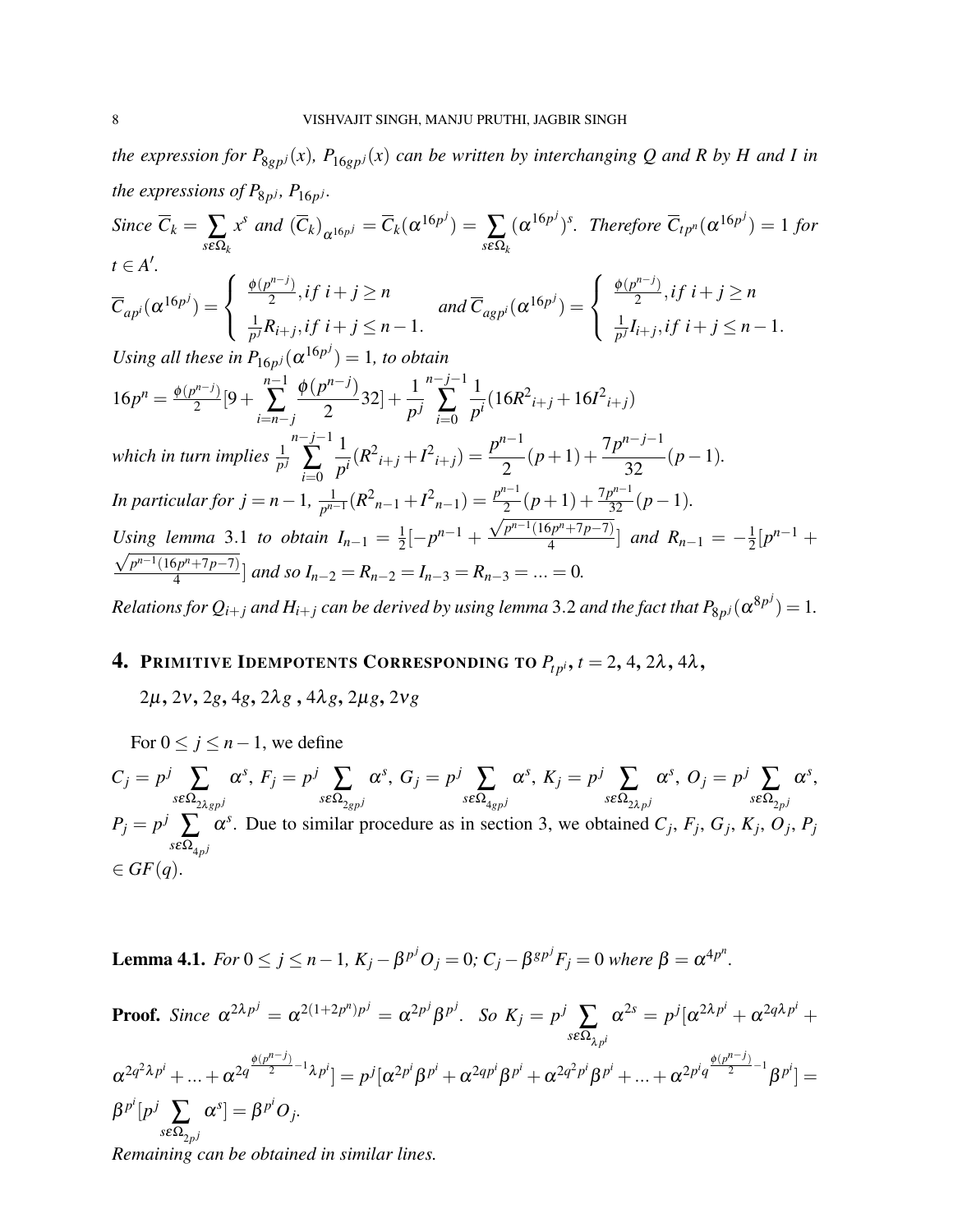*Proof of lemma* 4.2−4.4 *can be computed on similar lines as that of Lemma* 3.5 *and represent*  $C_{i+j}, F_{i+j}, G_{i+j}, K_{i+j}, O_{i+j}, P_{i+j}.$ 

**Lemma 4.2.** *For*  $0 \le i \le n$ ;  $0 \le j \le n-1$ 

$$
\sum_{s\in\Omega_{2p}j}\alpha^{\lambda g p^i s} = \sum_{s\in\Omega_{2p}j}\alpha^{\xi g p^i s} = \sum_{s\in\Omega_{2\lambda p}j}\alpha^{\eta g p^i s} = \sum_{s\in\Omega_{2\mu p}j}\alpha^{\nu g p^i s} = \sum_{s\in\Omega_{2\mu p}j}\alpha^{\chi g p^i s} = \sum_{s\in\Omega_{2p}j}\alpha^{\varphi g p^i s}
$$
\n
$$
= -\sum_{s\in\Omega_{2p}j}\alpha^{\nu g p^i s} = -\sum_{s\in\Omega_{2p}j}\alpha^{\chi g p^i s} = -\sum_{s\in\Omega_{2\lambda p}j}\alpha^{\mu g p^i s} = -\sum_{s\in\Omega_{2\lambda p}j}\alpha^{\rho g p^i s} = -\sum_{s\in\Omega_{2\mu p}j}\alpha^{\xi g p^i s}
$$
\n
$$
= -\sum_{s\in\Omega_{2\nu p}j}\alpha^{\eta g p^i s} = \begin{cases} \frac{\phi(p^{n-j})}{4} \{\alpha^{\zeta g p^{i+j}} + \alpha^{10 g p^{i+j}}\}, & \text{if } i+j \ge n, \ g \neq 1, \\ \frac{1}{p^j} C_{i+j}, & \text{if } i+j \le n-1, \ g \neq 1, \\ \frac{\phi(p^{n-j})}{4} \{\alpha^{\zeta p^{i+j}} + \alpha^{10 p^{i+j}}\}, & \text{if } i+j \ge n, \ g = 1, \\ \frac{1}{p^j} K_{i+j}, & \text{if } i+j \le n-1, \ g = 1. \end{cases}
$$

**Lemma 4.3.** *For*  $0 \le i \le n$ ;  $0 \le j \le n-1$ 

$$
\sum_{s\in\Omega_{pj}}\alpha^{2gp^{i}s} = \sum_{s\in\Omega_{2\lambda p^{j}}}\alpha^{\lambda gp^{i}s} = \sum_{s\in\Omega_{2\lambda p^{j}}}\alpha^{\xi gp^{i}s} = \sum_{s\in\Omega_{2\mu p^{j}}}\alpha^{PSp^{i}s} = \sum_{s\in\Omega_{2\nu p^{j}}}\alpha^{Xgp^{i}s} = -\sum_{s\in\Omega_{2\lambda p^{j}}}\alpha^{Xgp^{i}s} = -\sum_{s\in\Omega_{2\mu p^{j}}}\alpha^{n\chi_{sp^{i}s}} = -\sum_{s\in\Omega_{2\nu p^{j}}}\alpha^{n\chi_{sp^{i}s}} = -\sum_{s\in\Omega_{2\nu p^{j}}}\alpha^{\xi_{sp^{i}s}} = \frac{\sum_{s\in\Omega_{2\nu p^{j}}}\alpha^{Xgp^{i}}}{\frac{\phi(p^{n-j})}{4}\{\alpha^{2gp^{i+j}} + \alpha^{14p^{i+j}}\}, \text{ if } i+j \geq n, g \neq 1, \quad \frac{\phi(p^{n-j})}{4}\{\alpha^{2p^{i+j}} + \alpha^{14p^{i+j}}\}, \text{ if } i+j \geq n, g = 1, \quad \frac{1}{p^{j}}O_{i+j}, \text{ if } i+j \leq n-1, g = 1.
$$

**Lemma 4.4.** *For*  $0 \le i \le n$ ;  $0 \le j \le n-1$ 

$$
\sum_{s\in\Omega_{pj}} \alpha^{4gp^i s} = \sum_{s\in\Omega_{4\lambda p^j}} \alpha^{\lambda gp^i s} = \sum_{s\in\Omega_{4\lambda p^j}} \alpha^{Vgp^i s} = \sum_{s\in\Omega_{4\lambda p^j}} \alpha^{\xi gp^i s} = \sum_{s\in\Omega_{4\lambda p^j}} \alpha^{Zgp^i s} = \sum_{s\in\Omega_{2\lambda p^j}} \alpha^{2\nu gp^i s} = \sum_{s\in\Omega_{2\lambda p^j}} \alpha^{2\nu gp^i s} = - \sum_{s\in\Omega_{4\lambda p^j}} \alpha^{\mu gp^i s} = - \sum_{s\in\Omega_{4\lambda p^j}} \alpha^{\eta gp^i s} = - \sum_{s\in\Omega_{4\lambda p^j}} \alpha^{\eta gp^i s} = - \sum_{s\in\Omega_{4\lambda p^j}} \alpha^{\rho gp^i s}
$$

$$
= - \sum_{s\in\Omega_{2\lambda p^j}} \alpha^{2\mu gp^i s} = \begin{cases} \frac{\phi(p^{n-j})}{4} \{ \alpha^{4gp^{i+j}} + \alpha^{12gp^{i+j}} \}, & \text{if } i+j \ge n, \ g \neq 1, \\ \frac{\frac{1}{p^j} G_{i+j}}{4} \{ \alpha^{4p^{i+j}} + \alpha^{12p^{i+j}} \}, & \text{if } i+j \ge n, \ g = 1, \\ \frac{\frac{1}{p^j} P_{i+j}}{p^j} \{ i+j \le n-1, \ g = 1. \end{cases}
$$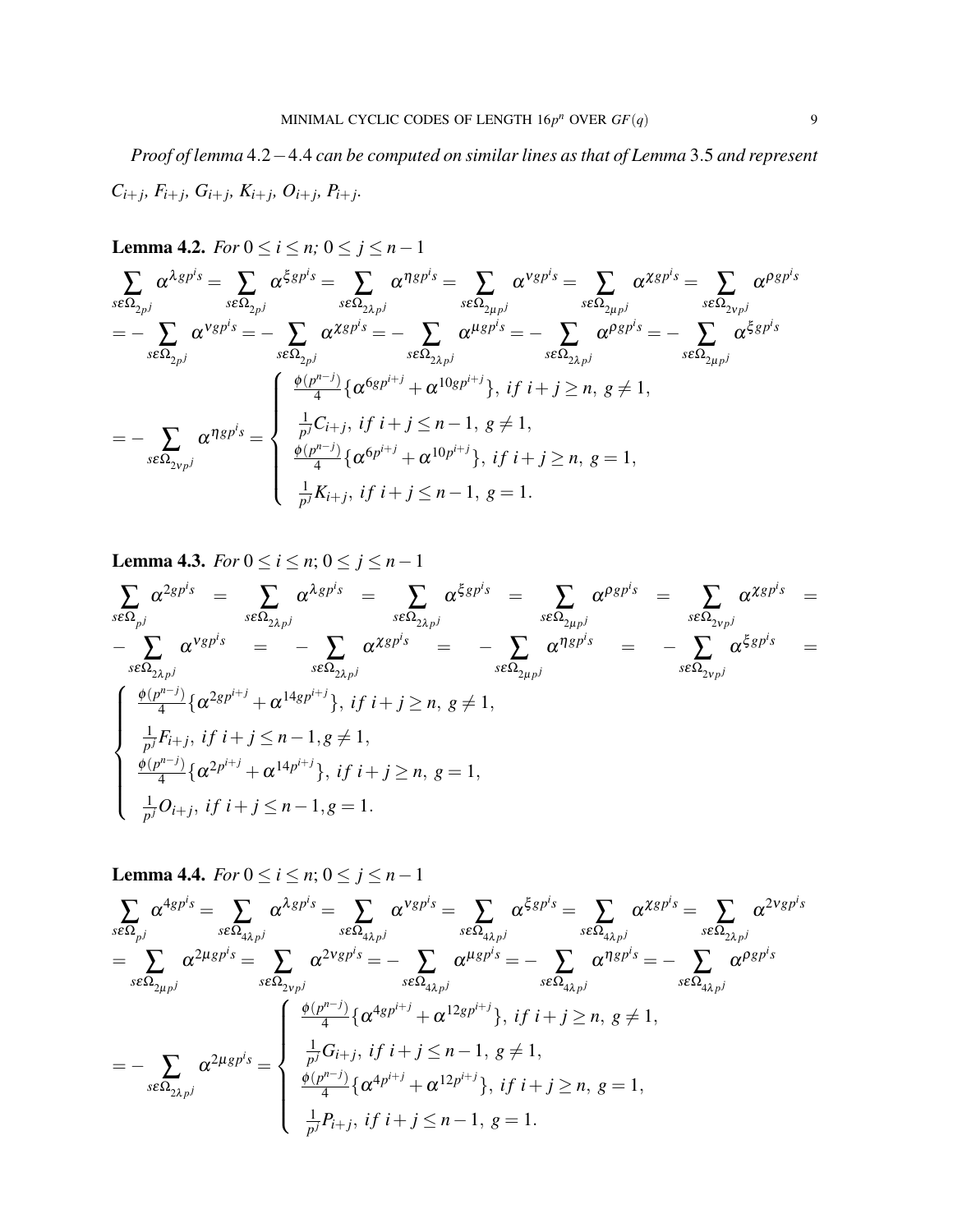**Theorem 4.5.** *When*  $p \equiv 1 \pmod{8}$ *, the expressions for the primitive idempotents corresponding* to  $P_{2p^i}P_{4p^i}$ ,  $P_{2\lambda p^i}$ ,  $P_{4\lambda p^i}$ ,  $P_{2\mu p^i}$ ,  $P_{2\nu p^i}$ ,  $P_{2g p^i}$ ,  $P_{4g p^i}$ ,  $P_{2\lambda g p^i}$ ,  $P_{4\lambda g p^i}$ ,  $P_{2\mu g p^i}$  and  $P_{2\nu g p^i}$  are given by  $P_{2p^j}(x) = \frac{1}{16p^n} \left[ \frac{\phi(p^{n-j})}{2} \right]$  $\sum_{t \in A'}^{r \in J} \left\{ \sum_{t \in A'} \right\}$  $(-1)^t \alpha^{2\lambda t} p^{n+j} \overline{C}_{tp^n} + \frac{\phi(p^{n-j})}{2}$ 2 *n*−1 ∑ *i*=*n*−*j* {∑ *a*∈A  $(-1)^a \{ \alpha^{2\lambda ap^{i+j}} \overline{C}_{ap^i} +$  $\{\alpha^{2\lambda a g p^{i+j}} \overline{C}_{a g p^i}\} + \frac{1}{n}$ *p j n*−*j*−1  $\sum_{i=1}$   $\{ -K_{i+j}\overline{C}_{p^{i}} - P_{i+j}\overline{C}_{2p^{i}} + Q_{i+j}\overline{C}_{4p^{i}} + R_{i+j}\overline{C}_{8p^{i}} + R_{i+j}\overline{C}_{16p^{i}} - \}$ *i*=0  $O_{i+j} \overline C_{\lambda p^i} + P_{i+j} \overline C_{2\lambda p^i} + Q_{i+j} \overline C_{4\lambda p^i} + K_{i+j} \overline C_{\mu p^i} - P_{i+j} \overline C_{2\mu p^i} + O_{i+j} \overline C_{\nu p^i} + P_{i+j} \overline C_{2\nu p^i} - K_{i+j} \overline C_{\eta p^i} O_{i+j}\overline{C}_{\xi p^i}+K_{i+j}\overline{C}_{\rho p^i}+O_{i+j}\overline{C}_{\chi p^i}-C_{i+j}\overline{C}_{g p^i}-G_{i+j}\overline{C}_{2g p^i}+H_{i+j}\overline{C}_{4g p^i}+I_{i+j}\overline{C}_{8g p^i}+I_{i+j}\overline{C}_{16g p^i} F_{i+j}\overline{C}_{\lambda g p^i}+G_{i+j}\overline{C}_{2\lambda g p^i}+H_{i+j}\overline{C}_{4\lambda g p^i}+C_{i+j}\overline{C}_{\mu g p^i}-G_{i+j}\overline{C}_{2\mu g p^i}+F_{i+j}\overline{C}_{V g p^i}+G_{i+j}\overline{C}_{2V g p^i} C_{i+j}C_{ngh} - F_{i+j}C_{\xi gh} + C_{i+j}C_{\rho gh} + F_{i+j}C_{\gamma gh}$ 

$$
P_{4p^j}(x) = \frac{1}{16p^n} \left[ \frac{\phi(p^{n-j})}{2} \{ \sum_{t \in A'} (-1)^t \alpha^{4tp^{n+j}} \overline{C}_{tp^n} \} + \frac{\phi(p^{n-j})}{2} \sum_{i=n-j}^{n-1} \{ \sum_{a \in A} (-1)^a \{ \alpha^{4ap^{i+j}} \overline{C}_{ap^i} + \alpha^{4ap^{i+j}} \overline{C}_{ap^i} \} \} + \frac{1}{p^j} \sum_{i=0}^{n-j-1} \{ -P_{i+j} \overline{C}_{p^i} + Q_{i+j} \overline{C}_{2p^i} + R_{i+j} \overline{C}_{4p^i} + R_{i+j} \overline{C}_{8p^i} + R_{i+j} \overline{C}_{16p^i} + \beta^{4ap^{i+j}} \overline{C}_{2p^i} \} + \cdots + \beta^{4ap^{i+j}} \overline{C}_{2p^i} \{ -P_{i+j} \overline{C}_{4p^i} + R_{i+j} \overline{C}_{4p^i} \} + \cdots + \beta^{4ap^{i+j}} \overline{C}_{4p^i} \} + \cdots + \beta^{4ap^{i+j}} \overline{C}_{4p^i} \{ -P_{i+j} \overline{C}_{4p^i} + R_{i+j} \overline{C}_{4p^i} \} + \cdots + \beta^{4ap^{i+j}} \overline{C}_{4p^i} \} + \cdots + \beta^{4ap^{i+j}} \overline{C}_{4p^i} \{ -P_{i+j} \overline{C}_{4p^i} + R_{i+j} \overline{C}_{4p^i} \} + \cdots + \beta^{4ap^{i+j}} \overline{C}_{4p^i} \} + \cdots + \beta^{4ap^{i+j}} \overline{C}_{4p^i} \{ -P_{i+j} \overline{C}_{4p^i} + R_{i+j} \overline{C}_{4p^i} \} + \cdots + \beta^{4ap^{i+j}} \overline{C}_{4p^i} \} + \cdots + \beta^{4ap^{i+j}} \overline{C}_{4p^i} \{ -Q_{i+j} \overline{C}_{4p^i} + R_{i+j} \overline{C}_{4p^i} \} + \cdots + \beta^{4ap^{i+j}} \overline{C}_{4p^i} \} + \cdots + \beta^{4ap^{i+j}} \overline{C}_{4p^
$$

$$
P_{2\lambda p^{j}}(x) = \frac{1}{16p^{n}} \left[ \frac{\phi(p^{n-j})}{2} \{ \sum_{t \in A'} (-1)^{t} \alpha^{2tp^{n+j}} \overline{C}_{tp^{n}} \} + \frac{\phi(p^{n-j})}{2} \sum_{i=n-j}^{n-1} \{ \sum_{a \in A} (-1)^{a} \{ \alpha^{2ap^{i+j}} \overline{C}_{ap^{i}} + \alpha^{2ap^{i+j}} \overline{C}_{ap^{i}} \} \} + \frac{1}{p^{j}} \sum_{i=0}^{n-j-1} \{ -O_{i+j} \overline{C}_{p^{i}} + P_{i+j} \overline{C}_{2p^{i}} + Q_{i+j} \overline{C}_{4p^{i}} + R_{i+j} \overline{C}_{8p^{i}} + R_{i+j} \overline{C}_{16p^{i}} - K_{i+j} \overline{C}_{\lambda p^{i}} - P_{i+j} \overline{C}_{2\lambda p^{i}} + Q_{i+j} \overline{C}_{4\lambda p^{i}} + O_{i+j} \overline{C}_{\mu p^{i}} + P_{i+j} \overline{C}_{2\mu p^{i}} + K_{i+j} \overline{C}_{\nu p^{i}} - P_{i+j} \overline{C}_{2\nu p^{i}} - O_{i+j} \overline{C}_{\eta p^{i}} - K_{i+j} \overline{C}_{\xi p^{i}} + O_{i+j} \overline{C}_{\chi p^{i}} + K_{i+j} \overline{C}_{\chi p^{i}} - F_{i+j} \overline{C}_{g p^{i}} + G_{i+j} \overline{C}_{2g p^{i}} + H_{i+j} \overline{C}_{4g p^{i}} + I_{i+j} \overline{C}_{8g p^{i}} - G_{i+j} \overline{C}_{\lambda g p^{i}} - G_{i+j} \overline{C}_{2\lambda g p^{i}} + H_{i+j} \overline{C}_{4\lambda g p^{i}} + C_{i+j} \overline{C}_{\mu g p^{i}} + G_{i+j} \overline{C}_{2\mu g p^{i}} + C_{i+j} \overline{C}_{\nu g p^{i}} - G_{i+j} \overline{C}_{2\nu g p^{i}} - F_{i+j} \overline{C}_{\eta g p^{i}} - C_{i+j} \overline{C}_{\xi g p^{i}} + F_{i+j} \overline{C}_{\rho g p^{i}} + C_{i+j} \overline{C}_{\chi g p^{i}} \
$$

$$
P_{4\lambda p^{j}}(x) = \frac{1}{16p^{n}} \left[ \frac{\phi(p^{n-j})}{2} \{ \sum_{t \in A'} \alpha^{4tp^{n+j}} \overline{C}_{tp^{n}} \} + \frac{\phi(p^{n-j})}{2} \sum_{i=n-j}^{n-1} \{ \sum_{a \in A} (-1)^{a} \{ \alpha^{4ap^{i+j}} \overline{C}_{ap^{i}} + \alpha^{4asp^{i+j}} \overline{C}_{ap^{i}} \} \} + \frac{1}{p^{j}} \sum_{i=0}^{n-j-1} \{ P_{i+j} \overline{C}_{p^{i}} + Q_{i+j} \overline{C}_{2p^{i}} + R_{i+j} \overline{C}_{4p^{i}} + R_{i+j} \overline{C}_{8p^{i}} + R_{i+j} \overline{C}_{16p^{i}} - P_{i+j} \overline{C}_{\lambda p^{i}} + Q_{i+j} \overline{C}_{2\lambda p^{i}} + \alpha^{4ap^{i+j}} \overline{C}_{16p^{i}} \} \right]
$$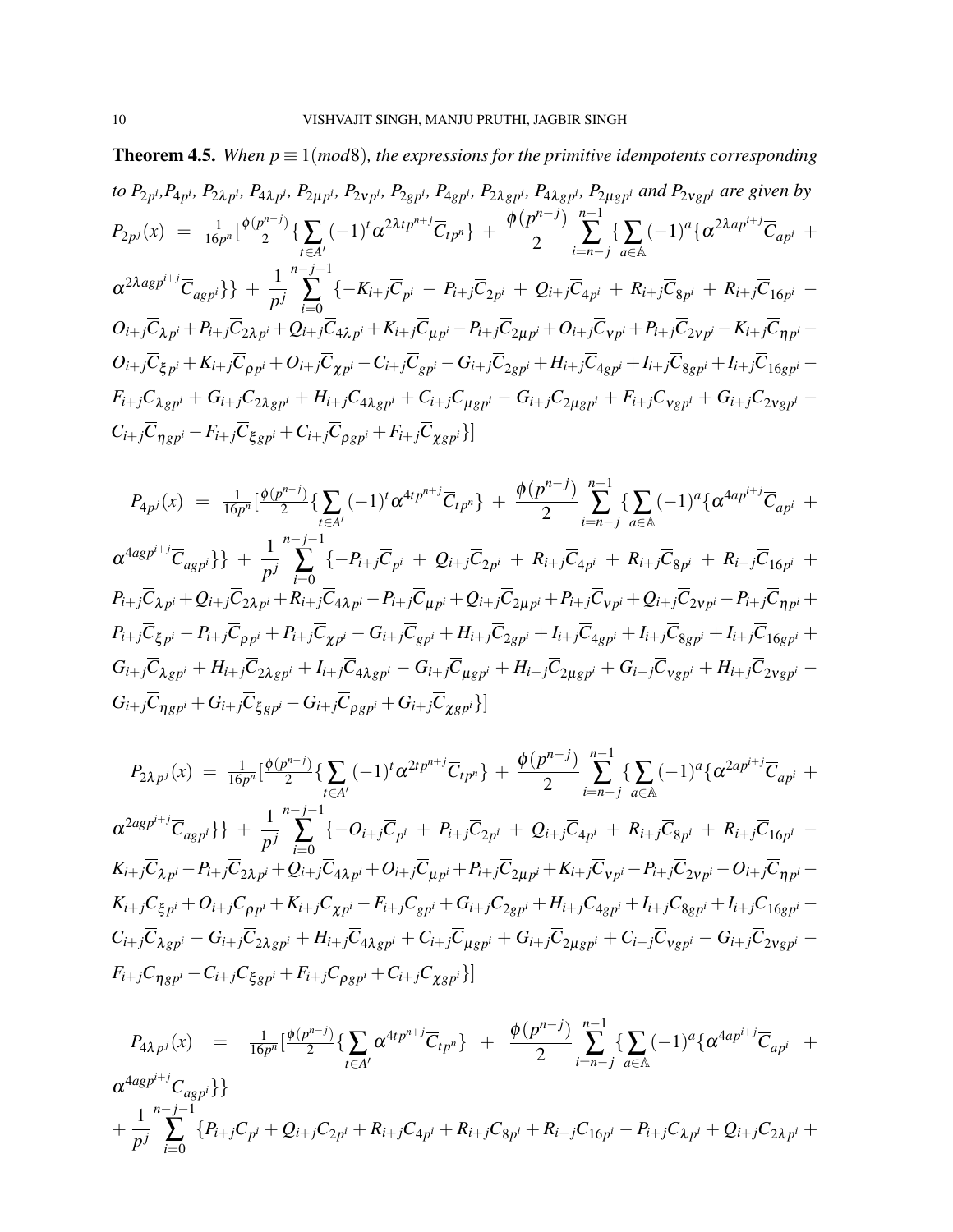$$
R_{i+j}\overline{C}_{4\lambda p^{i}} + P_{i+j}\overline{C}_{\mu p^{i}} + Q_{i+j}\overline{C}_{2\mu p^{i}} - P_{i+j}\overline{C}_{\nu p^{i}} + Q_{i+j}\overline{C}_{2\nu p^{i}} + P_{i+j}\overline{C}_{\eta p^{i}} - P_{i+j}\overline{C}_{\xi p^{i}} + P_{i+j}\overline{C}_{\rho p^{i}} - P_{i+j}\overline{C}_{\chi p^{i}} + G_{i+j}\overline{C}_{g p^{i}} + H_{i+j}\overline{C}_{2g p^{i}} + I_{i+j}\overline{C}_{4g p^{i}} + I_{i+j}\overline{C}_{8g p^{i}} + I_{i+j}\overline{C}_{16g p^{i}} - G_{i+j}\overline{C}_{\lambda g p^{i}} + H_{i+j}\overline{C}_{2\lambda g p^{i}} + I_{i+j}\overline{C}_{4\lambda g p^{i}} + G_{i+j}\overline{C}_{4\lambda g p^{i}} + G_{i+j}\overline{C}_{g g p^{i}} + H_{i+j}\overline{C}_{2\mu g p^{i}} - G_{i+j}\overline{C}_{\chi g p^{i}} + G_{i+j}\overline{C}_{g g p^{i}} - G_{i+j}\overline{C}_{\chi g p^{i}}\}
$$

$$
P_{2\mu p^j}(x) = \frac{1}{16p^n} \left[ \frac{\phi(p^{n-j})}{2} \{ \sum_{t \in A'} \alpha^{2\lambda t p^{n+j}} \overline{C}_{tp^n} \} + \frac{\phi(p^{n-j})}{2} \sum_{i=n-j}^{n-1} \{ \sum_{a \in A} (-1)^a \{ \alpha^{2\lambda a p^{i+j}} \overline{C}_{ap^i} + \alpha^{2\lambda a p^{i+j}} \overline{C}_{ap^i} \} \} + \frac{1}{p^j} \sum_{i=0}^{n-j-1} \{ K_{i+j} \overline{C}_{p^i} - P_{i+j} \overline{C}_{2p^i} + Q_{i+j} \overline{C}_{4p^i} + R_{i+j} \overline{C}_{8p^i} + R_{i+j} \overline{C}_{16p^i} + \frac{1}{p^j} \sum_{i=0}^{n-j-1} \{ K_{i+j} \overline{C}_{p^i} - P_{i+j} \overline{C}_{2p^i} + Q_{i+j} \overline{C}_{4p^i} + R_{i+j} \overline{C}_{8p^i} + R_{i+j} \overline{C}_{16p^i} + \frac{1}{p^j} \sum_{i=0}^{n-j-1} \{ K_{i+j} \overline{C}_{4\lambda p^i} - K_{i+j} \overline{C}_{\mu p^i} - P_{i+j} \overline{C}_{2\mu p^i} - Q_{i+j} \overline{C}_{2\mu p^i} + P_{i+j} \overline{C}_{2\nu p^i} + R_{i+j} \overline{C}_{16p^i} + \frac{1}{p^j} \sum_{i+j} \overline{C}_{2\lambda g p^i} - Q_{i+j} \overline{C}_{2\mu g p^i} - G_{i+j} \overline{C}_{2\mu g p^i} - G_{i+j} \overline{C}_{2\mu g p^i} - F_{i+j} \overline{C}_{16p^i} + G_{i+j} \overline{C}_{2\nu g p^i} + \frac{1}{p^j} \sum_{i=0}^{n-j-1} \sum_{i=0}^{n-j-1} \sum_{j=0}^{n-j-1} \sum_{a \in A} (-1)^a \{ \alpha^{2\lambda a p^{i+j}} \overline{C}_{ap^i} - \frac{1}{p^j} \{ \sum_{i=0}^{n-j-1} \{ K_{i+j}
$$

$$
C_{i+j}\overline{C}_{\eta g p^i} + F_{i+j}\overline{C}_{\xi g p^i} - C_{i+j}\overline{C}_{\rho g p^i} - F_{i+j}\overline{C}_{\chi g p^i}\}
$$
\n
$$
P_{2\nu p^j}(x) = \frac{1}{16p^n} \left[ \frac{\phi(p^{n-j})}{2} \{ \sum_{t \in A'} \alpha^{2tp^{n+j}} \overline{C}_{tp^n} \} + \frac{\phi(p^{n-j})}{2} \sum_{i=n-j}^{n-1} \{ \sum_{a \in A} (-1)^a \{ \alpha^{2ap^{i+j}} \overline{C}_{ap^i} + \sum_{t \in A'} \alpha^{2tp^{i+j}} \overline{C}_{tp^n} \} + \frac{\phi(p^{n-j})}{2} \sum_{i=n-j}^{n-1} \{ \sum_{a \in A'} (-1)^a \{ \alpha^{2ap^{i+j}} \overline{C}_{ap^i} + \sum_{t \in A'} \alpha^{2tp^{i+j}} \overline{C}_{tp^n} \} + \frac{\phi(p^{n-j})}{2} \sum_{i=n-j}^{n-1} \{ \sum_{a \in A'} (-1)^a \{ \alpha^{2ap^{i+j}} \overline{C}_{ap^i} + \sum_{t \in A'} \alpha^{2tp^{i+j}} \overline{C}_{tp^n} \} + \frac{\phi(p^{n-j})}{2} \sum_{i=n-j}^{n-1} \{ \sum_{a \in A'} (-1)^a \{ \alpha^{2ap^{i+j}} \overline{C}_{ap^i} + \sum_{t \in A'} \alpha^{2tp^{i+j}} \overline{C}_{tp^n} \} + \frac{\phi(p^{n-j})}{2} \sum_{i=n-j}^{n-1} \{ \sum_{a \in A'} (-1)^a \{ \alpha^{2ap^{i+j}} \overline{C}_{ap^i} + \sum_{t \in A'} \alpha^{2tp^{i+j}} \overline{C}_{tp^n} \} + \frac{\phi(p^{n-j})}{2} \sum_{i=n-j}^{n-1} \{ \sum_{a \in A'} (-1)^a \{ \alpha^{2ap^{i+j}} \overline{C}_{ap^i} + \sum_{t \in A'} \alpha^{2tp^{i+j}} \overline{C}_{tp^n} \} + \frac{\phi(p^{n-j})}{2} \sum_{i=n-j}^{n-1} \{ \sum_{a \in A'} (-1)^a \{ \alpha^{2ap^{i+j}} \overline{C}_{ap^i} + \sum_{t \in A'} \alpha^{2tp^{i+j
$$

$$
\alpha^{2agp^{i+j}}\overline{C}_{agp^{i}}\} + \frac{1}{p^{j}}\sum_{i=0}^{n-j-1} \{O_{i+j}\overline{C}_{p^{i}} + P_{i+j}\overline{C}_{2p^{i}} + Q_{i+j}\overline{C}_{4p^{i}} + R_{i+j}\overline{C}_{8p^{i}} + R_{i+j}\overline{C}_{16p^{i}} + K_{i+j}\overline{C}_{\lambda p^{i}} - P_{i+j}\overline{C}_{2\lambda p^{i}} + Q_{i+j}\overline{C}_{4\lambda p^{i}} - O_{i+j}\overline{C}_{\mu p^{i}} + P_{i+j}\overline{C}_{2\mu p^{i}} - K_{i+j}\overline{C}_{\nu p^{i}} - P_{i+j}\overline{C}_{2\nu p^{i}} + O_{i+j}\overline{C}_{\eta p^{i}} + K_{i+j}\overline{C}_{\xi p^{i}} - O_{i+j}\overline{C}_{\rho p^{i}} - K_{i+j}\overline{C}_{\chi p^{i}} + F_{i+j}\overline{C}_{g p^{i}} + G_{i+j}\overline{C}_{2g p^{i}} + H_{i+j}\overline{C}_{4g p^{i}} + I_{i+j}\overline{C}_{8g p^{i}} + I_{i+j}\overline{C}_{16g p^{i}} + C_{i+j}\overline{C}_{\lambda g p^{i}} - G_{i+j}\overline{C}_{2\lambda g p^{i}} + H_{i+j}\overline{C}_{4\lambda g p^{i}} - F_{i+j}\overline{C}_{\mu g p^{i}} + G_{i+j}\overline{C}_{2\mu g p^{i}} - C_{i+j}\overline{C}_{\nu g p^{i}} - G_{i+j}\overline{C}_{2\nu g p^{i}} + F_{i+j}\overline{C}_{\eta g p^{i}} + C_{i+j}\overline{C}_{\xi g p^{i}} - F_{i+j}\overline{C}_{\rho g p^{i}} - C_{i+j}\overline{C}_{\chi g p^{i}}\}, where
$$
\n
$$
P_{n-1} = \frac{1}{8}[4\sqrt{-p^{2(n-1)}} + \sqrt{p^{n-1}(-16p^{n-1}-7p+7)}], \quad G_{n-1} = -\frac{1}{8}[4\sqrt{-p^{2(n-1)}} - \sqrt{p^{n-1}(-16p^{n-1}-7p+7)}], \quad G_{n-1} = -\frac{1}{8}[4\sqrt{-p^{2(n-1)}} - \sqrt{p^{n-1}(-
$$

 $\sqrt{p^{n-1}(-16p^{n-1}-7p+7)}$  and  $C_{i+j}$ ,  $F_{i+j}$ ,  $K_{i+j}$ ,  $O_{i+j}$  can be obtained, from the fol*lowing relations,*

$$
\frac{1}{p^j} \sum_{i=0}^{n-j-1} \left\{ \frac{K_{i+j}F_{i+j} + O_{i+j}C_{i+j}}{p^i} \right\} = -\frac{p^{n-1}(p-1)}{2} + \frac{9p^{n-j-1}(p-1)}{32},
$$
\n
$$
\frac{1}{p^j} \sum_{i=0}^{n-j-1} \left\{ \frac{K_{i+j}O_{i+j} + C_{i+j}F_{i+j}}{p^i} \right\} = -\frac{p^{n-1}}{4}(p-1) - \frac{7p^{n-j-1}(p-1)}{32},
$$
\n
$$
\frac{1}{p^j} \sum_{i=0}^{n-j-1} \left\{ \frac{K_{i+j}C_{i+j} + O_{i+j}F_{i+j}}{p^i} \right\} = -\frac{p^{n-j-1}(p-1)}{16},
$$
\n
$$
\frac{1}{p^j} \sum_{i=0}^{n-j-1} \left\{ \frac{K^2_{i+j} + C^2_{i+j} + F^2_{i+j} + O^2_{i+j}}{p^i} \right\} = -p^{(n-1)} + \frac{p^{n-j-1}(p-1)}{8}.
$$

The expressions for  $P_{2gp^j}$ ,  $P_{4gp^j}$ ,  $P_{2\lambda gp^j}$ ,  $P_{4\lambda gp^j}$ ,  $P_{2\mu gp^j}$  and  $P_{2\nu gp^j}$  can be obtained by replacing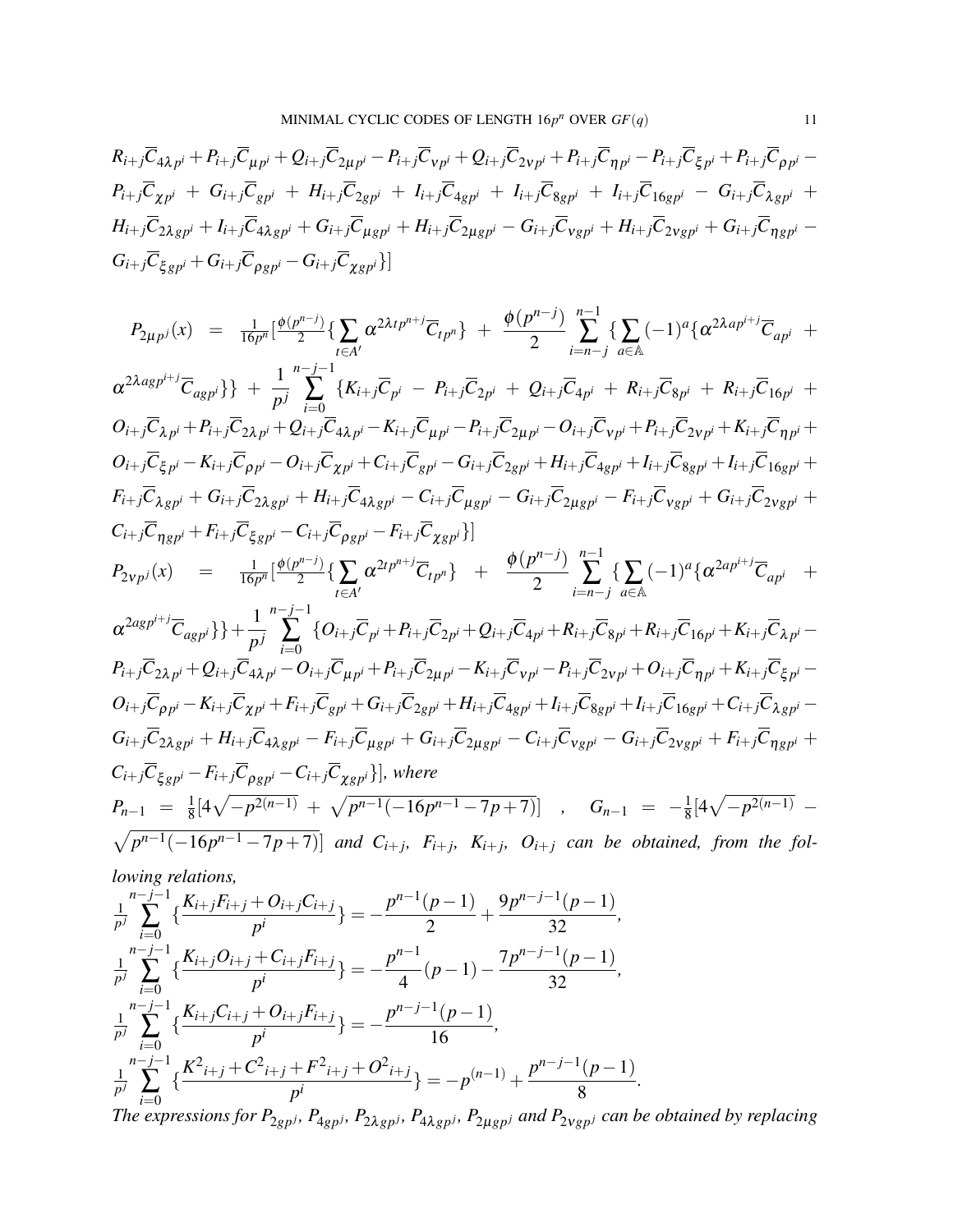*P*, Q, R, K, O by G, H, I, C, F and  $\alpha^{up^{i+j}}$  by  $\alpha^{ugp^{i+j}}$  respectively in the expression of  $P_{2p^j}$ ,  $P_{4p^j}$ ,  $P_{2\lambda p}$ *j*,  $P_{4\lambda p}$ *j*,  $P_{2\mu p}$ *j* and  $P_{2\nu p}$ *j*.

Proof. *These expressions can be obtained using Lemmas* 3.3−3.6*,* 4.2−4.4 *and similar procedure as in theorem* 3.7. Also the relations can be derived using  $P_{2p^j}(\alpha^{2p^i}) = 1$ ,  $P_{2p^j}(\alpha^{2gp^i}) = 0$ ,  $P_{2p^j}(\alpha^{2\lambda p^j}) = 0$  and  $P_{2p^j}(\alpha^{2Vgp^j}) = 0$ .

# 5. PRIMITIVE IDEMPOTENTS CORRESPONDING TO  $P_{tp^i}$ ,  $t = 1, \lambda, \mu, \nu, \eta, \xi, \rho$ ,

χ,*g*,λ*g*,µ*g*,ν*g*,η*g*,ξ *g*,ρ*g*,χ*g*

For 
$$
0 \le j \le n-1
$$
, define  $A_j = p^j \sum_{s \in \Omega_{gp}^j} \alpha^s$ ;  $B_j = p^j \sum_{s \in \Omega_{Agp}^j} \alpha^s$ ;  $D_j = p^j \sum_{s \in \Omega_{\mu gp}^j} \alpha^s$ ;  $E_j = p^j \sum_{s \in \Omega_{vgp}^j} \alpha^s$ ;  $J_j = p^j \sum_{s \in \Omega_{\lambda p}^j} \alpha^s$ ;  $M_j = p^j \sum_{s \in \Omega_{vp}^j} \alpha^s$ ;  $N_j = p^j \sum_{s \in \Omega_{pj}} \alpha^s$ .  
Using similar procedure as in section 3 we obtain  $A_j$ ,  $B_j$ ,  $D_j$ ,  $E_j$ ,  $J_j$ ,  $L_j$ ,  $M_j$ ,  $N_j \in GF(q)$ .

Proof of lemma 5.1 is similar to that of lemma 4.1.

**Lemma 5.1.** For  $0 \le j \le n-1$ ,  $L_j - \beta^{p^j} N_j = 0$ ;  $M_j - \beta^{p^j} J_j = 0$ ;  $D_j - \beta^{gp^j} A_j = 0$ ;  $E_j \beta^{gp^j}B_j=0.$ 

Proof of Lemma 5.2−5.5 is similarly as that of lemma 3.5.

**Lemma 5.2.** For 
$$
0 \le i \le n
$$
;  $0 \le j \le n-1$   
\n
$$
\sum_{s \in \Omega_{pj}} \alpha^{gp^i s} = \sum_{s \in \Omega_{\lambda_{pj}}} \alpha^{\xi g p^i s} = \sum_{s \in \Omega_{\mu_{pj}}} \alpha^{p g p^i s} = \sum_{s \in \Omega_{\nu_{pj}}} \alpha^{v g p^i s} = \sum_{s \in \Omega_{\lambda_{pj}}} \alpha^{x g p^i s}
$$
\n
$$
= - \sum_{s \in \Omega_{\nu_{pj}}} \alpha^{x g p^i s} = - \sum_{s \in \Omega_{\lambda_{pj}}} \alpha^{\lambda g p^i s} = - \sum_{s \in \Omega_{\mu_{pj}}} \alpha^{\mu g p^i s} = - \sum_{s \in \Omega_{\xi_{pj}}} \alpha^{\xi g p^i s} = - \sum_{s \in \Omega_{\mu_{pj}}} \alpha^{g g p^i s}
$$
\n
$$
= \begin{cases}\n\frac{\phi(p^{n-j})}{4} \{ \alpha^{gp^{i+j}} + \alpha^{7gp^{i+j}} \}, & \text{if } i + j \ge n, \ g \ne 1, \\
\frac{\partial}{\phi(p^{n-j})} \{ \alpha^{p^{i+j}} + \alpha^{7p^{i+j}} \}, & \text{if } i + j \ge n, \ g = 1, \\
\frac{\partial}{\phi(p^{n-j})} \{ \alpha^{p^{i+j}} + \alpha^{7p^{i+j}} \}, & \text{if } i + j \ge n, \ g = 1,\n\end{cases}
$$

**Lemma 5.3.** For 
$$
0 \le i \le n
$$
;  $0 \le j \le n-1$   

$$
\sum_{s \in \Omega_{p^j}} \alpha^{\lambda g p^i s} = \sum_{s \in \Omega_{p^j}} \alpha^{\xi g p^i s} = \sum_{s \in \Omega_{p^j}} \alpha^{\nu g p^i s} = \sum_{s \in \Omega_{p^j}} \alpha^{\chi g p^i s} = - \sum_{s \in \Omega_{p^j}} \alpha^{\xi p^i s} = - \sum_{s \in \Omega_{p^j}} \alpha^{\rho g p^i s}
$$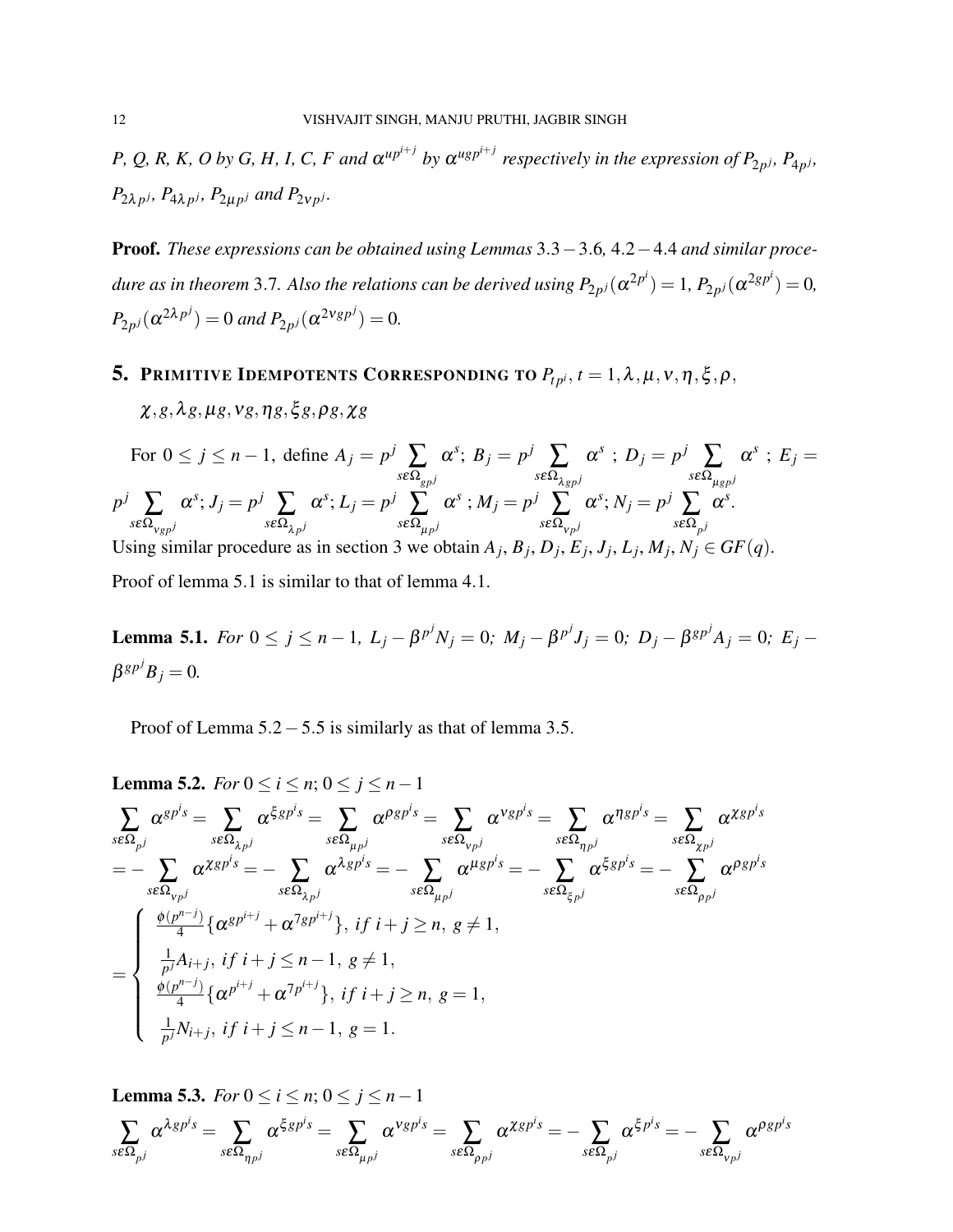$$
= - \sum_{s \in \Omega_{\lambda p^j}} \alpha^{\eta g p^i s} = - \sum_{s \in \Omega_{\mu p^j}} \alpha^{\chi g p^i s} = \begin{cases} \frac{\phi(p^{n-j})}{4} \{ \alpha^{3g p^{i+j}} + \alpha^{5g p^{i+j}} \}, & \text{if } i + j \ge n, \ g \ne 1, \\ \frac{1}{p^j} B_{i+j}, & \text{if } i + j \le n - 1, \ g \ne 1, \\ \frac{\phi(p^{n-j})}{4} \{ \alpha^{3p^{i+j}} + \alpha^{5p^{i+j}} \}, & \text{if } i + j \ge n, \ g = 1, \\ \frac{1}{p^j} J_{i+j}, & \text{if } i + j \le n - 1, \ g = 1. \end{cases}
$$

**Lemma 5.4.** *For*  $0 \le i \le n$ ;  $0 \le j \le n-1$ 

$$
\sum_{s\in\Omega_{pj}}\alpha^{\mu g p^i s} = \sum_{s\in\Omega_{\lambda p^j}}\alpha^{\nu g p^i s} = \sum_{s\in\Omega_{\eta p^j}}\alpha^{\rho g p^i s} = -\sum_{s\in\Omega_{\xi p^j}}\alpha^{\chi g p^i s} = -\sum_{s\in\Omega_{\lambda p^j}}\alpha^{\rho g p^i s} = -\sum_{s\in\Omega_{\lambda p^j}}\alpha^{\chi g p^i s}
$$
\n
$$
= -\sum_{s\in\Omega_{\mu p^j}}\alpha^{\eta g p^i s} = -\sum_{s\in\Omega_{\nu p^j}}\alpha^{\xi g p^i s} = \begin{cases} \frac{\phi(p^{n-j})}{4} \{\alpha^{3g p^{i+j}} + \alpha^{5g p^{i+j}}\}, & \text{if } i+j \ge n, \ g \neq 1, \\ \frac{1}{p^j}D_{i+j}, & \text{if } i+j \le n-1, \ g \neq 1, \\ \frac{\phi(p^{n-j})}{4} \{\alpha^{3p^{i+j}} + \alpha^{5p^{i+j}}\}, & \text{if } i+j \ge n, \ g = 1, \\ \frac{1}{p^j}L_{i+j}, & \text{if } i+j \le n-1, \ g = 1. \end{cases}
$$

**Lemma 5.5.** *For*  $0 \le i \le n$ ;  $0 \le j \le n-1$ 

$$
\sum_{s\in\Omega_{pj}} \alpha^{Vgp^i s} = \sum_{s\in\Omega_{\lambda_{pj}}} \alpha^{\beta g p^i s} = \sum_{s\in\Omega_{\mu_{pj}}} \alpha^{\xi g p^i s} = \sum_{s\in\Omega_{\eta_{pj}}} \alpha^{\chi g p^i s} = -\sum_{s\in\Omega_{\lambda_{pj}}} \alpha^{\chi g p^i s} = -\sum_{s\in\Omega_{\lambda_{pj}}} \alpha^{\mu g p^i s}
$$
\n
$$
= -\sum_{s\in\Omega_{\nu_{pj}}} \alpha^{\eta g p^i s} = -\sum_{s\in\Omega_{\xi_{pj}}} \alpha^{\beta g p^i s} = \begin{cases} \frac{\phi(p^{n-j})}{4} \{ \alpha^{g p^{i+j}} + \alpha^{7 g p^{i+j}} \}, & \text{if } i+j \ge n, \ g \neq 1, \\ \frac{1}{p^j} E_{i+j}, & \text{if } i+j \le n-1, \ g \neq 1, \\ \frac{\phi(p^{n-j})}{4} \{ \alpha^{p^{i+j}} + \alpha^{7 p^{i+j}} \}, & \text{if } i+j \ge n, \ g = 1, \\ \frac{1}{p^j} M_{i+j}, & \text{if } i+j \le n-1, \ g = 1. \end{cases}
$$

**Theorem 5.6.** *For*  $p \equiv 1 \pmod{8}$ *, the expressions for the primitive idempotents corresponding* to  $P_{p^i}$ ,  $P_{\lambda p^i}P_{\mu p^i}P_{\nu p^i}P_{\eta p^i}P_{\xi p^i}P_{\rho p^i}P_{\chi p^i}P_{\chi p^i}P_{\chi g p^i}P_{\lambda g p^i}P_{\mu g p^i}P_{\nu g p^i}P_{\eta g p^i}P_{\xi g p^i}P_{\rho g p^i}$  and  $P_{\chi g p^i}$  are *given by*

$$
P_{p^{j}}(x) = \frac{1}{16p^{n}} \left[ \frac{\phi(p^{n-j})}{2} \{ \sum_{t \in A'} (-1)^{t} \alpha^{tvp^{n+j}} \overline{C}_{tp^{n}} \} + \frac{\phi(p^{n-j})}{2} \sum_{i=n-j}^{n-1} \{ \sum_{a \in A} (-1)^{a} \{ \alpha^{avp^{i+j}} \overline{C}_{ap^{i}} + \alpha^{avp^{i+j}} \overline{C}_{ap^{i}} \} + \frac{\alpha^{avp^{i+j}} \overline{C}_{ap^{i+j}}}{2} \} \} + \frac{1}{p^{j}} \sum_{i=0}^{n-j-1} \{ -M_{i+j} \overline{C}_{p^{i}} - K_{i+j} \overline{C}_{2p^{i}} - P_{i+j} \overline{C}_{4p^{i}} + Q_{i+j} \overline{C}_{8p^{i}} + R_{i+j} \overline{C}_{16p^{i}} - L_{i+j} \overline{C}_{\lambda p^{i}} - Q_{i+j} \overline{C}_{2\lambda p^{i}} + P_{i+j} \overline{C}_{4\lambda p^{i}} - J_{i+j} \overline{C}_{\mu p^{i}} + K_{i+j} \overline{C}_{2\mu p^{i}} - N_{i+j} \overline{C}_{\nu p^{i}} + Q_{i+j} \overline{C}_{2\nu p^{i}} + M_{i+j} \overline{C}_{\eta p^{i}} + L_{i+j} \overline{C}_{\beta p^{i}} + J_{i+j} \overline{C}_{\rho p^{i}} + N_{i+j} \overline{C}_{\lambda g^{i}} - E_{i+j} \overline{C}_{g^{i}} - C_{i+j} \overline{C}_{2g^{i}} - G_{i+j} \overline{C}_{4g^{i}} + H_{i+j} \overline{C}_{8g^{i}} + I_{i+j} \overline{C}_{16g^{i}} - D_{i+j} \overline{C}_{\lambda g^{i}} - F_{i+j} \overline{C}_{2\lambda g^{i}} + G_{i+j} \overline{C}_{4\lambda g^{i}} - B_{i+j} \overline{C}_{\mu g^{i}} + C_{i+j} \overline{C}_{2\mu g^{i}} - A_{i+j} \overline{C}_{\nu g^{i}} + F_{i+j} \overline{C}_{2\nu g^{i}} + L_{i+j} \overline{C}_{\eta g^{i}} + D_{i+j} \overline{C}_{\xi g^{i}} + B_{i+j} \overline
$$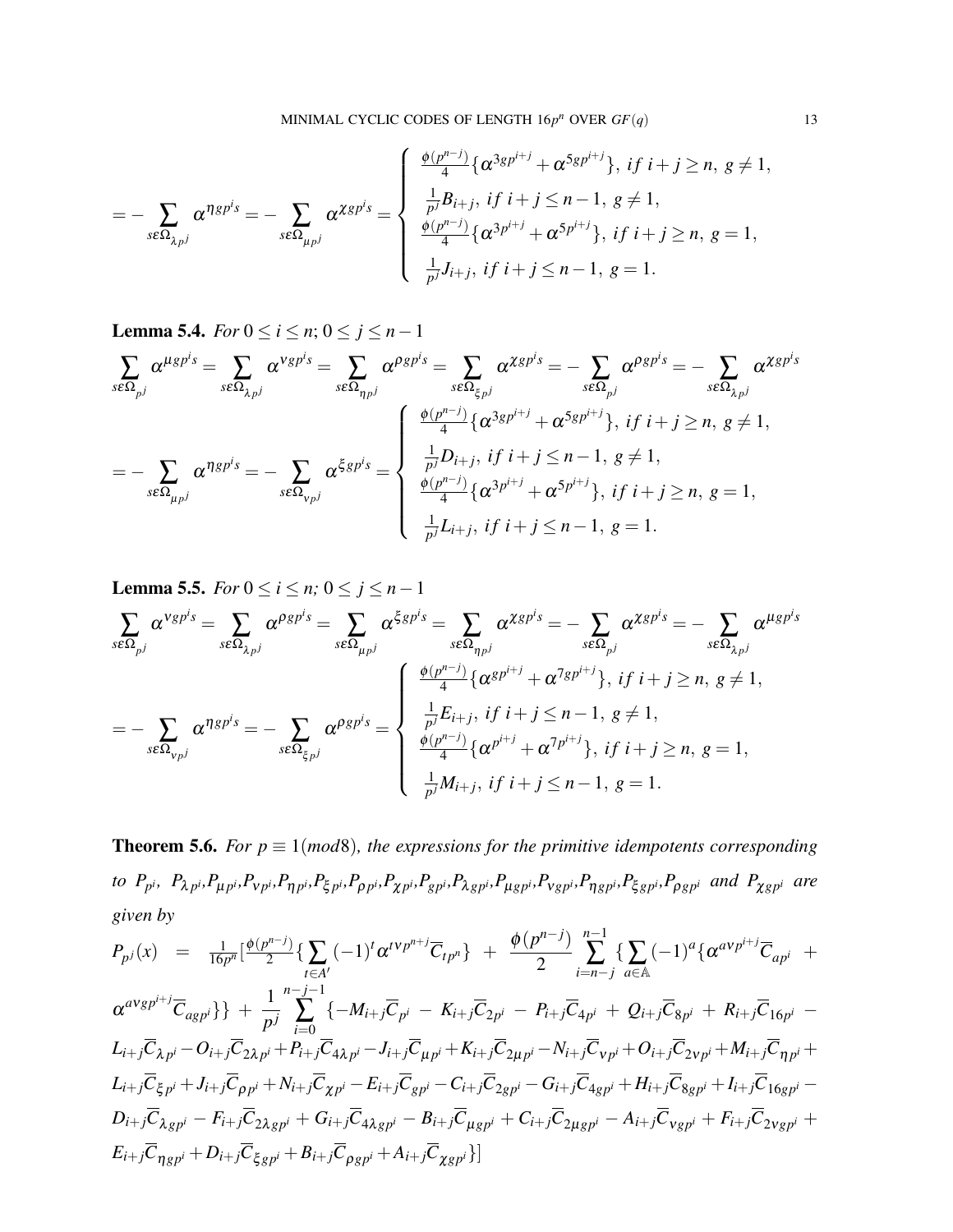$$
P_{\lambda p^{j}}(x) = \frac{1}{16p^{n}}[\frac{6(p^{n-j})}{2} \{\sum_{i \in A'} (-1)^{i} \alpha^{\mu} \mu^{n+j} \overline{C}_{ipp}\} + \frac{6(p^{n-j})}{2} \sum_{i \in A}^{-1} \{\sum_{i \in A} (-1)^{i} \{\alpha^{\mu} \mu^{j+j} \overline{C}_{apj'} + \frac{1}{2} \sum_{i \in A} (-1)^{i} \{\alpha^{\mu} \mu^{j+j} \overline{C}_{apj'} + \frac{1}{2} \sum_{i \in A} (-1)^{i} \{\alpha^{\mu} \mu^{j+j} \overline{C}_{apj'} + \frac{1}{2} \sum_{i \in A} (-1)^{i} \{\alpha^{\mu} \mu^{j+j} \overline{C}_{apj'} + \frac{1}{2} \sum_{i \in A} (-1)^{i} \{\alpha^{\mu} \mu^{j+j} \overline{C}_{apj'} + \frac{1}{2} \sum_{i \in A} (-1)^{i} \{\alpha^{\mu} \mu^{j+j} \overline{C}_{apj'} + \frac{1}{2} \sum_{i \in A} (-1)^{i} \{\alpha^{\mu} \mu^{j+j} \overline{C}_{apj'} + \frac{1}{2} \sum_{i \in B} (-1)^{i} \{\alpha^{\mu} \mu^{j+j} \overline{C}_{apj'} + \frac{1}{2} \sum_{i \in B} (-1)^{i} \{\alpha^{\mu} \mu^{j+j} \overline{C}_{apj'} + \frac{1}{2} \sum_{i \in B} (-1)^{i} \{\alpha^{\mu} \mu^{j+j} \overline{C}_{apj'} + \frac{1}{2} \sum_{i \in B} (-1)^{i} \{\alpha^{\mu} \mu^{j+j} \overline{C}_{apj'} + \frac{1}{2} \sum_{i \in A} (-1)^{i} \{\alpha^{\mu} \mu^{j+j} \overline{C}_{apj'} + \frac{1}{2} \sum_{i \in A} (-1)^{i} \{\alpha^{\mu} \mu^{j+j} \overline{C}_{apj'} + \frac{1}{2} \sum_{i \in A} (-1)^{i} \{\alpha^{\mu} \mu^{j+j} \overline{C}_{apj'} + \frac{1}{2} \sum_{i \in A} (-1)^{i} \{\alpha^{\mu} \mu^{j+j} \overline{C}_{apj'} + \frac{1}{2} \sum
$$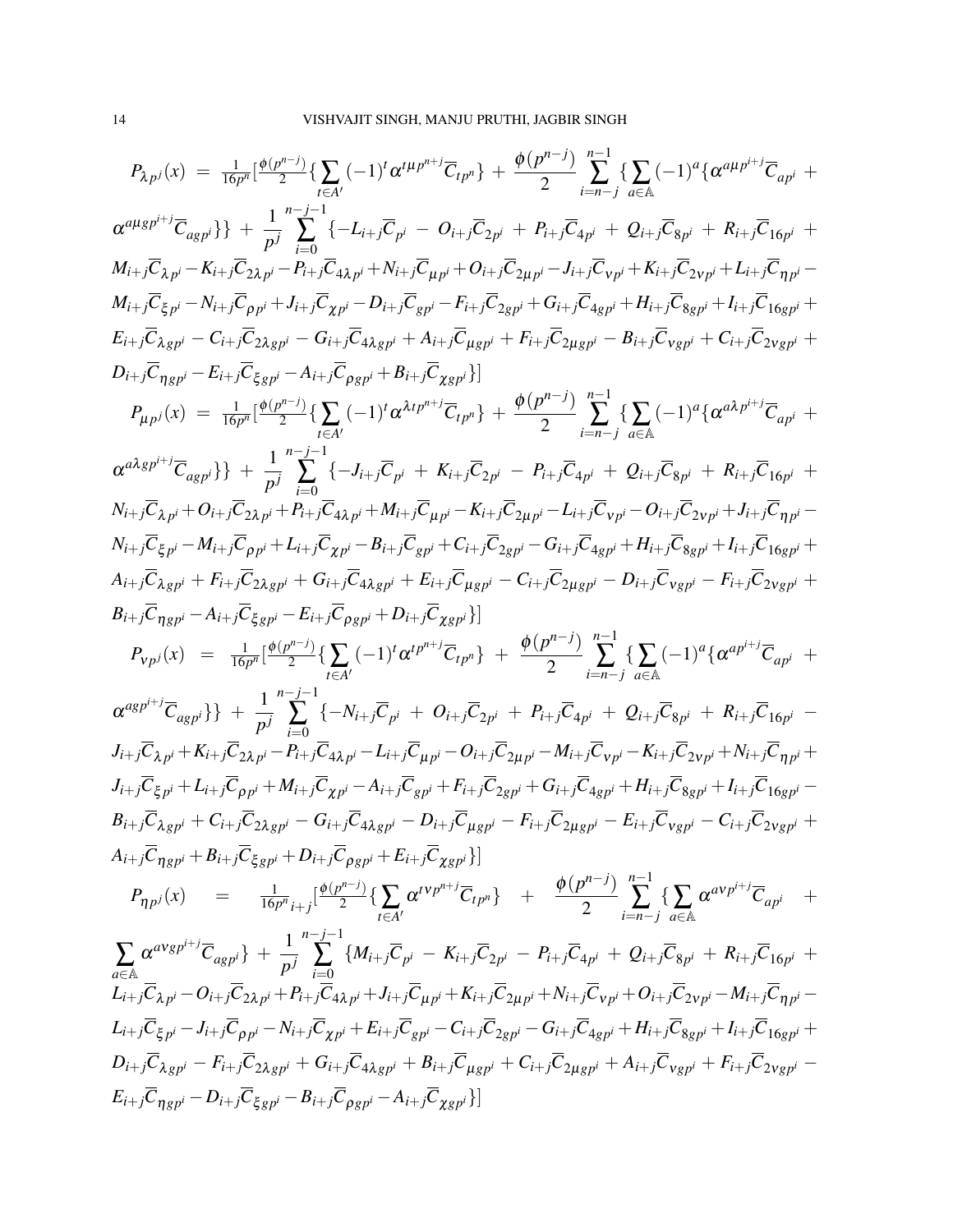$$
P_{\xi p^{j}}(x) = \frac{1}{16p^{n}} \left[ \frac{\phi(p^{n-j})}{2} \{ \sum_{i \in A'} \alpha^{\mu p^{n+j}} \overline{C}_{ip^{n}} \} + \frac{\phi(p^{n-j})}{2} \sum_{i=n-j}^{n-1} \{ \sum_{a \in A} (\alpha^{a\mu p^{i+j}} \overline{C}_{ap^{i}} + \alpha^{a\mu g p^{i+j}} \overline{C}_{ap^{j}} + \frac{\phi(p^{n-j})}{2} \sum_{i=n-j}^{n-1} \sum_{a \in A} (\alpha^{a\mu p^{i+j}} \overline{C}_{ap^{i}} + \alpha^{a\mu g p^{i+j}} \overline{C}_{ap^{j}} + \frac{1}{p^{j}} \sum_{i=0}^{n-j-1} \{ L_{i+j} \overline{C}_{p^{i}} - O_{i+j} \overline{C}_{2p^{i}} + P_{i+j} \overline{C}_{4p^{i}} + Q_{i+j} \overline{C}_{8p^{i}} + R_{i+j} \overline{C}_{16p^{i}} - M_{i+j} \overline{C}_{2p^{i}} - R_{i+j} \overline{C}_{2p^{i}} - P_{i+j} \overline{C}_{4p^{i}} - N_{i+j} \overline{C}_{4p^{i}} - N_{i+j} \overline{C}_{2p^{i}} + H_{i+j} \overline{C}_{2p^{i}} + H_{i+j} \overline{C}_{2p^{i}} - H_{i+j} \overline{C}_{2p^{i}} - H_{i+j} \overline{C}_{2p^{i}} - H_{i+j} \overline{C}_{2p^{i}} - H_{i+j} \overline{C}_{2p^{i}} + H_{i+j} \overline{C}_{2p^{i}} - H_{i+j} \overline{C}_{2p^{i}} - H_{i+j} \overline{C}_{2p^{i}} - H_{i+j} \overline{C}_{2p^{i}} - H_{i+j} \overline{C}_{2p^{i}} - H_{i+j} \overline{C}_{2p^{i}} - H_{i+j} \overline{C}_{2p^{i}} - H_{i+j} \overline{C}_{2p^{i}} - H_{i+j} \overline{C}_{2p^{i}} - H_{i+j} \overline{C}_{2p^{i}} - H_{i+j} \overline{C}_{2p^{i}} - H_{i+j} \overline{C}_{2p^{i}} - H_{i+j} \overline{C}_{2p^{i}} - H_{i+j} \overline{C}_{2p^{i
$$

 $B_{i+j}\overline{C}_{\lambda g p^i}+C_{i+j}\overline{C}_{2\lambda g p^i}-G_{i+j}\overline{C}_{4\lambda g p^i}+D_{i+j}\overline{C}_{\mu g p^i}-F_{i+j}\overline{C}_{2\mu g p^i}+E_{i+j}\overline{C}_{V g p^i}-C_{i+j}\overline{C}_{2\nu g p^i} A_{i+j}C_{\eta g p^i} - B_{i+j}C_{\xi g p^i} - D_{i+j}C_{\rho g p^i} - E_{i+j}C_{\chi g p^i}\}$ 

The expressions for  $P_{gpj}$ ,  $P_{\lambda gpj}$ ,  $P_{\mu gpj}$ ,  $P_{\nu gpj}$ ,  $P_{\eta gpj}$ ,  $P_{\xi gpj}$ ,  $P_{\rho gpj}$  and  $P_{\chi gpj}$  can be computed *by interchanging P, Q, R, K, O, L, M, N, J by G, H, I, C, F, D, E, A, B and*  $\alpha^{up^{i+j}}$  *by*  $\alpha^{ugp^{i+j}}$ respectively, Where  $A_{i+j}$ ,  $B_{i+j}$ ,  $D_{i+j}$ ,  $E_{i+j}$ ,  $J_{i+j}$ ,  $L_{i+j}$ ,  $M_{i+j}$ ,  $N_{i+j}$  can be computed, using lemma 5.1 *and the following relations,*

$$
\frac{1}{p^j} \sum_{i=0}^{n-j-1} \left\{ \frac{M_{i+j}N_{i+j} + A_{i+j}E_{i+j} + J_{i+j}L_{i+j} + B_{i+j}D_{i+j}}{p^i} \right\} = -\frac{5p^{n-1}(p+1)}{4} - \frac{7p^{n-j-1}(p-1)}{16},
$$
\n
$$
\frac{1}{p^j} \sum_{i=0}^{n-j-1} \left\{ \frac{M_{i+j}B_{i+j} + N_{i+j}D_{i+j} - J_{i+j}E_{i+j} - A_{i+j}L_{i+j}}{p^i} \right\} = \frac{3p^{n-j-1}(p-1)}{16},
$$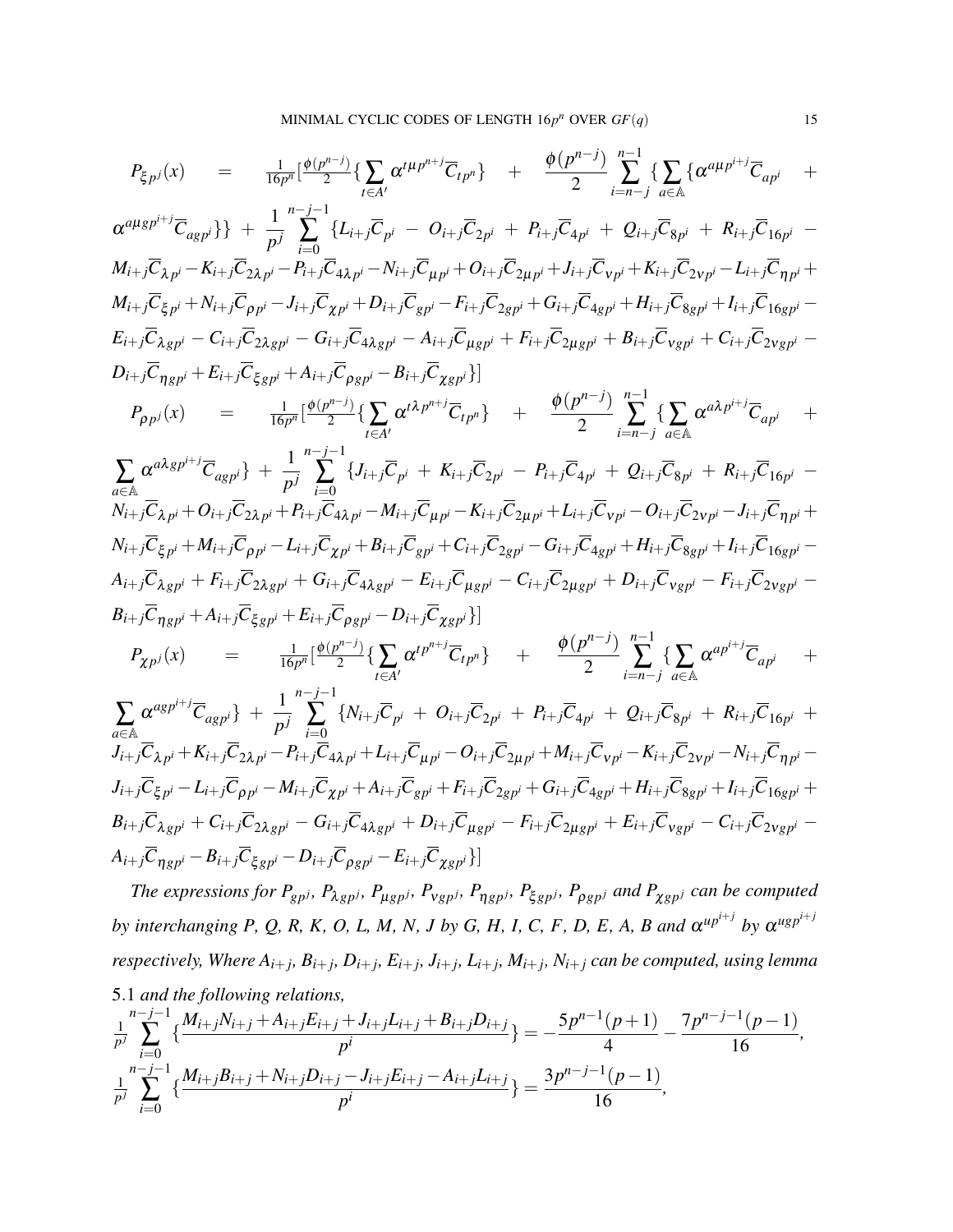$$
\frac{1}{p^j} \sum_{i=0}^{n-j-1} \left\{ \frac{M^2_{i+j} + E^2_{i+j} + L^2_{i+j} + D^2_{i+j} + J^2_{i+j} + B^2_{i+j} + N^2_{i+j} + A^2_{i+j}}{p^i} \right\}
$$
\n
$$
= -2p(n-1) + \frac{p^{n-j-1}(p-1)(3 + 4\alpha^{6p^{n+j}} + 4\alpha^{2p^{n+j}})}{8},
$$
\n
$$
\frac{1}{p^j} \sum_{i=0}^{n-j-1} \left\{ \frac{E_{i+j}L_{i+j} + J_{i+j}A_{i+j} - M_{i+j}D_{i+j} - N_{i+j}B_{i+j}}{p^i} \right\}
$$
\n
$$
= p^{n-1}(p-1) + \frac{5p^{n-j-1}(p-1)}{8} + \frac{p^{n-j-1}(p-1)(\alpha^{3}(x+\mu g)p^{n+j} - \alpha^{(v+\mu g)p^{n+j}})}{4}.
$$

Proof. *The above expressions can be obtained using Lemmas* 3.3−3.6,4.2−4.4 *and* 5.2−5.5 *and similar procedure as in theorem* 3.7. Also the relations can be derived using  $P_{p^j}(\alpha^{p^i}) = 1$ ,  $P_{p}(\alpha^{\lambda gp^i}) = 0$ ,  $P_{p}(\alpha^{\nu p^j}) = 0$  and  $P_{\lambda p^j}(\alpha^{\mu gp^j}) = 0$ .

### 6. DIMENSION AND GENERATING POLYNOMIALS

The polynomial  $m_s(x) = \prod_{s \in \Omega_s} (x - \alpha^s)$  denote the minimal polynomial for  $\alpha^s$  and the generating polynomial for cyclic code  $M_s$  of length  $16p^n$  corresponding to the cyclotomic coset  $\Omega_s$ is  $\frac{x^{16p^n} - 1}{m(x)}$  $\frac{m_p-1}{m_s(x)}$  and the dimension of  $M_s$  is equal to the cardinality of the class  $\Omega_s$  by J. Singh and Arrora.

**Theorem 6.1.** (*i*) *The generating polynomial for the codes*  $M_{tp^n}$ , for  $t \in A'$  are  $(1 + x + a')$  $(x^2 + \ldots + x^{(16p^n-1)}), (x^8 - 1)(x^2 + \beta^2)(x^2 - \beta^6)(x + \beta)(x + \beta^7)(1 + x^{16} + \ldots + x^{16(p^n-1)}),$  $(x+\beta^2)(x-\beta^6)(x^4-1)(x^8+1)(1+x^{16}+...+x^{16(p^n-1)}), (x+\beta^3)(x+\beta^5)(x^2-\beta^2)(x^8-1)(1+x^{16}+...+x^{16(p^n-1)}),$  $x^{16} + ... + x^{16(p^n-1)}$ ),  $(x^2 - 1)(x^4 + 1)(x^8 + 1)(1 + x^{16} + ... + x^{16(p^n-1)})$ ,  $(x^8 + 1)(x^4 - 1)(x - 1)$  $\beta^2(x+\beta^6)(1+x^{16}+\ldots+x^{16(p^n-1)}), (x^8+1)(x^4+1)(x^2+1)(x-1)(1+x^{16}+\ldots+x^{16(p^n-1)}),$  $(x^{8}-1)(x^{2}-\beta^{6})(x^{2}+\beta^{2})(x-\beta^{7})(x-\beta)(1+x^{16}+...+x^{16(p^{n}-1)})$  and  $(x^{8}-1)(x^{2}+\beta^{6})(x^{2}-x^{3})$  $β<sup>2</sup>)(x − β<sup>3</sup>)(x − β<sup>5</sup>)(1 + x<sup>16</sup> + ... + x<sup>16(p<sup>n</sup>−1)</sup>)$  *respectively, where* β *is* 16*th root of unity.* (ii) The generating polynomial for  $M_{8p^i} \oplus M_{8gp^i}$ ,  $M_{16p^i} \oplus M_{16gp^i}$  and  $M_{p^i} \oplus M_{2p^i} \oplus M_{4p^i} \oplus M_{4p^i}$  $M_{\lambda\, p^i}\oplus M_{2\lambda\, p^i}\oplus M_{4\lambda\, p^i}\oplus M_{\mu\, p^i}\oplus M_{2\mu\, p^i}\oplus M_{\nu\, p^i}\oplus M_{2\nu\, p^i}\oplus M_{\eta\, p^i}\oplus M_{\xi\, p^i}\oplus M_{\rho\, p^i}\oplus M_{\chi\, p^i}\oplus M_{g\, p^i}\oplus M_{g\, p^i}$  $M_{2\,g\,p^i}\oplus M_{4\,g\,p^i}\oplus M_{\lambda\,g\,p^i}\oplus M_{2\,\lambda\,g\,p^i}\oplus M_{4\,\lambda\,g\,p^i}\oplus M_{\mu\,g\,p^i}\oplus M_{2\,\mu\,g\,p^i}\oplus M_{\gamma\,g\,p^i}\oplus M_{2\,\nu\,g\,p^i}\oplus M_{\eta\,g\,p^i}\oplus M_{\xi\,g\,p^i}\oplus M_{\eta\,g\,p^i}\oplus M_{\eta\,g\,p^i}\oplus M_{\eta\,g\,p^i}\oplus M_{\eta$  $M_{\rho g p^i} \oplus M_{\chi g p^i}$  are  $(x^{p^{n-i-1}}+1)(x^{p^{n-i}}-1)(x^{2p^{n-i}}+1)(x^{4p^{n-i}}+1)(x^{8p^{n-i}}+1)(1+x^{16p^{n-i}}+...+$  $x^{16p^{n-i}(p^i-1)}$ ),  $(x^{p^{n-i}-1})(x^{p^{n-i}}+1)(x^{2p^{n-i}}+1)(x^{4p^{n-i}}+1)(x^{8p^{n-i}}+1)(x^{8p^{n-i}}+1)(1+x^{16p^{n-i}}+1)$  $\ldots + x^{16p^{n-i}(p^{i}-1)}$  and  $(x^{2p^{n-i-1}}+1)(x^{4p^{n-i-1}}+1)(x^{8p^{n-i-1}}+1)(x^{2p^{n-i}}-1)(1+x^{16p^{n-i}}+\ldots+$  $x^{16p^{n-i}(p^i-1)}$ ) *respectively.*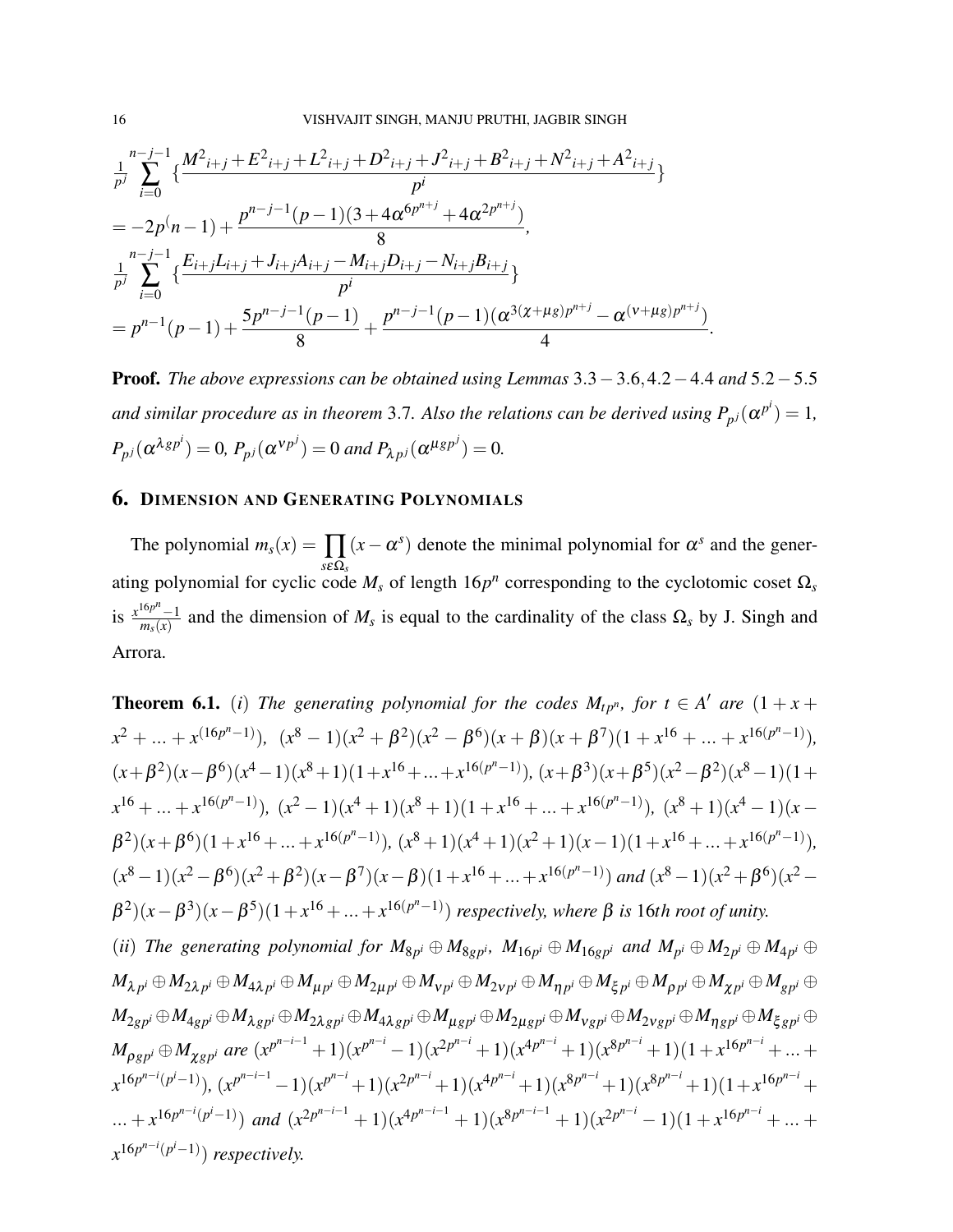*Proof.* (i) The minimal polynomial for 
$$
\alpha^{t}p^{n}
$$
, for  $t \in A'$  are  $(x-1)$ ,  $(x-\beta)(x-\beta^{7})$ ,  $(x-\beta^{2})(x+\beta^{6})$ ,  $(x-\beta^{3})(x-\beta^{5})$ ,  $(x^{2}+1)$ ,  $(x-\beta^{6})(x+\beta^{2})$ ,  $(x+1)$ ,  $(x+\beta)(x+\beta^{7})$  and  $(x+\beta^{3})(x+\beta^{5})$ , respectively. The corresponding generating polynomials are  $(1 + x + x^{2} + ... + x^{(16p^{n} - 1)})$ ,  $(x^{8} - 1)(x^{2} + \beta^{2})(x^{2} - \beta^{6})(x + \beta)(x + \beta^{7})(1 + x^{16} + ... + x^{16(p^{n} - 1)})$ ,  $(x^{8} + 1)(x^{4} - 1)(x + \beta^{2})(x - \beta^{6})(1 + x^{16} + ... + x^{16(p^{n} - 1)})$ ,  $(x^{8} - 1)(x^{2} + \beta^{6})(x + \beta^{3})(x^{2} - \beta^{2})(x + \beta^{5})(1 + x^{16} + ... + x^{16(p^{n} - 1)})$ ,  $(x^{2} - 1)(x^{4} + 1)(x^{8} + 1)(1 + x^{16} + ... + x^{16(p^{n} - 1)})$ ,  $(x^{8} + 1)(x^{4} - 1)(x - \beta^{2})(x + \beta^{6})(1 + x^{16} + ... + x^{16(p^{n} - 1)})$ ,  $(x^{8} + 1)(x^{4} + 1)(x^{2} + 1)(x - 1)(1 + x^{16} + ... + x^{16(p^{n} - 1)})$ ,  $(x^{8} - 1)(x^{2} - \beta^{6})(x - \beta^{7})(x - \beta)(x^{2} + \beta^{2})(1 + x^{16} + ... + x^{16(p^{n} - 1)})$ ,  $(x^{8} - 1)(x - \beta^{3})(x - \beta^{5})(x^{2} + \beta^{6})(x^{2} - \beta^{2})(1 + x^{16} + ... + x^{16(p^{n} - 1)})$ .

(*ii*) The product of minimal polynomial satisfied by  $\alpha^{8p^i}$  and  $\alpha^{8gp^i}$  is  $\left(\frac{x^{p^{n-i}}+1}{p^{n-i-1}}\right)$  $\frac{x^p+1}{x^{p^{n-i-1}+1}}$ ). Therefore, the generating polynomial for  $M_{8p^i} \oplus M_{8gp^i}$  is  $(x^{p^{n-i}-1})(x^{p^{n-i}}-1)(x^{2p^{n-i}}+1)(x^{4p^{n-i}}+1)$  $1(x^{8p^{n-i}}+1)(1+x^{16p^{n-i}}+...+x^{16p^{n-i}(p^i-1)})$ . The product of minimal polynomial satisfied by  $\alpha^{16p^i}$  and  $\alpha^{16gp^i}$  is  $\left(\frac{x^{p^{n-i}-1}}{x^{p^{n-i}-1}}\right)$  $\frac{x^p}{x^{p^{n-i-1}-1}}$ ). Therefore, the generating polynomial for  $M_{16p^i} \oplus$  $M_{16gp^i}$  is  $(x^{p^{n-i-1}}-1)(x^{p^{n-i}}+1)(x^{2p^{n-i}}+1)(x^{4p^{n-i}}+1)(x^{8p^{n-i}}+1)(x^{8p^{n-i}}+1)(1+x^{16p^{n-i}}+$  $(x + x^{16p^{n-i}(p^i-1)})$ . Also the product of minimal polynomial satisfied by  $\alpha^{p^i}, \alpha^{2p^i}, \alpha^{4p^i}, \ldots$  $\alpha^{\rho} s p^{i}$ ,  $\alpha^{\chi} s p^{i}$  is  $\frac{(x^{2p^{n-i}+1})(x^{4p^{n-i}+1})(x^{8p^{n-i}+1})}{(x^{2p^{n-i-1}+1})(x^{4p^{n-i-1}+1})(x^{8p^{n-i}-1})}$  $\frac{(x^{p-1})(x^{p-1}+1)(x^{p-1}+1)}{(x^{2p^{n-i-1}}+1)(x^{4p^{n-i-1}}+1)(x^{8p^{n-i-1}}+1)}$ . Therefore, the generating polynomial for  $M_{p^i}\oplus M_{2p^i}\oplus M_{4p^i}\oplus M_{\lambda\, p^i}\oplus M_{2\lambda\, p^i}\oplus M_{4\lambda\, p^i}\oplus M_{\mu\, p^i}\oplus M_{2\mu\, p^i}\oplus M_{\nu\, p^i}\oplus M_{2\nu\, p^i}\oplus M_{\eta\, p^i}\oplus M_{\xi\, p^i}\oplus$  $M_{\rho\,pi^i}\oplus M_{\chi\,pi^i}\oplus M_{g\,pi^i}\oplus M_{2g\,pi^i}\oplus M_{4g\,pi^i}\oplus M_{\lambda\,g\,pi^i}\oplus M_{2\lambda\,g\,pi^i}\oplus M_{4\lambda\,g\,p^i}\oplus M_{\mu\,g\,pi^i}\oplus M_{\nu\,g\,pi^i}\oplus M_{\nu\,g\,p^i}\oplus M_{\nu\,g\,p^i}\oplus M_{\nu\,g\,n\,i}\oplus M_{\nu\,g\,n\,i}\oplus M_{\nu\,g\,n\,i}\oplus M_{\nu\,$  $M_{2\vee g p^i}\oplus M_{\eta g p^i}\oplus M_{\xi g p^i}\oplus M_{\rho g p^i}\oplus M_{\chi g p^i} \,\,\text{is}\,\,(x^{2p^{n-i-1}}+1)(x^{4p^{n-i-1}}+1)(x^{8p^{n-i-1}}+1)(x^{2p^{n-i}}-1)$  $1)(1+x^{16p^{n-i}}+...+x^{16p^{n-i}(p^i-1)}$  $\Box$ 

#### 7. MINIMUM DISTANCE

If *l* is a cyclic code of length *m* generated by  $g(x)$  and its minimum distance is *d*, then the code  $\bar{l}$  of length *mk* generated by  $g(x)(1+x^m+x^{2m}+\ldots+x^{(k-1)m})$  is a repetition code of *l* repeated *k* times and its minimum distance is *dk* by Bakshi. Here, we find the minimum distance of the minimal cyclic code  $M_s$  of length  $16p^n$ , generated by the primitive idempotent  $P_s$ .

**Theorem 7.1.** Each the codes  $M_{tp^n}$ , for  $t \in A'$  are of minimum distance  $16p^n$ . For  $0 \le i \le n-1$ , *the minimum distance of the cyclic codes*  $M_{\text{c}}/N_{\text{c}}$ *i*,  $M_{\text{c}}/N_{\text{c}}$ *i*,  $c = \{8, 16\}$  *are greater than or equal*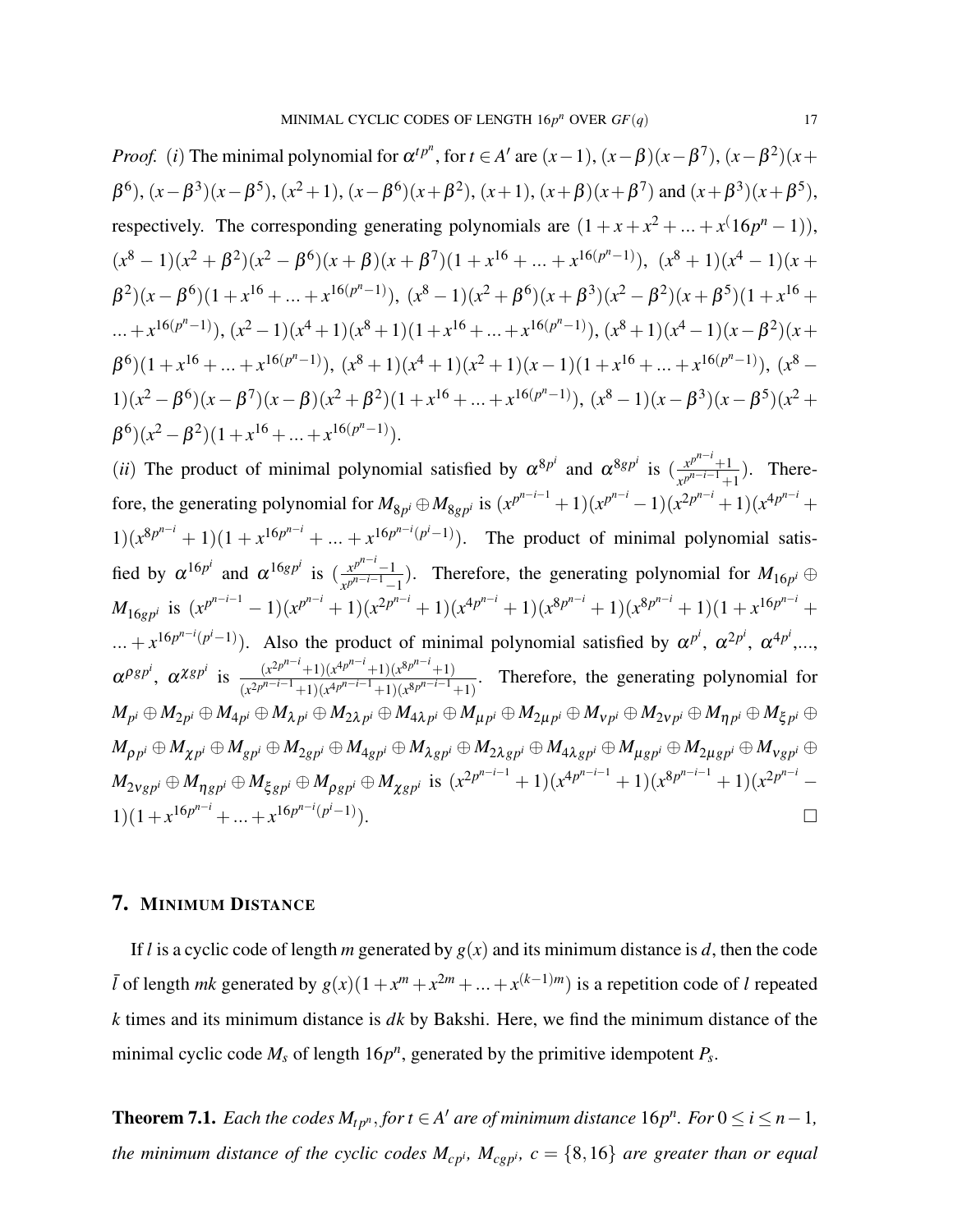$32p^i$  and minimum distance for the codes  $M_{ap^i}$ ,  $M_{agp^i}$ ,  $a$   $\in$   $A$   $\{8,16\}$  are greater than or equal *to* 16*p i .*

*Proof.* As the generating polynomial for the code  $M_0$  is a polynomial of length  $16p^n$ , hence its minimum distance is 16 $p^n$ . Also, the generating polynomial for the cyclic code  $M_{p^n}$  is  $(x^8 1(x^2 + \beta^2)(x + \beta)(x^2 - \beta^6)(x + \beta^7)(1 + x^{16} + ... + x^{16(p^n-1)})$ . Which the code repeat for the cyclic code of length 16 with generating polynomial  $(x^8 - 1)(x^2 + \beta^2)(x + \beta)(x^2 - \beta^6)(x + \beta^7)$ , repeated  $p^n$  times. So its minimum distance is  $16p^n$ . Similarly, the minimum distance for each of the cyclic codes  $M_{tp^n}$ , where  $2 \le t \le 15$  is  $16p^n$ .

The cyclic codes  $M_{8p^i}$  and  $M_{8gp^i}$ , with genrating polynomial  $(x^{p^{n-i}-1})(x^{p^{n-i}}-1)(x^{2p^{n-i}}+1)$  $1(x^{4p^{n-i}}+1)(x^{8p^{n-i}}+1)(1+x^{16p^{n-i}}+...+x^{16p^{n-i}(p^{i}-1)})$  is a repetition code of the code generated by  $(x^{p^{n-i-1}}+1)(x^{p^{n-i}}-1)(x^{2p^{n-i}}+1)(x^{4p^{n-i}}+1)(x^{8p^{n-i}}+1)$  of length  $16p^{n-i}$  and minimum distance 32 repeated  $p^i$  times. Therefore its minimum distance is  $32p^i$ . The codes corresponding to  $M_{8p^i}$  and  $M_{8gp^i}$  are the sub codes of the above codes, so their minimum distances are greater than or equal to  $32p^i$ .

Similarly, the minimum distance for each of the cyclic codes  $M_{16p^i}$  and  $M_{16gp^i}$  of length  $16p^n$ are also greater than or equal to 32*p i* .

The product of generating polynomials for the cyclic codes  $M_{ap^i}$ ,  $M_{a g p^i}$ ,  $a \in A - \{8, 16\}$ is  $(x^{2p^{n-i-1}}+1)(x^{4p^{n-i-1}}+1)(x^{8p^{n-i-1}}+1)(x^{2p^{n-i}}+1)(1+x^{16p^{n-i}}+...+x^{16p^{n-i}(p^{i}-1)})$ . If we consider a code *C* of length  $16p^{n-i}$  generated by the polynomial  $(x^{2p^{n-i-1}} + 1)(x^{4p^{n-i-1}} +$  $1(x^{8p^{n-i-1}}+1)(x^{2p^{n-i}}+1)$ , then the minimum distance for this code is 16. Since the cyclic code of length  $16p^n$  generated by the said polynomial is a repetition of the code *C* repeated  $p^i$ times. Hence its minimum distance is 16*p i* .

Since the codes corresponding to  $\Omega_{ap^i}$ ,  $\Omega_{a g p^i}$ ,  $a \in A$  are the sub codes of the said codes, so their minimum distance is greater than or equal to 16*p i* .

### 8. EXAMPLE

Example 6.1. Cyclic Codes of length 48.

Take  $p = 3$ ,  $n = 1$ ,  $q = 103$ . Then the q-cyclotomic cosets are  $\Omega_s = \{s, r\}$  where  $7s \equiv r \pmod{48}$  and  $0 \le s \le 41$ .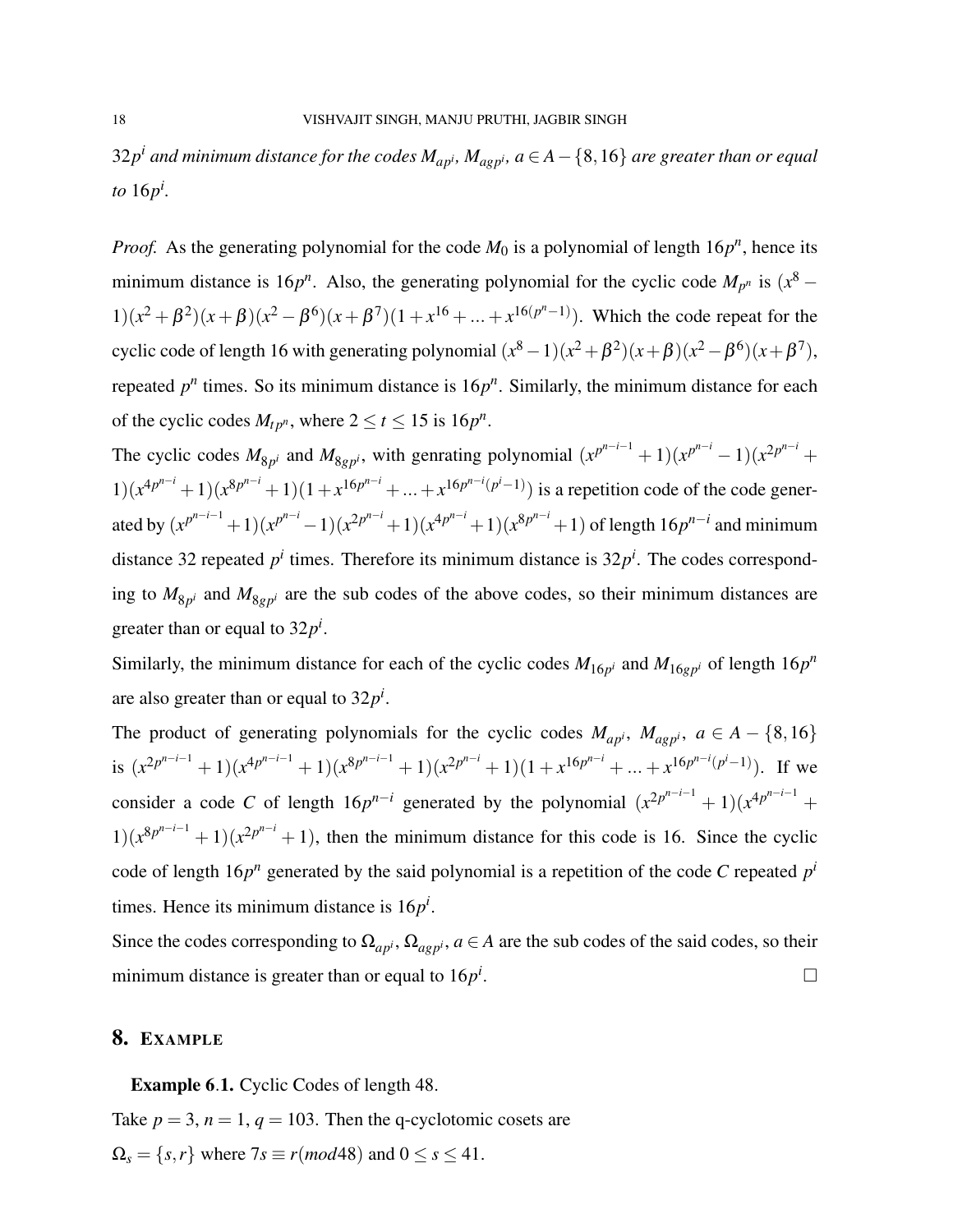Minimal polynomials for  $\alpha^s$ ,  $\alpha^{7s}$  where  $0 \le s \le 41$  are  $x - 1$ ,  $x^2 - 2x + 47$ ,  $x^2 + 90x + 46$ , *x* <sup>2</sup> + 68*x* − 1, *x* <sup>2</sup> − 77*x* + 56, *x* <sup>2</sup> − 54*x* + 57, *x* <sup>2</sup> − 94*x* + 1, *x* − 47, *x* <sup>2</sup> − 94*x* − 1, *x* <sup>2</sup> + 7*x* + 56,  $x^2 + 3x + 57$ ,  $x^2 - 14x + 1$ ,  $x^2 - 66x + 47$ ,  $x - 46$ ,  $x^2 - 92x + 57$ ,  $x^2 + 20x + 1$ ,  $x^2 + 38x + 47$ , *x*<sup>2</sup> − 40*x* + 46, *x* + 1, *x*<sup>2</sup> + 2*x* + 47, *x*<sup>2</sup> − 90*x* + 46, *x*<sup>2</sup> − 68*x* − 1, *x* − 56, *x*<sup>2</sup> − 9*x* − 1, *x*<sup>2</sup> + 96*x* + 56,  $x - 57$  and  $x^2 - 11x + 56$  respectively.

The minimal codes *M*0, *M*1, *M*2, *M*3, *M*4, *M*5, *M*6, *M*7, *M*8, *M*9, *M*10, *M*11, *M*12, *M*13, *M*16, *M*17,  $M_{18}$ ,  $M_{19}$ ,  $M_{20}$ ,  $M_{24}$ ,  $M_{25}$ ,  $M_{26}$ ,  $M_{27}$ ,  $M_{32}$ ,  $M_{33}$ ,  $M_{34}$ ,  $M_{40}$  and  $M_{41}$  of length 48 are as follows:

| Code           | Dim.         | Min. Distance Bound | Generating Polynomial                                                     |
|----------------|--------------|---------------------|---------------------------------------------------------------------------|
| $M_0$          | $\mathbf{1}$ | 48                  | $\sum \{x^t\}$                                                            |
| $M_1$          | 1            |                     | $16 < d < 48$   $6 + 46x + 61x^2 + 6x^3 + 91x^4 + 41x^5 + 2x^6 + 54x^7 +$ |
|                |              |                     | $68x^8 + 39x^9 + 55x^{10} + 30x^{11} + 79x^{12} + 86x^{13} +$             |
|                |              |                     | $48x^{14} + 55x^{15} + 32x^{16} + 101x^{17} + 8x^{18} + 99x^{19} +$       |
|                |              |                     | $15x^{20} + 84x^{21} + 69x^{22} + 91x^{23} + 55x^{24} + 53x^{25} +$       |
|                |              |                     | $23x^{26} + 13x^{27} + 68x^{28} + 7x^{29} + 12x^{30} + 42x^{31} +$        |
|                |              |                     | $87x^{32} + 5x^{33} + 40x^{34} + 52x^{35} + 43x^{36} + 84x^{37} +$        |
|                |              |                     | $18x^{38} + 45x^{39} + 87x^{40} + 40x^{41} + 13x^{42} + 26x^{43} +$       |
|                |              |                     | $60x^{44} + 2x^{45} + x^{46}$                                             |
| M <sub>2</sub> | $\mathbf{1}$ |                     | $16 < d < 48$   $42 + 14x + 12x^2 + 21x^3 + 93x^4 + 93x^5 + 78x^6 +$      |
|                |              |                     | $76x^7 + 78x^8 + 101x^9 + 47x^{10} + 29x^{11} + 43x^{12} +$               |
|                |              |                     | $16x^{13} + 73x^{14} + 27x^{15} + 15x^{16} + 35x^{17} + 23x^{18} +$       |
|                |              |                     | $55x^{19} + 24x^{20} + 75x^{21} + 5x^{22} + 58x^{23} + 23x^{24} +$        |
|                |              |                     | $3x^{25} + 72x^{26} + 27x^{27} + 71x^{28} + 15x^{29} + 43x^{30} +$        |
|                |              |                     | $79x^{31} + 102x^{32} + 101x^{33} + 42x^{34} + 97x^{35} + 78x^{36} +$     |
|                |              |                     | $58x^{37} + 55x^{38} + 21x^{39} + 54x^{40} + 26x^{41} + 42x^{42} +$       |
|                |              |                     | $74x^{43} + 20x^{44} + 13x^{45} + x^{46}$                                 |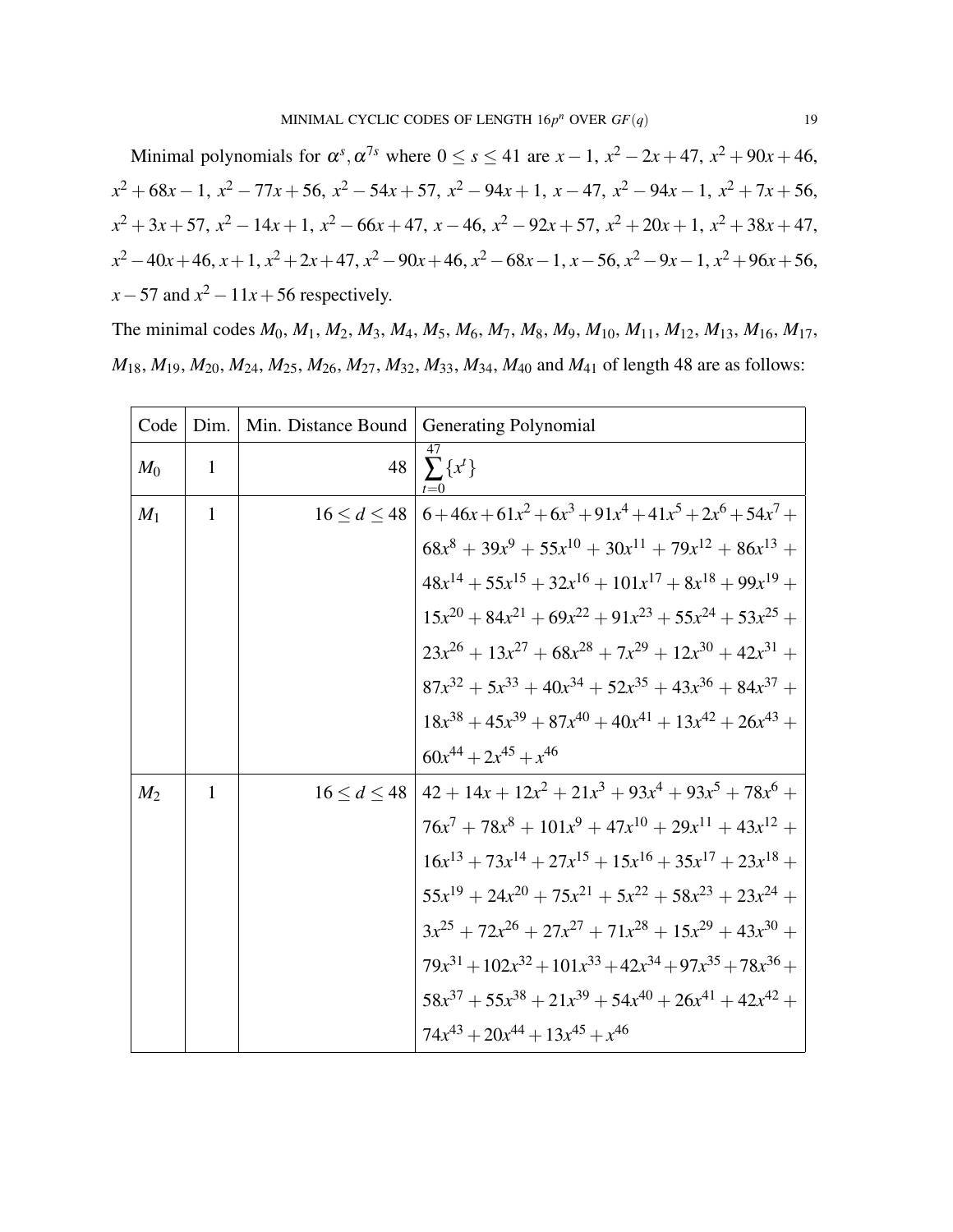| Code  | Dim.         | Min. Distance Bound | <b>Generating Polynomial</b>                                             |
|-------|--------------|---------------------|--------------------------------------------------------------------------|
| $M_3$ | $\mathbf{1}$ | 48                  | $86 + 9x + 80x^2 + 93x^3 + 18x^4 + 81x^5 + 67x^6 + 2x^7 +$               |
|       |              |                     | $100x^8 + 4x^9 + 63x^{10} + 65x^{11} + 54x^{12} + 29x^{13} +$            |
|       |              |                     | $69x^{14} + 86x^{15} + 46x^{16} + 21x^{17} + 32x^{18} + 34x^{19} +$      |
|       |              |                     | $78x^{20} + 85x^{21} + 90x^{22} + 25x^{23} + 39x^{24} + 102x^{25} +$     |
|       |              |                     | $74x^{26} + 87x^{27} + 16x^{28} + 42x^{29} + 91x^{30} + 50x^{31} +$      |
|       |              |                     | $92x^{32} + 23x^{33} + 8x^{34} + 52x^{35} + 42x^{36} + 24x^{37} +$       |
|       |              |                     | $26x^{38} + 41x^{39} + 33x^{40} + 19x^{41} + 89x^{42} + 97x^{43} +$      |
|       |              |                     | $93x^{44} + 35x^{45} + x^{46}$                                           |
| $M_4$ | 1            | 16 < d < 48         | $151 + 45x + 72x^2 + 89x^3 + 42x^4 + 58x^5 + 79x^6 +$                    |
|       |              |                     | $80x^{7} + 81x^{8} + 75x^{9} + 98x^{10} + 58x^{11} + 78x^{12} +$         |
|       |              |                     | $40x^{13} + 72x^{14} + 10x^{15} + 75x^{16} + 68x^{17} + 94x^{18} +$      |
|       |              |                     | $14x^{19} + 47x^{20} + x^{22} + 40x^{23} + 9x^{24} + 65x^{25} +$         |
|       |              |                     | $23x^{26} + 93x^{27} + 87x^{28} + 26x^{29} + 25x^{30} + 10x^{31} +$      |
|       |              |                     | $74x^{32} + 28x^{33} + 85x^{34} + 52x^{35} + 24x^{36} + 10x^{37} +$      |
|       |              |                     | $17x^{38} + 14x^{39} + 87x^{40} + 55x^{41} + 52x^{42} + 65x^{43} +$      |
|       |              |                     | $2x^{44} + 77x^{45} + x^{46}$                                            |
| $M_5$ | $\mathbf{1}$ |                     | $16 \le d \le 48$   $61 + 37x + 90x^2 + 81x^3 + 86x^4 + 15x^5 + 38x^6 +$ |
|       |              |                     | $52x^{7} + 101x^{8} + 102x^{9} + 28x^{10} + 41x^{11} + 51x^{12} +$       |
|       |              |                     | $100x^{13} + 83x^{14} + 57x^{15} + 67x^{16} + 95x^{17} + 31x^{18} +$     |
|       |              |                     | $53x^{19} + 84x^{20} + 66x^{21} + 99x^{22} + 33x^{23} + 100x^{24} +$     |
|       |              |                     | $2x^{25} + 67x^{26} + 2x^{27} + 73x^{28} + 89x^{29} + 74x^{30} +$        |
|       |              |                     | $83x^{31} + 43x^{32} + 70x^{33} + 24x^{34} + 45x^{35} + 91x^{36} +$      |
|       |              |                     | $80x^{37} + 76x^{38} + 20x^{39} + 14x^{40} + 87x^{41} + 37x^{42} +$      |
|       |              |                     | $x^{43} + 78x^{44} + 54x^{45} + x^{46}$                                  |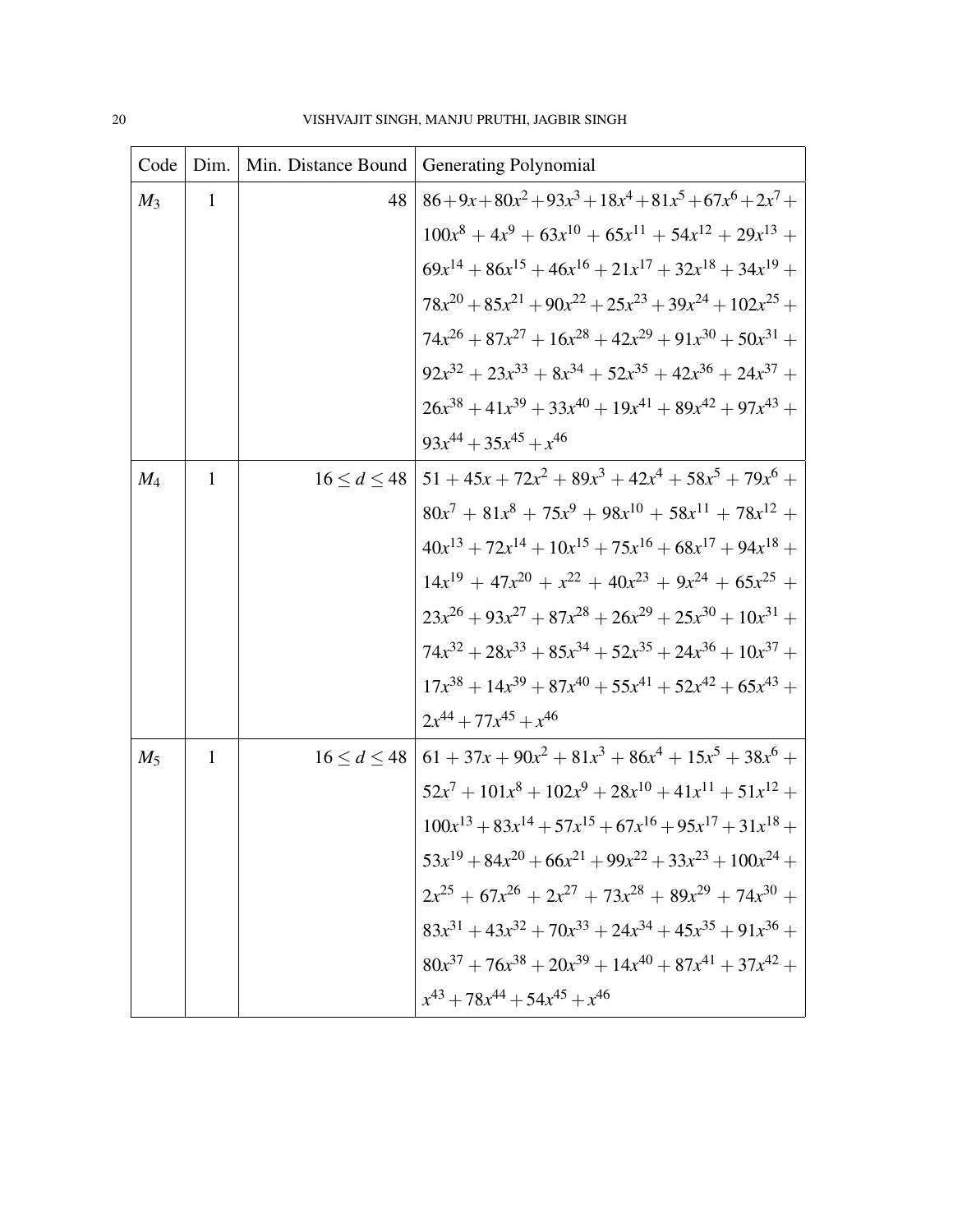| Code     | Dim.         | Min. Distance Bound | Generating Polynomial                                                    |
|----------|--------------|---------------------|--------------------------------------------------------------------------|
| $M_6$    | 1            | 48                  | $36 + 78x + 86x^2 + 75x^3 + 63x^4 + 79x^5 + 50x^6 +$                     |
|          |              |                     | $89x^{7} + 76x^{8} + 51x^{9} + 83x^{10} + 26x^{11} + 95x^{12} +$         |
|          |              |                     | $46x^{13} + 6x^{14} + 3x^{15} + 70x^{16} + 88x^{17} + 65x^{18} +$        |
|          |              |                     | $48x^{19} + 18x^{20} + 99x^{21} + 18x^{22} + 48x^{23} + 65x^{24} +$      |
|          |              |                     | $88x^{25} + 70x^{26} + 3x^{27} + 6x^{28} + 46x^{29} + 95x^{30} +$        |
|          |              |                     | $26x^{31} + 83x^{32} + 51x^{33} + 76x^{34} + 89x^{35} + 50x^{36} +$      |
|          |              |                     | $79x^{37} + 63x^{38} + 75x^{39} + 86x^{40} + 78x^{41} + 36x^{42} +$      |
|          |              |                     | $10x^{43} + 80x^{44} + 94x^{45} + x^{46}$                                |
| $M_{9}$  | 1            | 48                  | $27 + 57x + 25x^2 + 76x^3 + 91x^4 + 71x^5 + 9x^6 +$                      |
|          |              |                     | $49x^{7} + 38x^{8} + 82x^{9} + 55x^{10} + 62x^{11} + 98x^{12} +$         |
|          |              |                     | $17x^{13} + 45x^{14} + 10x^{15} + 32x^{16} + 92x^{17} + 36x^{18} +$      |
|          |              |                     | $4x^{19} + 72x^{20} + 34x^{21} + 69x^{22} + 37x^{23} + 93x^{24} +$       |
|          |              |                     | $50x^{25} + 28x^{26} + 96x^{27} + 68x^{28} + 90x^{29} + 54x^{30} +$      |
|          |              |                     | $61x^{31} + 88x^{32} + 29x^{33} + 40x^{34} + 80x^{35} + 39x^{36} +$      |
|          |              |                     | $19x^{37} + 4x^{38} + 55x^{39} + 87x^{40} + 14x^{41} + 7x^{42} +$        |
|          |              |                     | $77x^{43} + 82x^{44} + 94x^{45} + x^{46}$                                |
| $M_{10}$ | $\mathbf{1}$ |                     | $16 \le d \le 48$   $86 + 89x + 37x^2 + 60x^3 + 93x^4 + 48x^5 + 42x^6 +$ |
|          |              |                     | $27x^{7} + 86x^{8} + 9x^{9} + 47x^{10} + 5x^{1}1 + 39x^{12} +$           |
|          |              |                     | $87x^13+62x^14+33x^15+15x^16+38x^17+52x^18+$                             |
|          |              |                     | $48x^19 + 74x^20 + 23x^21 + 5x^22 + 10x^23 + 52x^24 +$                   |
|          |              |                     | $100x^{2}5 + 16x^{2}6 + 33x^{2}7 + 71x^{2}8 + 31x^{2}9 +$                |
|          |              |                     | $39x^30 + 24x^31 + 57x^32 + 9x^33 + 42x^34 + 70x^35 +$                   |
|          |              |                     | $42x^36 + 45x^37 + 58x^38 + 60x^39 + 54x^40 + 40x^41 +$                  |
|          |              |                     | $86x^42 + 29x^43 + 96x^44 + 96x^45 + x^46$                               |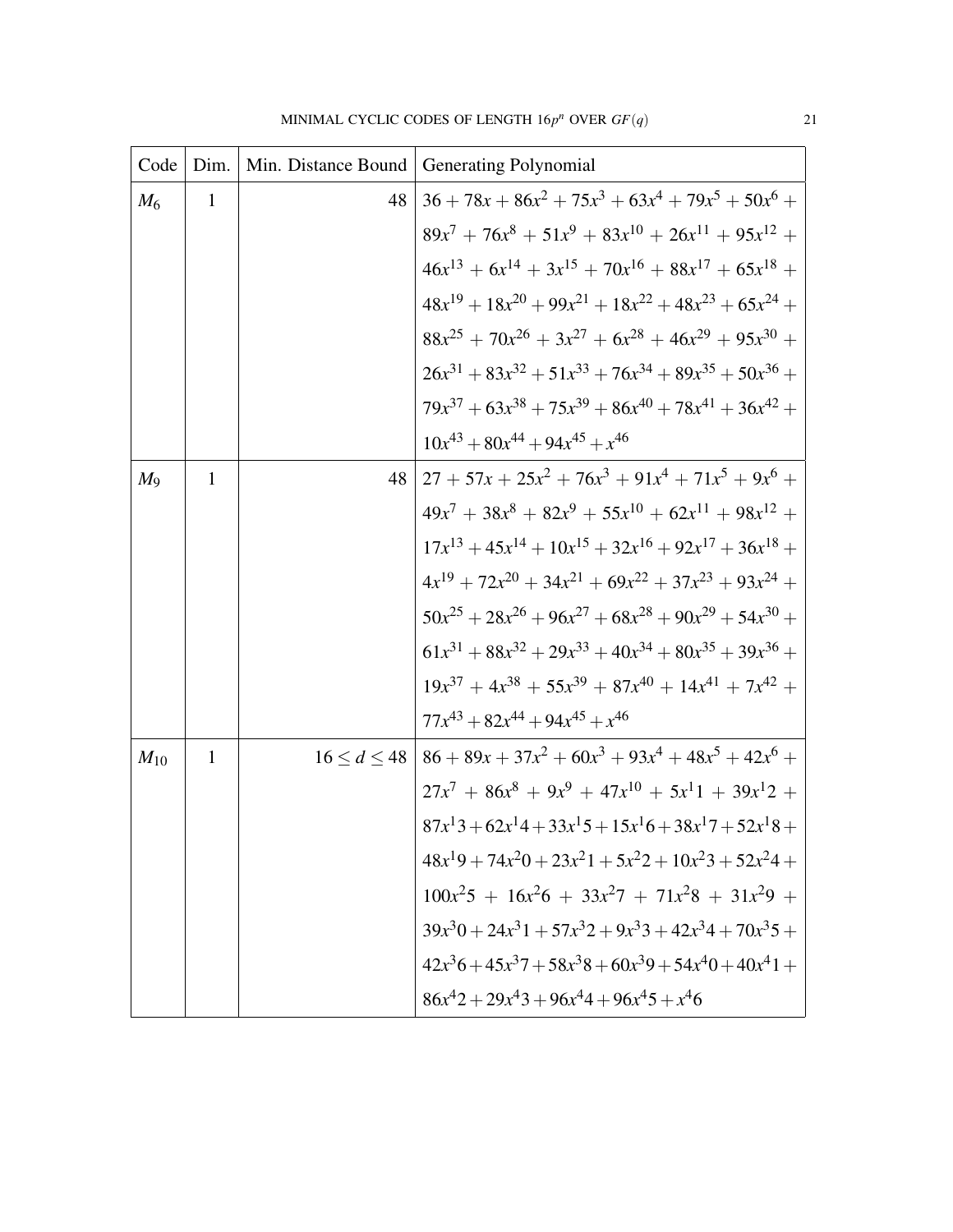| Code     | Dim.         | Min. Distance Bound | <b>Generating Polynomial</b>                                             |
|----------|--------------|---------------------|--------------------------------------------------------------------------|
| $M_{11}$ | $\mathbf{1}$ | 16 < d < 48         | $\left(78+94x+75x^2+45x^3+18x^4+85x^5+44x^6\right)$                      |
|          |              |                     | $101x^7 + 68x^8 + 85x^9 + 63x^{10} + 100x^{11} + 37x^{12} +$             |
|          |              |                     | $74x^{13} + 84x^{14} + 25x^{15} + 46x^{16} + 64x^{17} + 41x^{18} +$      |
|          |              |                     | $69x^{19} + 86x^{20} + 81x^{21} + 90x^{22} + 86x^{23} + 21x^{24} +$      |
|          |              |                     | $x^{25} + 5x^{26} + 72x^{27} + 16x^{28} + 25x^{29} + 49x^{30} +$         |
|          |              |                     | $53x^{31} + 9x^{32} + 51x^{33} + 8x^{34} + 80x^{35} + 86x^{36} +$        |
|          |              |                     | $79x^{37} + 63x^{38} + 73x^{39} + 33x^{40} + 53x^{41} + 40x^{42} +$      |
|          |              |                     | $6x^{43} + 55x^{44} + 100x^{45} + x^{46}$                                |
| $M_{12}$ | $\mathbf{1}$ | 48                  | $75 + 58x + 16x^2 + 63x^3 + 42x^4 + 10x^5 + 98x^6 +$                     |
|          |              |                     | $23x^{7} + 18x^{8} + 23x^{9} + 98x^{10} + 10x^{11} + 42x^{12} +$         |
|          |              |                     | $63x^{13} + 16x^{14} + 58x^{15} + 75x^{16} + 65x^{17} + 11x^{18} +$      |
|          |              |                     | $89x^{19} + 102x^{20} + x^{22} + 14x^{23} + 92x^{24} + 38x^{25} +$       |
|          |              |                     | $28x^{26} + 45x^{27} + 87x^{28} + 40x^{29} + 61x^{30} + 93x^{31} +$      |
|          |              |                     | $5x^{32} + 80x^{33} + 85x^{34} + 80x^{35} + 5x^{36} + 93x^{37} +$        |
|          |              |                     | $61x^{38} + 40x^{39} + 87x^{40} + 45x^{41} + 28x^{42} + 38x^{43} +$      |
|          |              |                     | $92x^{44} + 14x^{45} + x^{46}$                                           |
| $M_{13}$ | 1            |                     | $16 \le d \le 48$   $17 + 66x + 20x^2 + 99x^3 + 86x^4 + 31x^5 + 68x^6 +$ |
|          |              |                     | $51x^7 + 11x^8 + 56x^9 + 28x^{10} + 71x^{11} + 75x^{12} +$               |
|          |              |                     | $3x^{13} + 7x^{14} + x^{15} + 67x^{16} + 59x^{17} + 88x^{18} +$          |
|          |              |                     | $50x^{19} + 53x^{20} + 12x^{21} + 99x^{22} + 27x^{23} + 38x^{24} +$      |
|          |              |                     | $101x^{25} + 95x^{26} + 94x^{27} + 73x^{28} + 26x^{29} + 24x^{30} +$     |
|          |              |                     | $20x^{31} + 21x^{32} + 97x^{33} + 24x^{34} + 93x^{35} + 49x^{36} +$      |
|          |              |                     | $23x^{37} + 97x^{38} + 13x^{39} + 14x^{40} + 15x^{41} + 12x^{42} +$      |
|          |              |                     | $102x^{43} + 86x^{44} + 66x^{45} + x^{46}$                               |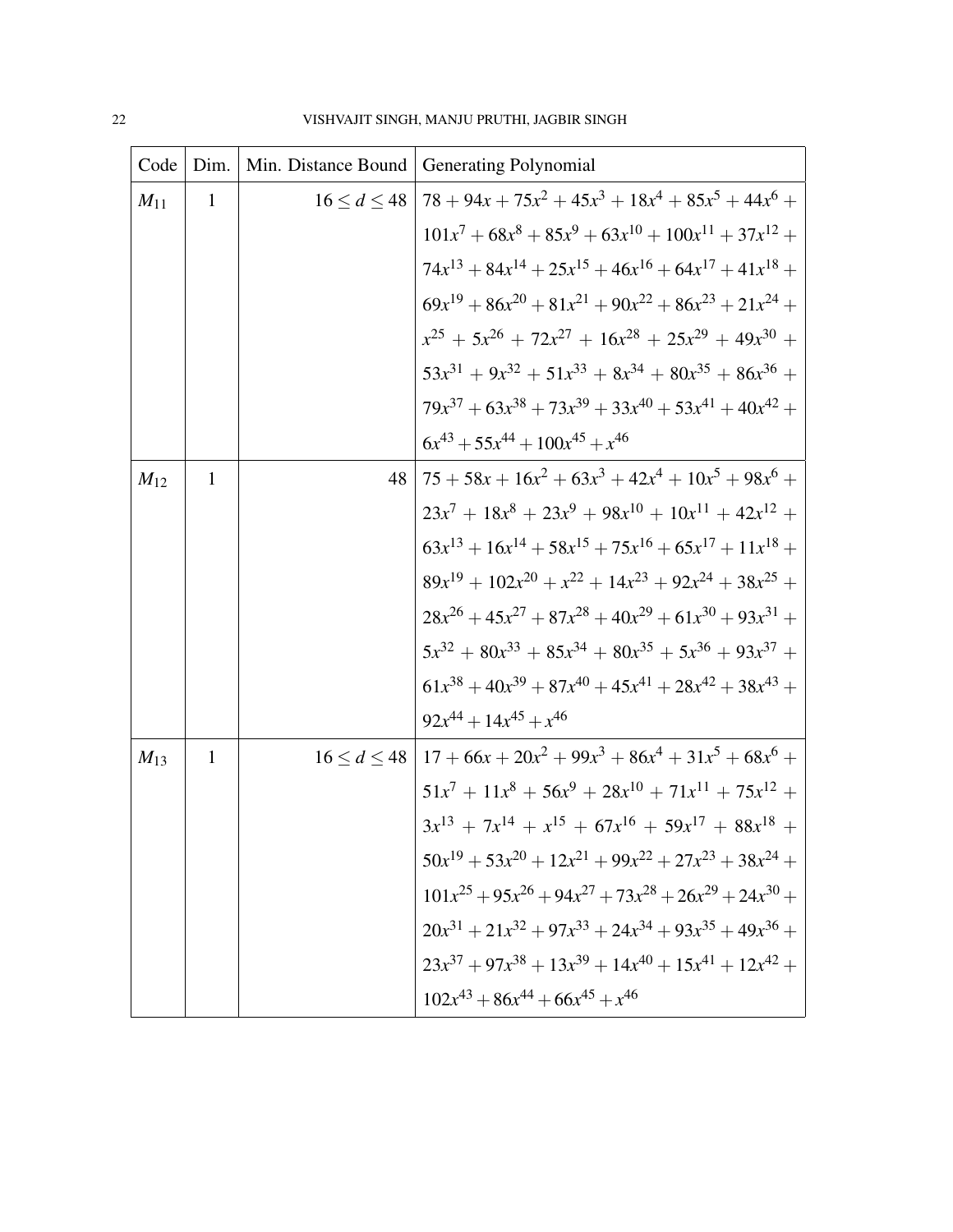| Code     | Dim.         | Min. Distance Bound | <b>Generating Polynomial</b>                                         |
|----------|--------------|---------------------|----------------------------------------------------------------------|
| $M_{17}$ | $\mathbf{1}$ |                     | $16 < d < 48$   $70 + 46x + 17x^2 + 70x^3 + 91x^4 + 30x^5 + 92x^6 +$ |
|          |              |                     | $54x^{7} + 100x^{8} + 43x^{9} + 55x^{10} + 32x^{11} + 29x^{12} +$    |
|          |              |                     | $86x^{13} + 10x^{14} + 58x^{15} + 32x^{16} + 94x^{17} + 59x^{18} +$  |
|          |              |                     | $99x^{19} + 16x^{20} + 53x^{21} + 69x^{22} + 49x^{23} + 58x^{24} +$  |
|          |              |                     | $53x^{25} + 52x^{26} + 83x^{27} + 68x^{28} + 83x^{29} + 37x^{30} +$  |
|          |              |                     | $42x^{31} + 31x^{32} + 24x^{33} + 40x^{34} + 28x^{35} + 21x^{36} +$  |
|          |              |                     | $84x^{37} + 81x^{38} + 10x^{39} + 87x^{40} + 77x^{41} + 83x^{42} +$  |
|          |              |                     | $26x^{43} + 64x^{44} + 92x^{45} + x^{46}$                            |
| $M_{18}$ | 1            | 48                  | $78 + 14x + 54x^2 + 39x^3 + 93x^4 + 58x^5 + 86x^6 +$                 |
|          |              |                     | $76x^7 + 42x^8 + 11x^9 + 47x^{10} + 79x^{11} + 21x^{12} +$           |
|          |              |                     | $16x^{13} + 71x^{14} + 6x^{15} + 15x^{16} + 3x^{17} + 28x^{18} +$    |
|          |              |                     | $55x^{19} + 5x^{20} + 51x^{21} + 5x^{22} + 55x^{23} + 28x^{24} +$    |
|          |              |                     | $3x^{25} + 15x^{26} + 6x^{27} + 71x^{28} + 16x^{29} + 21x^{30} +$    |
|          |              |                     | $79x^{31} + 47x^{32} + 11x^{33} + 42x^{34} + 76x^{35} + 86x^{36} +$  |
|          |              |                     | $58x^{37} + 93x^{38} + 39x^{39} + 54x^{40} + 14x^{41} + 78x^{42} +$  |
|          |              |                     | $74x^{43} + 90x^{44} + 83x^{45} + x^{46}$                            |
| $M_{19}$ | 1            |                     | $16 \le d \le 48 \mid 42+9x+51x^2+55x^3+18x^4+4x^5+95x^6+2x^7+$      |
|          |              |                     | $38x^8 + 81x^9 + 63x^{10} + 35x^{11} + 12x^{12} + 29x^{13} +$        |
|          |              |                     | $53x^{14} + 42x^{15} + 46x^{16} + 43x^{17} + 30x^{18} + 34x^{19} +$  |
|          |              |                     | $42x^{20} + 99x^{21} + 90x^{22} + 61x^{23} + 43x^{24} + 102x^{25} +$ |
|          |              |                     | $24x^{26} + 88x^{27} + 16x^{28} + 86x^{29} + 66x^{30} + 50x^{31} +$  |
|          |              |                     | $2x^{32} + 28x^{33} + 8x^{34} + 28x^{35} + 78x^{36} + 24x^{37} +$    |
|          |              |                     | $14x^{38} + 32x^{39} + 33x^{40} + 34x^{41} + 77x^{42} + 97x^{43} +$  |
|          |              |                     | $58x^{44} + 65x^{45} + x^{46}$                                       |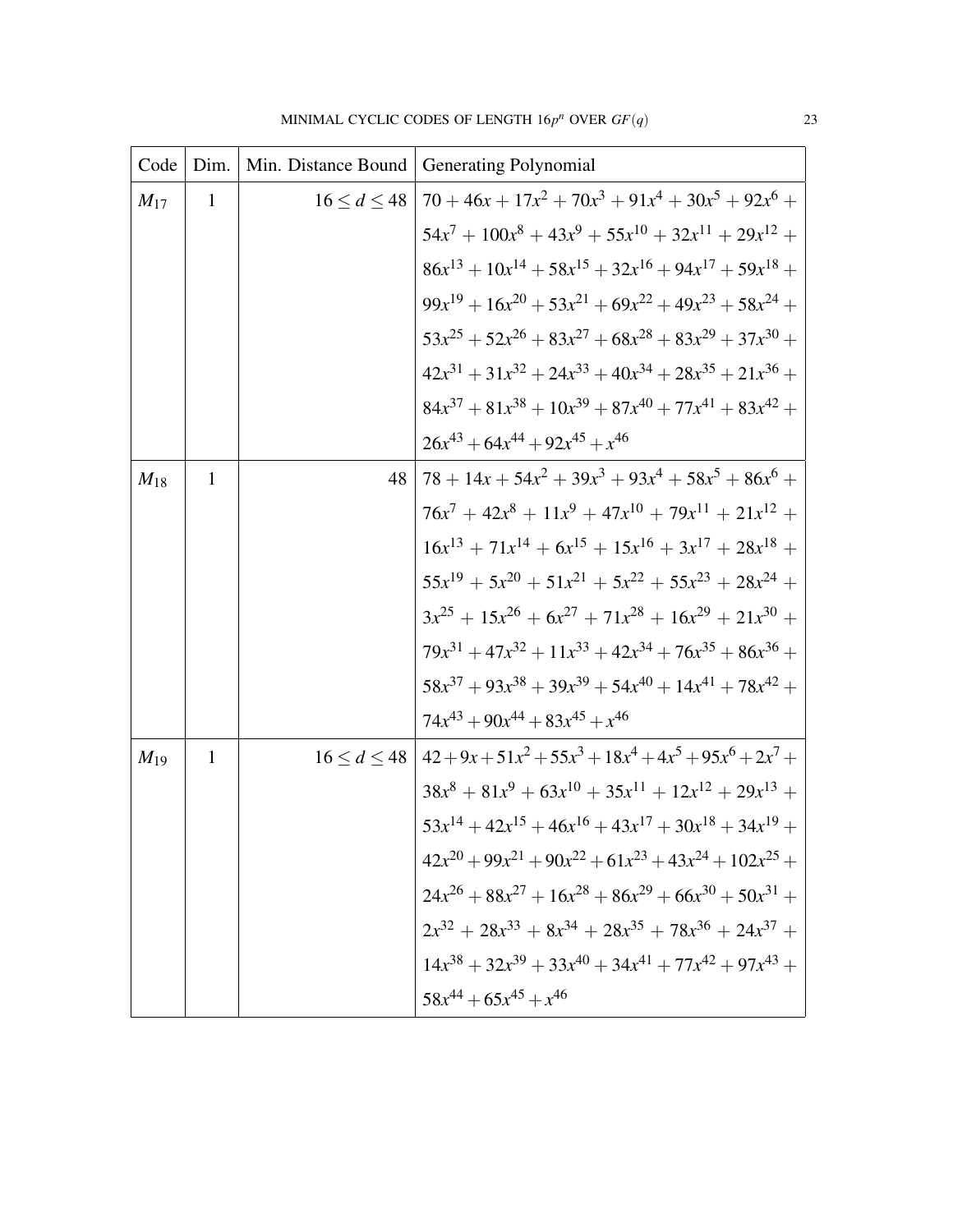| Code     | Dim.         | Min. Distance Bound | Generating Polynomial                                                 |
|----------|--------------|---------------------|-----------------------------------------------------------------------|
| $M_{20}$ | $\mathbf{1}$ | 16 < d < 48         | $80 + 45x + 15x^2 + 77x^3 + 42x^4 + 55x^5 + 29x^6 +$                  |
|          |              |                     | $80x^7 + 4x^8 + 51x^9 + 98x^{10} + 55x^{11} + 86x^{12} +$             |
|          |              |                     | $40x^{13} + 15x^{14} + 48x^{15} + 75x^{16} + 100x^{17} + 101x^{18} +$ |
|          |              |                     | $14x^{19} + 57x^{20} + x^{22} + 77x^{23} + 2x^{24} + 65x^{25} +$      |
|          |              |                     | $52x^{26} + 55x^{27} + 87x^{28} + 14x^{29} + 17x^{30} + 10x^{31} +$   |
|          |              |                     | $24x^{32} + 52x^{33} + 85x^{34} + 28x^{35} + 74x^{36} + 10x^{37} +$   |
|          |              |                     | $25x^{38} + 26x^{39} + 87x^{40} + 93x^{41} + 23x^{42} + 65x^{43} +$   |
|          |              |                     | $9x^{44} + 40x^{45} + x^{46}$                                         |
| $M_{24}$ | 1            | 48                  | $\sum \{102^n x^{n-1}\} (mod 103)$                                    |
| $M_{25}$ | 1            | 16 < d < 48         | $6 + 57x + 61x^2 + 97x^3 + 91x^4 + 62x^5 + 2x^6 +$                    |
|          |              |                     | $49x^{7} + 68x^{8} + 64x^{9} + 55x^{10} + 73x^{11} + 79x^{12} +$      |
|          |              |                     | $17x^{13} + 48x^{14} + 48x^{15} + 32x^{16} + 2x^{17} + 8x^{18} +$     |
|          |              |                     | $4x^{19} + 15x^{20} + 19x^{21} + 69x^{22} + 12x^{23} + 55x^{24} +$    |
|          |              |                     | $50x^{25} + 23x^{26} + 90x^{27} + 68x^{28} + 96x^{29} + 12x^{30} +$   |
|          |              |                     | $61x^{31} + 87x^{32} + 98x^{33} + 40x^{34} + 51x^{35} + 43x^{36} +$   |
|          |              |                     | $19x^{37} + 18x^{38} + 58x^{39} + 87x^{40} + 63x^{41} + 13x^{42} +$   |
|          |              |                     | $77x^{43} + 60x^{44} + 101x^{45} + x^{46}$                            |
| $M_{26}$ | $\mathbf{1}$ |                     | $16 < d < 48$   $42 + 89x + 12x^2 + 82x^3 + 93x^4 + 10x^5 + 78x^6 +$  |
|          |              |                     | $27x^{7} + 78x^{8} + 2x^{9} + 47x^{10} + 74x^{11} + 43x^{12} +$       |
|          |              |                     | $87x^{13} + 73x^{14} + 76x^{15} + 15x^{16} + 68x^{17} + 23x^{18} +$   |
|          |              |                     | $48x^{19} + 24x^{20} + 28x^{21} + 5x^{22} + 45x^{23} + 23x^{24} +$    |
|          |              |                     | $100x^{25} + 72x^{26} + 76x^{27} + 71x^{28} + 88x^{29} + 43x^{30} +$  |
|          |              |                     | $24x^{31} + 102x^{32} + 2x^{33} + 42x^{34} + 6x^{35} + 78x^{36} +$    |
|          |              |                     | $45x^{37} + 55x^{38} + 82x^{39} + 54x^{40} + 77x^{41} + 42x^{42} +$   |
|          |              |                     | $29x^{43} + 20x^{44} + 90x^{45} + x^{46}$                             |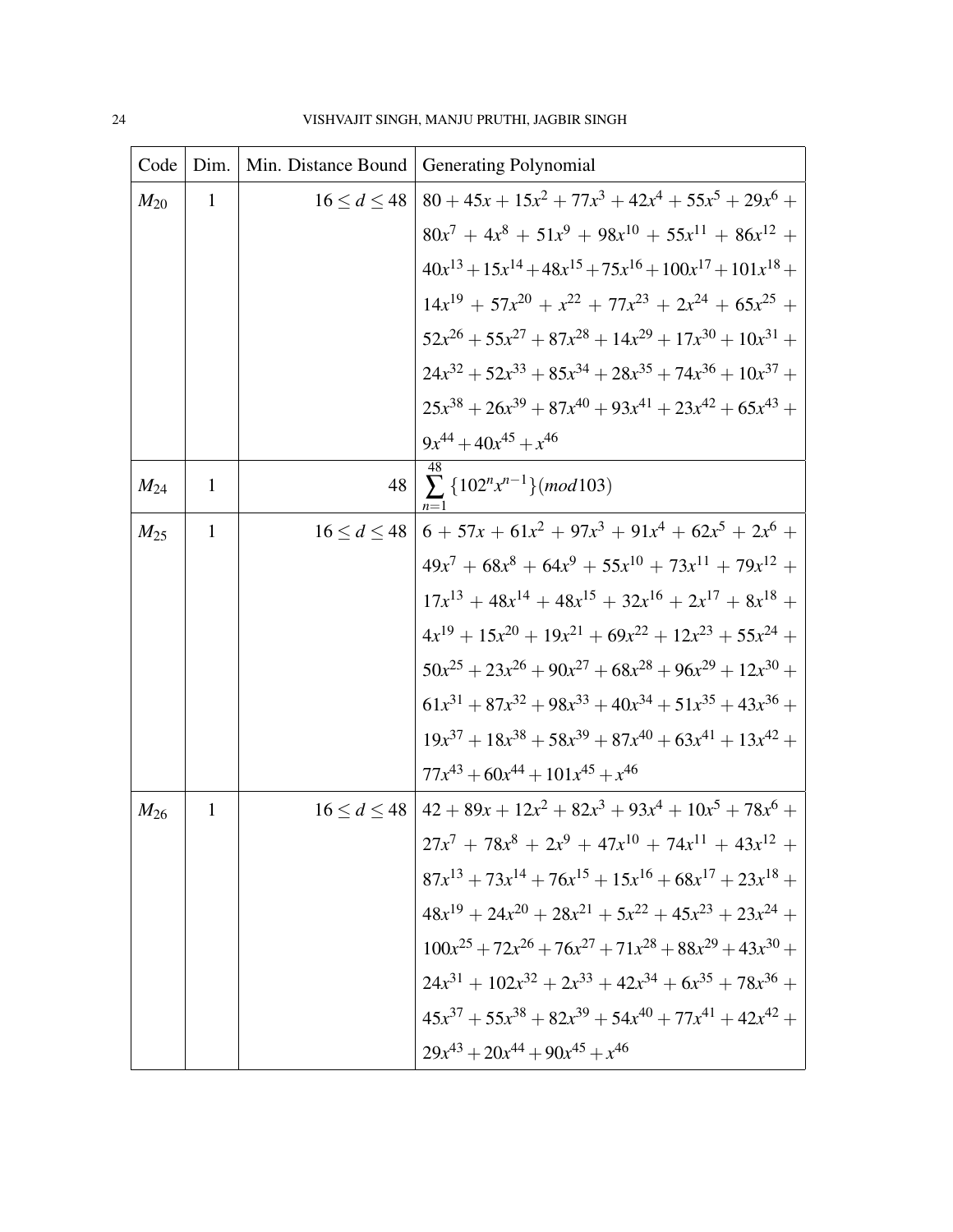| Code     | Dim.         | Min. Distance Bound | <b>Generating Polynomial</b>                                             |
|----------|--------------|---------------------|--------------------------------------------------------------------------|
| $M_{27}$ | 1            | 48                  | $86 + 94x + 80x^{2} + 10x^{3} + 18x^{4} + 22x^{5} + 67x^{6} +$           |
|          |              |                     | $101x^7 + 100x^8 + 99x^9 + 63x^{10} + 38x^{11} + 54x^{12} +$             |
|          |              |                     | $74x^{13} + 69x^{14} + 17x^{15} + 46x^{16} + 82x^{17} + 32x^{18} +$      |
|          |              |                     | $69x^{19} + 78x^{20} + 18x^{21} + 90x^{22} + 78x^{23} + 39x^{24} +$      |
|          |              |                     | $x^{25} + 74x^{26} + 16x^{27} + 16x^{28} + 61x^{29} + 91x^{30} +$        |
|          |              |                     | $53x^{31} + 92x^{32} + 80x^{33} + 8x^{34} + 51x^{35} + 42x^{36} +$       |
|          |              |                     | $79x^{37} + 26x^{38} + 62x^{39} + 33x^{40} + 84x^{41} + 89x^{42} +$      |
|          |              |                     | $6x^{43} + 93x^{44} + 68x^{45} + x^{46}$                                 |
| $M_{33}$ | 1            | 48                  | $27 + 46x + 25x^{2} + 27x^{3} + 91x^{4} + 32x^{5} + 9x^{6} +$            |
|          |              |                     | $54x^7 + 38x^8 + 21x^9 + 55x^{10} + 41x^{11} + 98x^{12} +$               |
|          |              |                     | $86x^{13} + 45x^{14} + 93x^{15} + 32x^{16} + 11x^{17} + 36x^{18} +$      |
|          |              |                     | $99x^{19} + 72x^{20} + 69x^{21} + 69x^{22} + 66x^{23} + 93x^{24} +$      |
|          |              |                     | $53x^{25} + 28x^{26} + 7x^{27} + 68x^{28} + 13x^{29} + 54x^{30} +$       |
|          |              |                     | $42x^{31} + 88x^{32} + 74x^{33} + 40x^{34} + 23x^{35} + 39x^{36} +$      |
|          |              |                     | $84x^{37} + 4x^{38} + 48x^{39} + 87x^{40} + 89x^{41} + 7x^{42} +$        |
|          |              |                     | $26x^{43} + 82x^{44} + 9x^{45} + x^{46}$                                 |
| $M_{34}$ | $\mathbf{1}$ |                     | $16 \le d \le 48$   $86 + 14x + 37x^2 + 43x^3 + 93x^4 + 55x^5 + 42x^6 +$ |
|          |              |                     | $76x^7 + 86x^8 + 94x^9 + 47x^{10} + 98x^{11} + 39x^{12} +$               |
|          |              |                     | $16x^{13} + 62x^{14} + 70x^{15} + 15x^{16} + 65x^{17} + 52x^{18} +$      |
|          |              |                     | $55x^{19} + 74x^{20} + 80x^{21} + 5x^{22} + 93x^{23} + 52x^{24} +$       |
|          |              |                     | $3x^{25} + 16x^{26} + 70x^{27} + 71x^{28} + 72x^{29} + 39x^{30} +$       |
|          |              |                     | $79x^{31} + 57x^{32} + 94x^{33} + 42x^{34} + 33x^{35} + 42x^{36} +$      |
|          |              |                     | $58x^{37} + 58x^{38} + 43x^{39} + 54x^{40} + 63x^{41} + 86x^{42} +$      |
|          |              |                     | $74x^{43} + 96x^{44} + 7x^{45} + x^{46}$                                 |